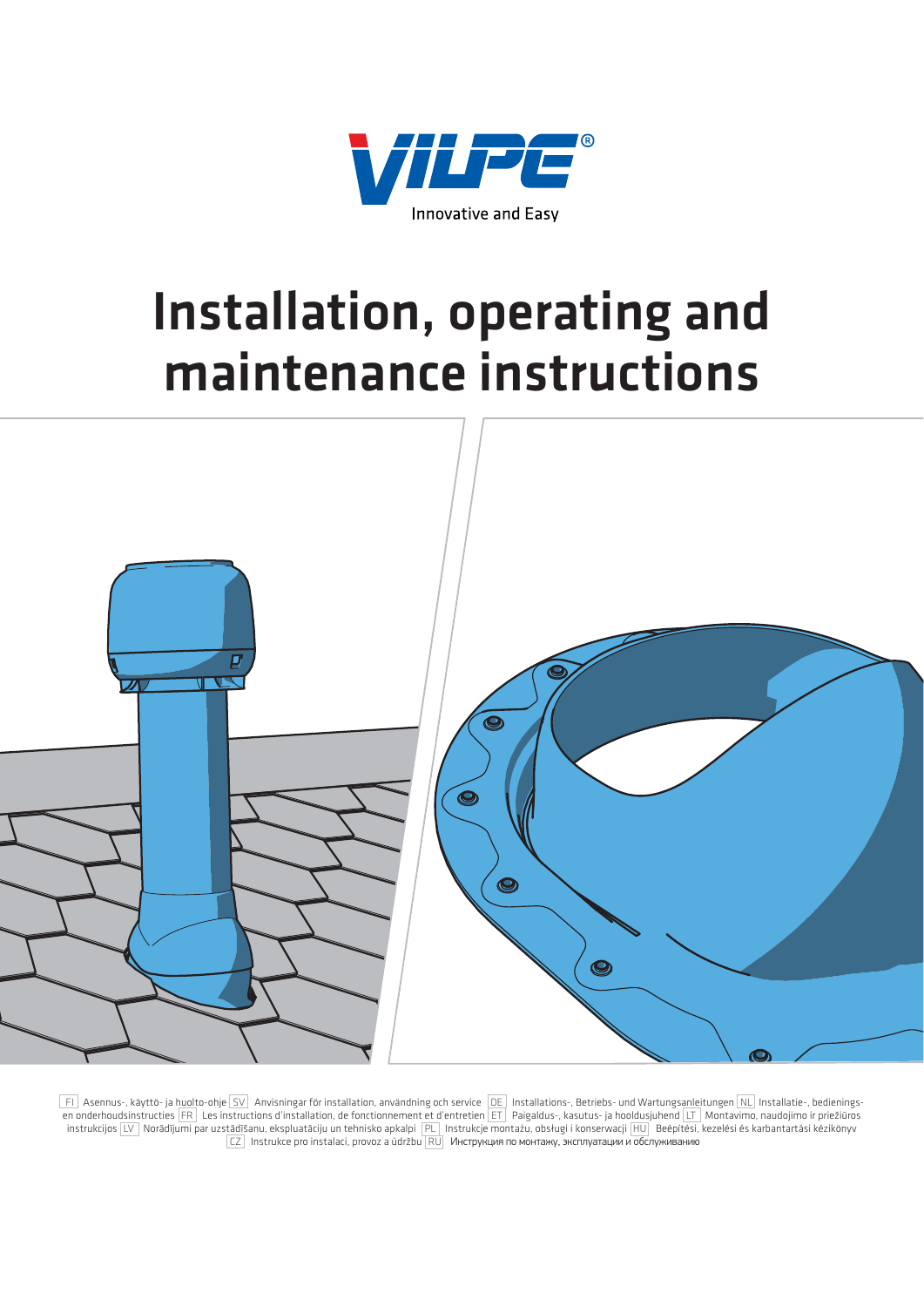FFI Sähkötekniset tiedot SV Elektriska specifikationer DE Elektrische Spezifikationen NL Elektrische specificaties FRI Caractéristiques électriques ETT Elektrisüsteemi andmed LT Elektros specifikacijos LV Elektriskie parametri PL Parametry elektryczne HU Villamossági előírások CZ Elektrické specifikace **RU** Электротехнические характеристики

### **Electrical Specifications**



EN FI SV DE ET FR NL

LT LV

PL

HU CZ RU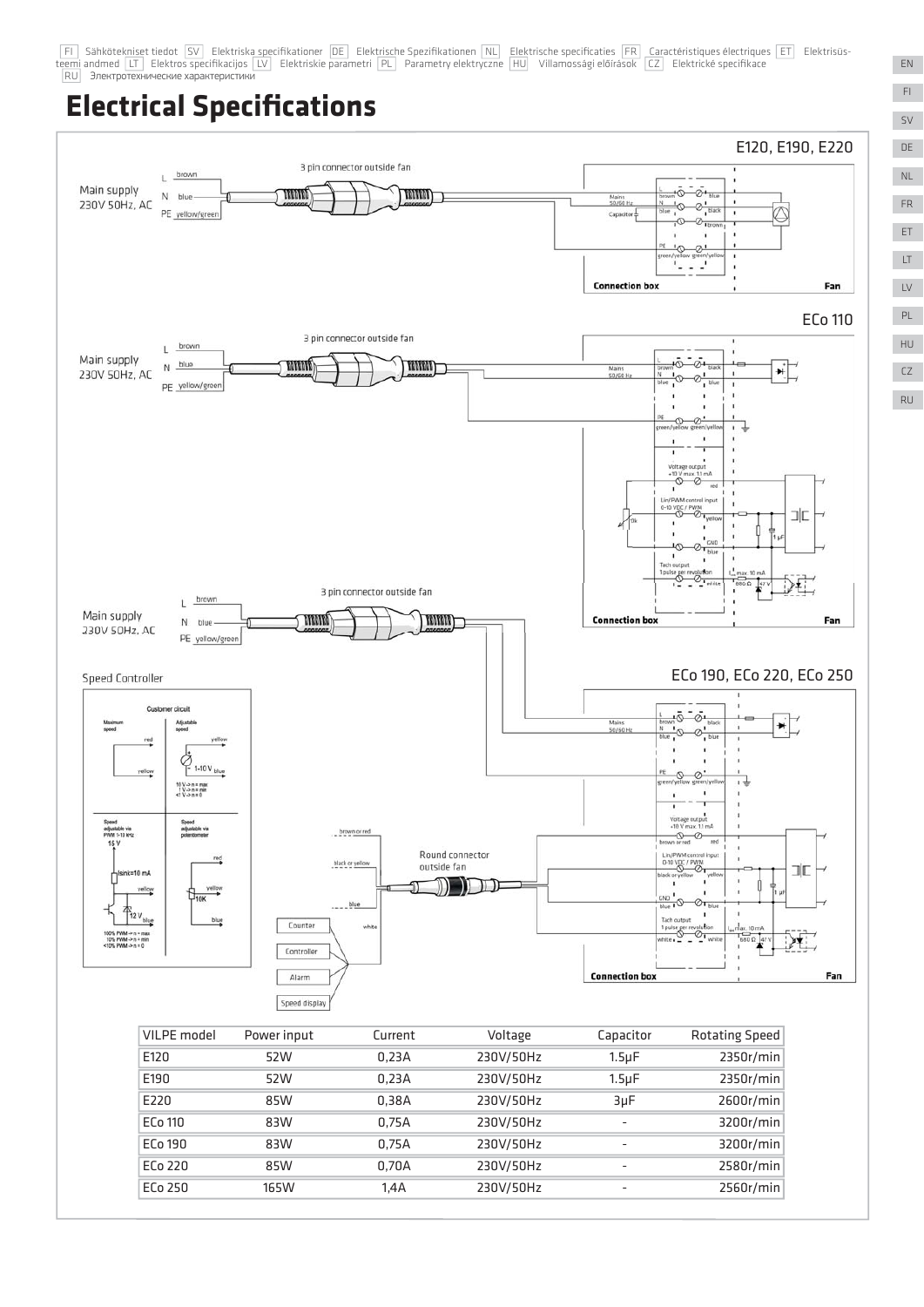### **Roof fan installation**

#### **Regulating roof fan speed**

Depending on the model, the speed of a roof fan motor may be controlled either by adjusting an internal switch in the fan or by changing the motor supply voltage using a suitable control device. SK Tuote may impose restrictions on the use or type of control device.

#### **Safety instructions**

- Roof fan installations must not impede safe servicing.
- The roof fan mounting must ensure that it is not possible to touch moving parts.
- Only an authorised and adequately qualified electrician may install the electrical connections.
- The nower sunnly must always be entirely disconnected during servicing and repair work.
- Detach the motor element of the special wall switch from its counterpart (do not pull by the cord) and place the guard over the switch.
- Ensure that the fan blades have stopped rotating before opening the fan housing.
- Exercise caution when detaching the motor element.
- The motor element is entirely detached when the special plug switch is off and the sliding locks are in the open position.
- Damaged components must always be replaced with original spare parts.

#### **Mains electricity supply**

A connecting box must be fitted between the flexible connecting cable and the fixed mounting. Fixed installations must include a mains supply decoupling device (e.g. a switch with a contact clearance of not less than 3 mm for all poles). Ensure that the connecting box includes a correctly dimensioned strain relief device intended for the flexible connecting cable. The fan will include a built-in self-resetting thermal overload cutout.

#### **Points to check before commissioning:**

- the electrical connection has been installed
- there are no foreign bodies in the fan

#### **When turning on the appliance, verify that:**

- the measured values do not exceed the values specified on the fan power rating plate. The rated current may not be exceeded by more than 5 per cent at the rated voltage. The maximum permitted voltage under IEC 60038 is between +6 % and -10 %.
- no unusual sounds come from the fan in operation.

### **Operating and servicing instructions**

#### **Restrictions on use**

Roof fans may not be used in transport systems for powdery materials, or for hot, explosive or corrosive gases.

Roof fans and exhaust ventilation ducts may not be used at temperatures other than those separately specified in the associated roof fan and exhaust ventilation duct brochure (check website at www.sktuote.fi for further details).

The relative humidity of the air must not continually exceed 90 per cent when using roof fans and exhaust ventilation ducts.

Exhaust ventilation ducts are intended solely for air extraction and must not be used as air input appliances.

Condensation must be drained away carefully when using exhaust ventilation ducts for extracting moist air to ensure that moisture does not damage other structural elements.

#### **Annual servicing**

- Clean away any surface dirt from the product.
- Check the condition and fastenings of all screws and tighten or replace as required.
- Check the condition of pass-through seals and replace as required.
- Check that there are no cracks in plastic parts.
- Check the fastenings and condition of protective snow barriers.
- Check the condition of roof underlay insulation adjacent to roof fans and exhaust ventilation ducts.
- Clear winter snow and ice from products and their surroundings where necessary.

#### **Removal of dirt and debris**

- Remove debris as necessary without using scouring or abrasive implements.
- Clean soiled surfaces using a rag moistened with mild detergent solution. Consult manufacturer to ensure the suitability of detergents.
- Clear contamination from ventilation ducts using a suitable appliance.
- Comply with servicing instructions when servicing the electrical components of roof fans.

Any resurfacing of products will void the SK Tuote warranty.

#### **Servicing of roof fan electrical components**

Always turn off the power supply in accordance with safety instructions before opening the fan housing.

The fan must be cleaned and inspected as required, and at least annually. Failure to do this may result in an imbalance and consequent bearing failure. The fan bearings are enclosed, permanently lubricated and require no maintenance. The flexible connecting cable must be replaced with an original spare part in the event of damage. Special attention must be paid to the strain relief device when replacing the cable. The entire fan must be replaced in the event of any damage to an impeller. The cover of the electrical enclosure must be opened to replace the capacitor, fan or connecting cable. Care must be taken following such replacement to ensure that the O-ring seal is in place and that the enclosure cover is sealed in a watertight manner.



EN EN FI SV DE LT LV ET FR PL NL HU

CZ

RU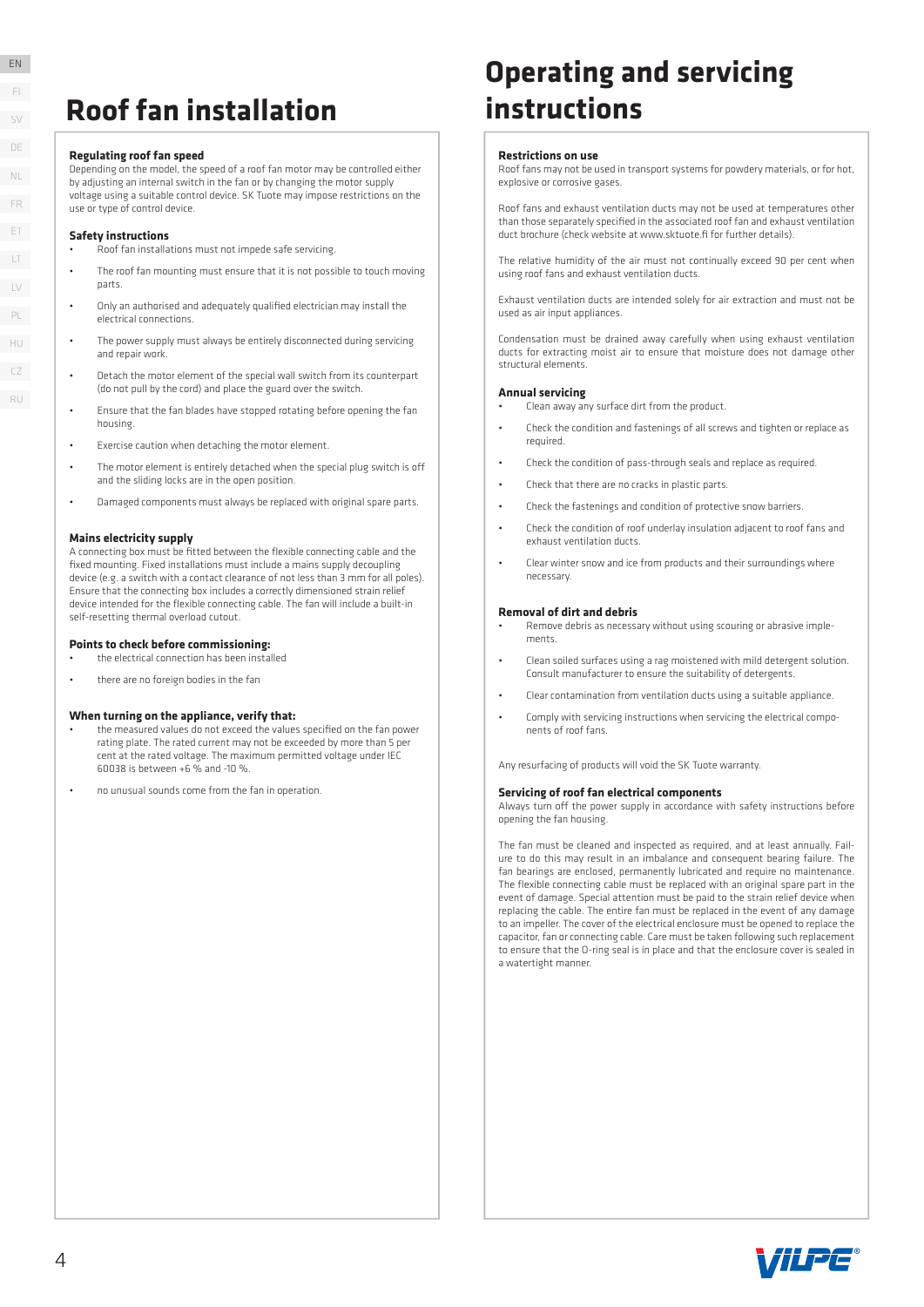### **Troubleshooting**

Always begin by disconnecting the power supply according to the safety instructions.

| Fault                     | <b>Check that</b>                                                                                                                                                                                                                                                                                                                                                                                                                                                                                               |
|---------------------------|-----------------------------------------------------------------------------------------------------------------------------------------------------------------------------------------------------------------------------------------------------------------------------------------------------------------------------------------------------------------------------------------------------------------------------------------------------------------------------------------------------------------|
| Fan not turning           | power supply disconnector switch is on<br>$\bullet$                                                                                                                                                                                                                                                                                                                                                                                                                                                             |
|                           | the impeller is turning freely<br>$\bullet$                                                                                                                                                                                                                                                                                                                                                                                                                                                                     |
|                           | impeller has not been allowed to freeze (NB! Fan intended for continuous operation during cold<br>$\bullet$<br>weather season.)                                                                                                                                                                                                                                                                                                                                                                                 |
|                           | capacitor is working (requires authorised electrician)<br>$\bullet$                                                                                                                                                                                                                                                                                                                                                                                                                                             |
| Fan operation is noisy    | impeller is clean and undamaged - any imbalance will cause vibration in the ducts.<br>$\bullet$                                                                                                                                                                                                                                                                                                                                                                                                                 |
|                           | impeller is free of foreign materials e.g. pieces of thermal insulation<br>$\bullet$<br>remaining in the ducts at the time of construction.                                                                                                                                                                                                                                                                                                                                                                     |
| Water in ventilation duct | ventilation ducts passing through cold loft spaces are thermally insulated over their entire length,<br>$\bullet$<br>providing two 5 cm thick insulation layers carefully fitted with overlapping seams. No vapour barrier<br>may be fitted over the insulation                                                                                                                                                                                                                                                 |
|                           | ventilation has operated continuously, as the temperature of the insulation layer and ducts may<br>$\bullet$<br>not fall below the dew point.                                                                                                                                                                                                                                                                                                                                                                   |
|                           | a small air opening has been made in the back draught damper of the stove hood duct, or complete<br>$\bullet$<br>closure of the back draught damper is mechanically impeded. This enables a small amount of air to<br>flow in the duct, which also prevents the fan from freezing.                                                                                                                                                                                                                              |
|                           | roof fan was not turned off too soon after cooking, leaving a great deal of steam and hot air in the<br>$\bullet$<br>ducts. The steam will condense in the ducts and on the fan motor. When the fan is next used the<br>frozen condensate will melt and flow along the ducts and onto the stove. The fan should be kept<br>running for as long as possible after cooking, enabling the ducts to dry out properly. The best way<br>to prevent condensation is to keep the fan running continuously at low power. |
|                           | any condensate collecting container in the stove hood or fan is not full.<br>$\bullet$                                                                                                                                                                                                                                                                                                                                                                                                                          |

### **Maximal roof pitches for P-series pass-throughs**

| Pipe<br>ø mm | Universal                | Concrete<br>tile | Vittinge<br>1-wave       | Vittinge<br>2-wave       | Felt | Felt tall                       | Classic | Classic Vino             | Steel                    | Profiled<br>steel        | Decra                    |
|--------------|--------------------------|------------------|--------------------------|--------------------------|------|---------------------------------|---------|--------------------------|--------------------------|--------------------------|--------------------------|
| 110          | 55                       | 48               | 45                       | 55                       | 50   | $\ast$                          | 55 (1   | 57                       | 45                       | 50                       | 45                       |
| 125          | 55                       | 48               | 40                       | 50                       | 50   | $\frac{1}{2}$                   | 55 (1   | 57                       | 40                       | 45                       | 45                       |
| 160          | 45                       | 37               | 30                       | 35                       | 45   | $\ast$                          | 48 (1   | 52                       | 27                       | 40                       | 45                       |
| 160 XL       | $\sim$                   | 47               | $\overline{\phantom{a}}$ | $\sim$                   | 47   | $\frac{M}{N}$                   | 47      | $\overline{\phantom{a}}$ | $\overline{\phantom{a}}$ | $\overline{\phantom{a}}$ | $\sim$                   |
| 200 XL       | $\overline{\phantom{a}}$ | 45               | $\overline{\phantom{a}}$ | $\overline{\phantom{a}}$ | 48   | $\frac{M}{2}$                   | 47      | $\overline{\phantom{a}}$ | $\overline{\phantom{a}}$ | $\overline{\phantom{a}}$ | $\overline{\phantom{a}}$ |
| 250 XL       | $\sim$                   | 43               | $\overline{\phantom{a}}$ | $\sim$                   | 45   | $\frac{\partial f}{\partial t}$ | 47      | $\overline{\phantom{a}}$ | $\overline{\phantom{a}}$ | $\sim$                   | $\sim$                   |

| Pipe   |                          |                     | Nera                     | XL                       |                          |         |
|--------|--------------------------|---------------------|--------------------------|--------------------------|--------------------------|---------|
| ø mm   | Eternit B6               | Finnera             | (= Finnera Plus)         | Universal                | Maxi                     | Eliitti |
| 110    | 45                       | 57 (1               | 57                       | $\overline{\phantom{a}}$ | 48                       | 48      |
| 125    | 45                       | 57 (1               | 57                       | $\overline{\phantom{m}}$ | 47                       | 48      |
| 160    | 45                       | 50 (1               | 50                       | $\overline{\phantom{a}}$ | 35                       | 35      |
| 160 XL | $\bar{\phantom{a}}$      | $\bar{\phantom{a}}$ | $\overline{\phantom{0}}$ | 52                       | $\overline{\phantom{m}}$ |         |
| 200 XL | ٠                        | -                   | $\overline{\phantom{a}}$ | 52                       | ٠                        |         |
| 250 XL | $\overline{\phantom{a}}$ | ۰                   | $\overline{\phantom{a}}$ | 52                       | ۰                        | ۰       |

\* The Felt pass-through is designed for installation on roofs with a pitch of less than 1:5 (11.5 degrees). The normal Felt pass-through is better suited to steeper roofs.

<sup>(1</sup> Ensure that the roof structure does not prevent the installation on very steep roof pitches.

Note! The roof pitches in the table are indicative only. In extreme situations, the height of the roofing profile or the installation point of the underlay seal affects the values.

EN FI

SV DE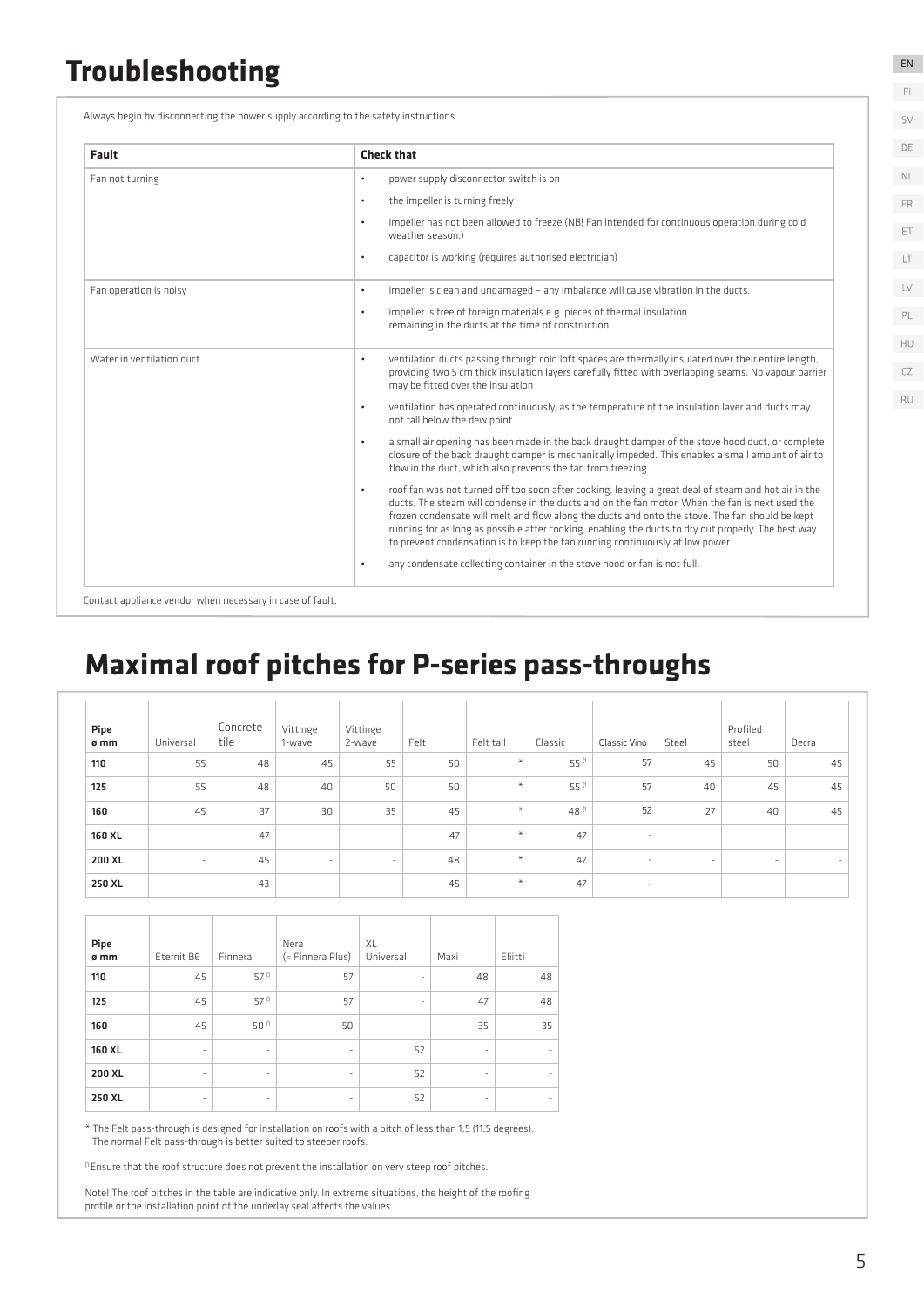#### **Huippuimurin pyörimisnopeuden säätö**

Huippuimurin moottorin pyörimisnopeutta voidaan säätää mallista riippuen muuttamalla joko puhaltimen sisäistä kytkentää tai tarkoitukseen soveltuvan säätölaitteen avulla moottorin syöttöjännitettä. SK Tuote voi asettaa rajoituksia säätölaitteen käytölle tai tyypille.

#### **Turvaohjeet**

- Huippuimuri on asennettava katolle siten, että huoltotoimenpiteet voidaan suorittaa turvallisesti.
- Huippuimuri on asennettava siten, että liikkuvien osien koskettaminen ei ole mahdollista.
- Sähköasennuksen saa suorittaa ainoastaan valtuutettu asentaja, jolla on riittävä sähköpätevyys.
- Huollon ja korjaustöiden ajaksi virransyöttö on aina katkaistava kokonaan.
- Irrota erikoispistokytkin moottoriosan vastakappaleesta (älä vedä johdosta) ja aseta suojus kytkimen päälle.
- Varmista, että siipipyörä on täysin pysähtynyt, ennen kuin avaat puhallinkotelon.
- Noudata varovaisuutta irroittaessasi moottoriosaa.
- Moottoriosa on täysin irti, kun erikoispistokytkin on irti ja luistilukot ovat avattuna.
- Vaurioituneet osat on aina korvattava alkuperäisellä varaosalla.

#### **Verkkosyöttö**

Taipuisan liitäntäjohdon ja kiinteän asennuksen välille on asennettava liitäntärasia. Kiinteään asennukseen on asennettava verkkosyötön erotuslaite (esim. kytkin, jossa koskettimien avausväli on vähintään 3 mm kaikissa navoissa). On huomioitava, että liitäntärasiassa on taipuisalle liitäntäjohdolle tarkoitettu oikeankokoinen vedonpoistolaite. Puhaltimessa on sisäänrakennettu, automaattisesti palautuva lämpösuojakytkin.

#### **Tarkista ennen käyttöönottoa, että:**

- sähkökytkentä on suoritettu loppuun
- puhaltimessa ei ole vieraita esineitä.

#### **Tarkista käyttöönotossa, että:**

- Mitatut arvot eivät ylitä puhaltimen tehokilvessä ilmoitettuja arvoja. Nimellisjännitteellä nimellisvirta ei saa ylittää 5 %. Suurin sallittu jännite +6 %, -10 % IEC 38 mukaan.
- Puhaltimesta ei kuulu vieraita ääniä.

### **Huippuimurin asennus Käyttö- ja huolto-ohjeet**

#### **Käytön rajoitukset**

Huippuimuria ei saa käyttää jauhemaisten aineiden eikä kuumien, räjähdysherkkien tai syövyttävien kaasujen kuljetusjärjestelmissä.

Huippuimureita ja poistoputkia ei saa käyttää muissa lämpötiloissa kuin eril-lisessä huippuimurien ja poistoputkien esitteessä on kerrottu (ks. www.sktuote. fi).

Huippuimureiden ja poistoputkien käytön aikana ilman suhteellinen kosteus ei saa olla jatkuvasti yli 90 %.

Ilmanvaihdon poistoputket on tarkoitettu vain ilman poistamiseen eikä niitä tule käyttää tuloilmalaitteina.

Käytettäessä poistoputkea kostean ilman poistamiseen tulee huolehtia tiivistyvän kosteuden poistamisesta kanavistosta siten, että kosteus ei aiheuta haittaa muille rakenneosille.

#### **Vuosihuolto**

- Puhdista mahdollinen lika tuotteen pinnalta.
- Tarkista ruuvien kiinnitys ja kunto ja kiristä tai uusi tarvittaessa.
- Tarkista läpivientien tiivisteiden kunto ja uusi tarvittaessa.
- Tarkista, ettei muoviosissa ole halkeamia.
- Tarkista suojaavien lumiesteiden kiinnitys ja kunto.
- Tarkista vesikatteen alapuolisten eristeiden kunto huippuimureiden ja poistoputkien kohdalta.
- Poista lumi ja jää tuotteesta ja sen ympäriltä talvella tarpeen mukaan.

#### **Roskien ja lian poisto**

- Poista roskat tarvittaessa ilman hankaavia tai naarmuttavia työvälineitä.
- Puhdista likaantunut pinta mietoon pesuaineliuokseen kostutetulla rätillä. Varmista pesuaineen soveltuvuus aineen valmistajalta.
- Poista epäpuhtaudet ilmanvaihtokanavasta tarkoitukseen soveltuvalla laitteella.
- Noudata huippuimurin huollossa Huippuimurin sähkö-osien huolto –kohdassa annettuja ohjeita.

SK Tuotteen takuu raukeaa, mikäli tuotteen pinta pinnoitetaan uudelleen.

#### **Huippuimurin sähköosien huolto**

Katkaise aina virransyöttö turvaohjeiden mukaisesti, ennen kuin avaat puhallinkotelon.

Puhallin on puhdistettava ja tarkastettava tarvittaessa, kuitenkin vähintään kerran vuodessa. Laiminlyönti saattaa aiheuttaa epätasapainoa ja siitä johtuvia laakerivikoja. Laakerit ovat koteloituja, kestovoideltuja ja huoltovapaita. Vaurioitunut taipuisa liitäntäjohto on korvattava alkuperäisellä varaosalla. Johtoa vaihdettaessa on erityisesti huomioitava vedonpoistolaite. Jos puhaltimen siipi on vaurioitunut, vaihdetaan koko puhallin. Kondensaattorin, puhaltimen tai liitäntäjohdon vaihtoa varten on avattava sähkölaitekotelon kansi. Vaihdon jälkeen on varmistettava, että O-rengastiiviste on paikallaan ja että kotelon kansi on suljettu vesitiiviisti.



DE LT LV ET FR PL NL HU CZ

RU

EN FI  $\zeta \setminus$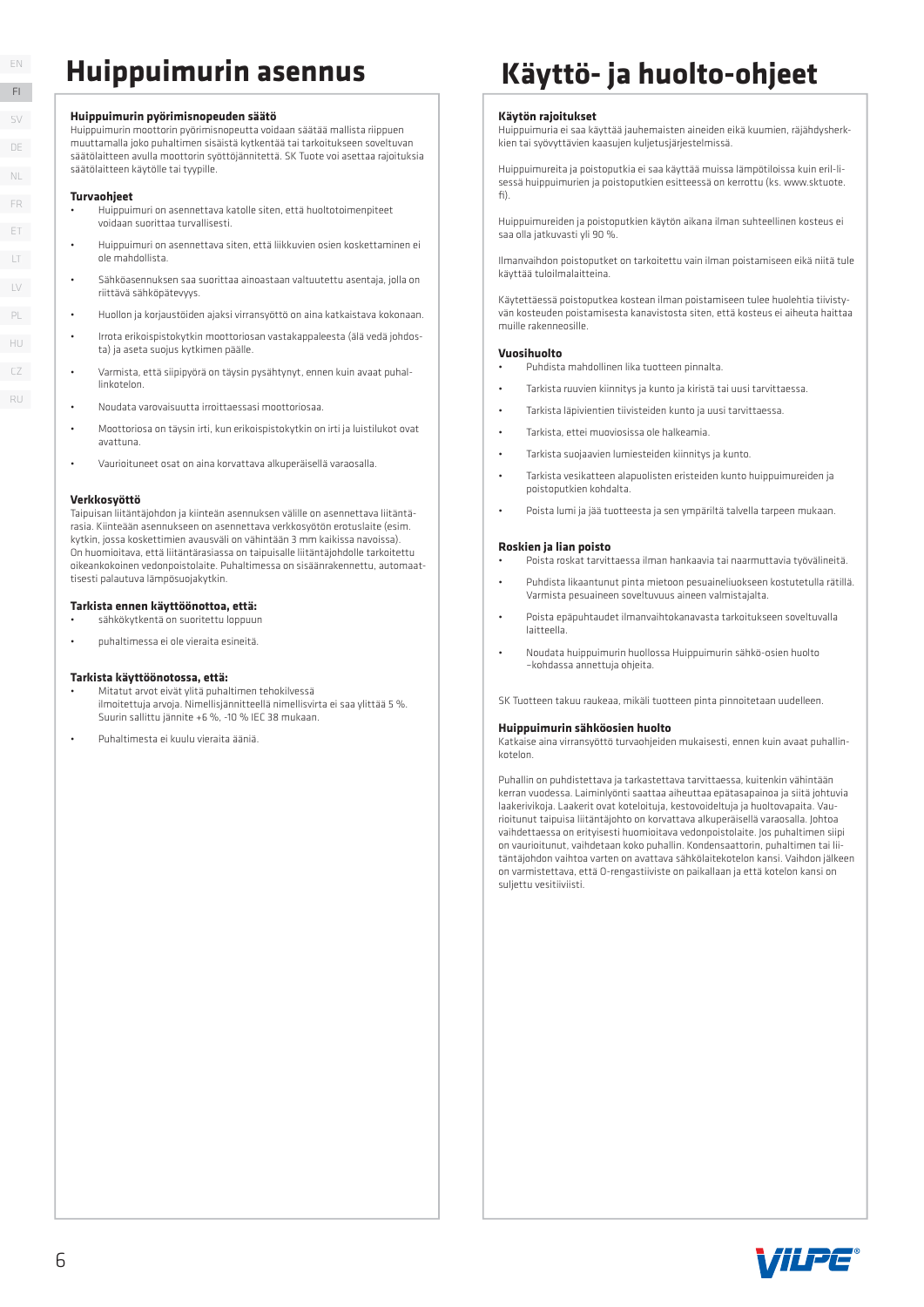### **Vianetsintä**

Katkaise aina ensin virransyöttö turvaohjeiden mukaisesti.

| Vika                       | Tarkista, että                                                                                                                                                                                                                                                                                                                                                                                                                                                                                                                                 |
|----------------------------|------------------------------------------------------------------------------------------------------------------------------------------------------------------------------------------------------------------------------------------------------------------------------------------------------------------------------------------------------------------------------------------------------------------------------------------------------------------------------------------------------------------------------------------------|
| Puhallin ei pyöri          | verkkosyötön erotuslaitteet on kytketty<br>$\bullet$                                                                                                                                                                                                                                                                                                                                                                                                                                                                                           |
|                            | siipipyörä pyörii vapaasti<br>$\bullet$                                                                                                                                                                                                                                                                                                                                                                                                                                                                                                        |
|                            | siipipyörä ei ole päässyt jäätymään (Huomio! Imuri on tarkoitettu jatkuvaan käyttöön pakkaskau-<br>$\bullet$<br>della.)                                                                                                                                                                                                                                                                                                                                                                                                                        |
|                            | kondensaattori toimii (vain valtuutettu asentaja)<br>$\bullet$                                                                                                                                                                                                                                                                                                                                                                                                                                                                                 |
| Puhallin meluaa            | siipipyörä on puhdas ja ehjä - epätasapaino aiheuttaa värähtelyä kanavistoon.<br>$\bullet$                                                                                                                                                                                                                                                                                                                                                                                                                                                     |
|                            | siipipyörään ei ole joutunut vieraita aineita esim. rakennusvaiheessa kanavistoon jääneitä lämmö-<br>$\bullet$<br>neristepalasia.                                                                                                                                                                                                                                                                                                                                                                                                              |
| Vettä ilmanvaihtokanavassa | kylmässä ullakkotilassa kulkeva ilmanvaihtokanava on lämpöeristetty koko pituudeltaan, kaksi 5<br>$\bullet$<br>cm vahvuista eristekerrosta asennettu huolellisesti saumat limittäin. Eristeen päälle ei saa asentaa<br>höyrysulkua.                                                                                                                                                                                                                                                                                                            |
|                            | ilmanvaihto on ollut jatkuvasti käynnissä, sillä eristekerros ja kanavisto eivät saa jäähtyä kastepis-<br>$\bullet$<br>teen alapuolelle.                                                                                                                                                                                                                                                                                                                                                                                                       |
|                            | onko liesikuvun kanavassa olevassa perhospellissä valmiiksi tehtynä pieni ilma-aukko tai onko<br>$\bullet$<br>perhospellin sulkeutuminen kokonaan mekaanisesti estetty. Näin kanavaan pääsee virtaamaan<br>pieni määrä ilmaa, joka myös estää imuria jäätymästä.                                                                                                                                                                                                                                                                               |
|                            | onko huippuimuri sammutettu liian aikaisin ruuan laiton jälkeen, jolloin kanavissa on ollut vielä<br>$\bullet$<br>paljon höyryä ja lämmintä ilmaa. Vesihöyry kondensoituu kanavistoon ja imurin moottoriin. Seuraa-<br>van kerran imuria käytettäessä jääksi kondensoitunut vesi sulaa ja valuu kanavistoa pitkin lieden<br>päälle. Imuria kannattaa pitää käynnissä ruoanlaiton jälkeen mahdollisimman<br>kauan, että kanavisto ehtii kuivua kunnolla. Paras tapa estää kondensoituminen on pitää imuri<br>päällä koko ajan pienellä teholla. |
|                            | onko liesikuvussa tai tuulettimessa mahdollisesti oleva kondenssiveden keräilvastia täyttynyt.<br>$\bullet$                                                                                                                                                                                                                                                                                                                                                                                                                                    |

## **Maksimikattokaltevuudet, P-sarjan läpiviennit**

| Putki<br>ø mm | Universal | Tiili | Vittinge<br>1-aalto | Vittinge<br>2-aalto | Huopa | Huopa<br>korkea | Classic | Classic Vino             | Pelti                    | Muo-<br>to-kate | Decra  |
|---------------|-----------|-------|---------------------|---------------------|-------|-----------------|---------|--------------------------|--------------------------|-----------------|--------|
| 110           | 55        | 48    | 45                  | 55                  | 50    | $\ast$          | 55 (1   | 57                       | 45                       | 50              | 45     |
| 125           | 55        | 48    | 40                  | 50                  | 50    | $\ast$          | 55 (1   | 57                       | 40                       | 45              | 45     |
| 160           | 45        | 37    | 30                  | 35                  | 45    | $\ast$          | 48 (1   | 52                       | 27                       | 40              | 45     |
| 160 XL        | $\sim$    | 47    | $\sim$              | $\sim$              | 47    | $\ast$          | 47      | $\overline{\phantom{a}}$ | $\overline{\phantom{a}}$ | $\sim$          | ۰      |
| 200 XL        | $\sim$    | 45    | $\sim$              | $\sim$              | 48    | $\ast$          | 47      | $\overline{\phantom{a}}$ | $\sim$                   | $\sim$          | $\sim$ |
| 250 XL        | ۰         | 43    | $\sim$              | $\sim$              | 45    | $\ast$          | 47      | $\overline{\phantom{a}}$ | $\overline{\phantom{0}}$ | $\sim$          | ۰      |

| Putki  |                          |                          | Nera                     | XL                       |      |         |
|--------|--------------------------|--------------------------|--------------------------|--------------------------|------|---------|
| ø mm   | Vartti                   | Finnera                  | (= Finnera Plus)         | Universal                | Maxi | Eliitti |
| 110    | 45                       | 57 (1                    | 57                       | $\overline{\phantom{m}}$ | 48   | 48      |
| 125    | 45                       | 57 (1                    | 57                       | $\overline{\phantom{m}}$ | 47   | 48      |
| 160    | 45                       | 50 (1                    | 50                       | $\overline{\phantom{m}}$ | 35   | 35      |
| 160 XL | $\overline{\phantom{a}}$ | ٠                        | $\overline{\phantom{a}}$ | 52                       | ٠    |         |
| 200 XL | $\overline{\phantom{a}}$ | $\overline{\phantom{a}}$ | $\overline{\phantom{a}}$ | 52                       | ۰    |         |
| 250 XL | $\overline{\phantom{a}}$ | ۰                        | $\overline{\phantom{a}}$ | 52                       | ۰    |         |

\* Korkeaa Huopa-läpivientiä suositellaan käytettävän katoilla, joiden kaltevuus on vähemmän kuin 1:5. Jyrkemmille katoille sopii paremmin Huopa-läpivienti.

<sup>(1</sup> Maksimikaltevuuksilla tarkista, etteivät katon rakenteen estä asentamista.

Huom! Taulukon kattokaltevuudet ovat ohjeellisia arvoja. Katteen profiilin korkeus tai aluskatteen tiivisteen asennuskohta vaikuttavat lukemiin ääritilanteissa.

EN FI

SV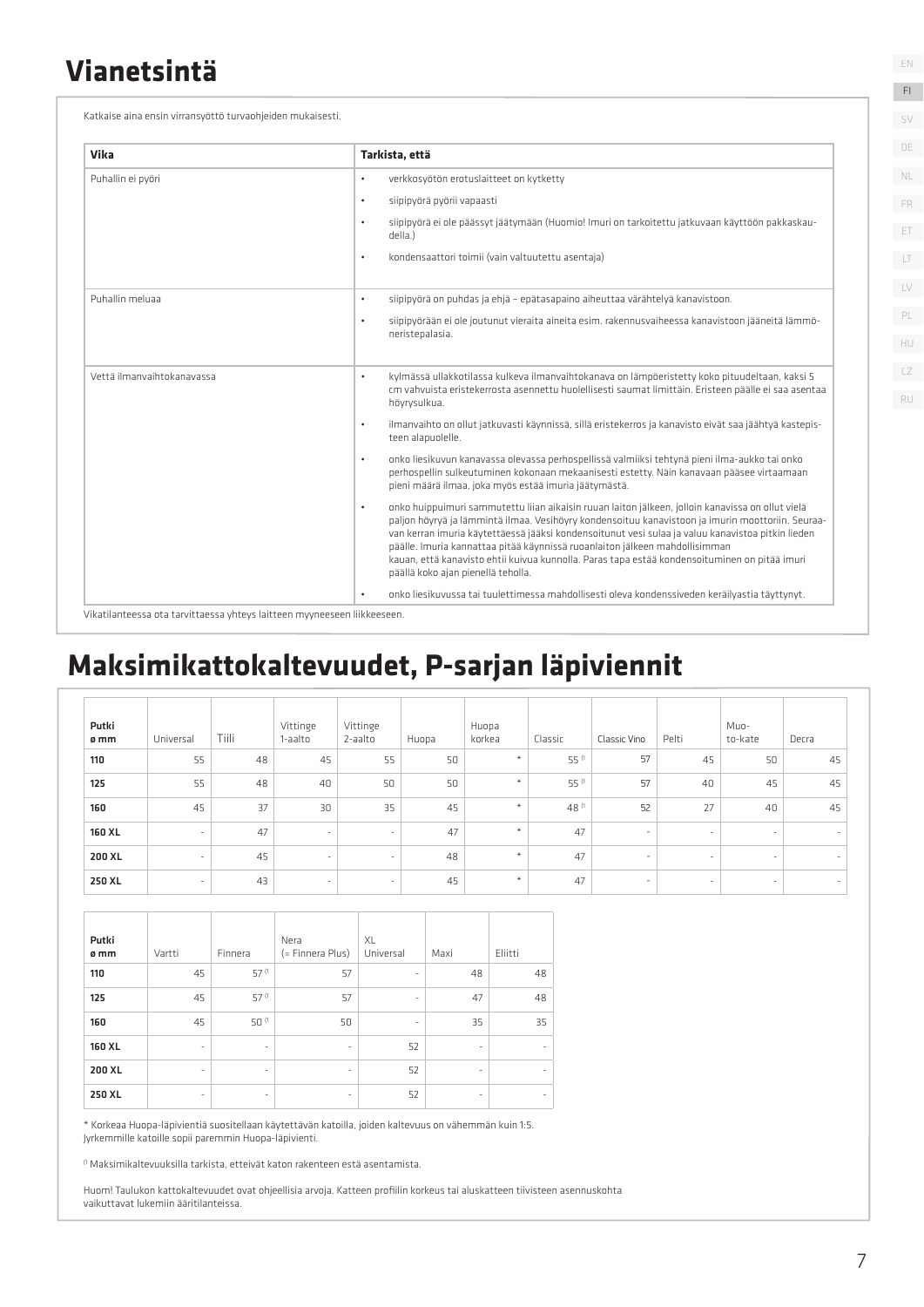#### **Reglering av takfl äktens hastighet**

Beroende på modell kan en takfl äktmotors hastighet styras antingen med ett internt reglage i fläkten eller genom att motorns matningsspänning ändras med en lämplig styrenhet. SK Tuote kan ha restriktioner för användning eller typ av styrenhet.

#### **Säkerhetsanvisningar**

- Installationer av takfl äktar får inte inverka på säker service.
- Takfl äkten måste monteras så att inga rörliga delar är åtkomliga.
- Den elektriska anslutningen måste utföras av behörig elektriker.
- Strömmen måste vara helt frånkopplad vid service och reparation.
- Lossa motorelementet på den särskilda väggbrytaren från motstycket (dra inte i sladden) och sätt skyddet över brytaren.
- Kontrollera att fl äktbladen är stilla innan fl äkthuset öppnas.
- Iakttag försiktighet när motorelementet lossas.
- Motorelementet är helt lossat när den särskilda brytaren är frånslagen och skjutlåsen är i önnet läge
- Skadade delar ska alltid ersättas med originaldelar.
- Ett XL Undertaksbeslag måste anvandas för undertakets genomföring när en takfläkt monteras i Sverige.

#### **Anslutning till elnätet**

En kopplingsdosa måste monteras mellan den flexibla anslutningskabeln och det fasta fästet. Fasta installationer måste ha en frikopplingsanordning för elnätet (exempelvis en brytare med ett kontaktavstånd på minst 3 mm för samtliga poler). Säkerställ att kopplingsdosan har en korrekt dimensionerad dragavlastare för den flexibla anslutningskabeln. Fläkten har ett inbyggt överhettningsskydd med automatisk återställning.

#### **Punkter att kontrollera före användning:**

- att elanslutningen har gjorts
- att det inte finns några främmande föremål i fläkten

#### **När apparaten slås på ska det kontrolleras att:**

- de uppmätta värdena inte överstiger värdena på fl äktens märkskylt. Märkspänningen får inte överskridas med mer än 5 procent vid märkströmmen. Den högsta tillåtna strömstyrkan under IEC 60038 är mellan +6 % och -10 %
- det hörs inga ovanliga ljud när fläkten är jgång.

### **Installation av takfläkt beiter Drift- och serviceanvisningar**

#### **Användningsbegränsningar**

Takfl äktar får inte användas i transportsystem för material i pulverform eller för heta, explosiva eller korrosiva gaser.

Takfläktar och frånluftshuvar får inte användas vid andra temperaturer än de som anges separat i den tillhörande broschyren för takfläkten eller frånluftshuven (läs mer på www.sktuote.fi).

Den relativa luftfuktigheten får inte kontinuerligt överstiga 90 % när takfläktar och frånluftshuvar används.

Frånluftshuvar är endast avsedda för frånluft och får inte användas för tilluft.

Kondens måste ledas bort noggrant när frånluftshuvar används för extrahering av fuktig luft för att säkerställa att andra byggnadselement inte fuktskadas.

#### **Årlig service**

• Rengör produktens ytor.

- Kontrollera att alla skruvar är i gott skick och sitter ordentligt dra åt eller byt ut dem vid behov.
- Kontrollera skicket på genomföringstätningar och byt ut dem vid behov.
- Kontrollera att inga plastdelar är spruckna.
- Kontrollera att eventuella snöbarriärer är i gott skick och sitter ordentligt.
- Kontrollera skicket på undertakets isolering intill takfl äktar och frånluftshuvar.
- Avlägsna snö och is från produkterna och runt dem vid behov.

#### **Avlägsnande av smuts och skräp**

- Avlägsna skräp vid behov utan att använda slipande eller nötande produkter.
- Rengör smutsiga ytor med en trasa fuktad med milt rengöringsmedel. Kontrollera rengöringsmedlets lämplighet med tillverkaren.
- Ta bort smuts från ventilationskanaler med lämplig utrustning.
- Följ serviceanvisningarna vid service av takfl äktars elektriska komponenter.

Om en produkt beläggs med ett nytt ytskikt upphör SK Tuotes garanti att gälla.

#### **Service av takfl äktars elektriska komponenter**

Stäng alltid av strömmen enligt säkerhetsanvisningarna innan fläkthuset öppnas.

Fläkten måste rengöras och inspekteras vid behov och som minst en gång om året. Om så inte sker kan det leda till obalans med påföljande lagerskador. Fläktlagren är inkapslade, permanentsmorda och underhållsfria. Den flexibla anslutningskabeln måste ersättas med en originaldel om den skadas. Var särskilt noggrann med dragavlastaren när kabeln byts. Om en impeller skadas måste hela fläkten bytas ut. Kåpan till elskåpet måste öppnas vid byte av kondensator, fl äkt eller anslutningskabel. Vid sådant byte måste försiktighet iakttas för att säkerställa att O-ringstätningen är på plats och att kåpan tätas på ett vattentätt sätt.



SV DE LT LV ET FR PL NL HU CZ RU

EN FI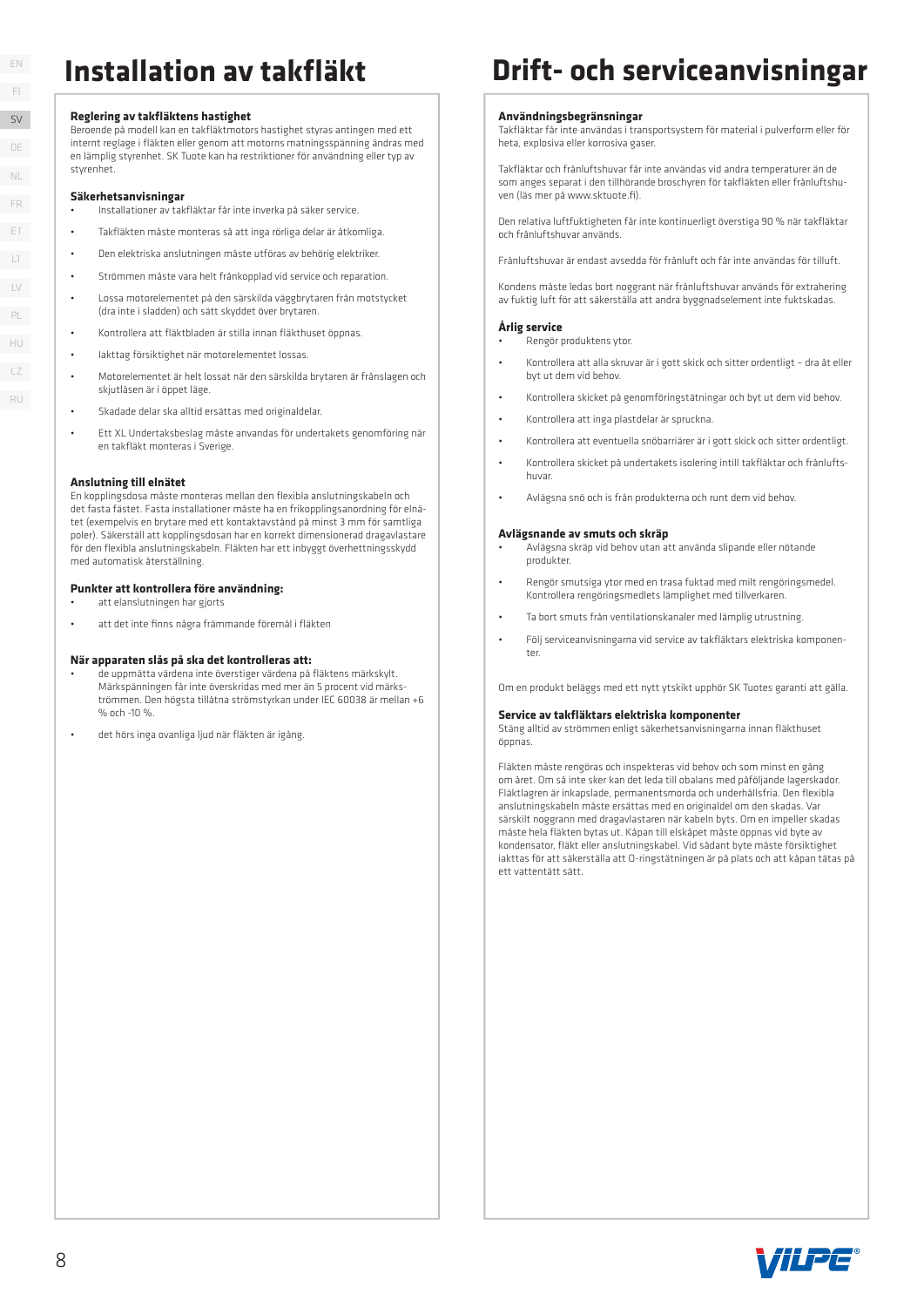### **Felsökning**

Börja alltid med att koppla från strömmen enligt säkerhetsanvisningarna.

| Fel                        | Kontrollera att                                                                                                                                                                                                                                                                                                                                                                                                                                                                                         |
|----------------------------|---------------------------------------------------------------------------------------------------------------------------------------------------------------------------------------------------------------------------------------------------------------------------------------------------------------------------------------------------------------------------------------------------------------------------------------------------------------------------------------------------------|
| Fläkten roterar inte       | strömbrytaren är påslagen<br>$\bullet$                                                                                                                                                                                                                                                                                                                                                                                                                                                                  |
|                            | fläktens impeller roterar fritt<br>$\bullet$                                                                                                                                                                                                                                                                                                                                                                                                                                                            |
|                            | impellern inte har fått frysa (gäller fläkt avsedd för kontinuerlig drift<br>$\bullet$<br>vintertid)                                                                                                                                                                                                                                                                                                                                                                                                    |
|                            | kondensatorn fungerar (måste utföras av behörig elektriker)<br>$\bullet$                                                                                                                                                                                                                                                                                                                                                                                                                                |
| Fläkten bullrar            | impellern är ren och hel - eventuell obalans orsakar vibrationer i kanalerna.<br>$\bullet$                                                                                                                                                                                                                                                                                                                                                                                                              |
|                            | impellern är fri från främmande material, exempelvis bitar av värmeisolering som är kvar i kanaler-<br>$\bullet$<br>na sedan byggtillfället.                                                                                                                                                                                                                                                                                                                                                            |
| Vatten i ventilationskanal | ventilationskanaler dragna genom kalla vindsutrymmen har heltäckande värmeisolering, med två<br>$\bullet$<br>5 cm tjocka isoleringslager noggrant monterade med överlappande sömmar. Ångspärr får inte<br>monteras över isoleringen.                                                                                                                                                                                                                                                                    |
|                            | ventilationskanaler dragna genom kalla vindsutrymmen har heltäckande värmeisolering, med två<br>$\bullet$<br>5 cm tjocka isoleringslager noggrant monterade med överlappande sömmar. Ångspärr får inte<br>monteras över isoleringen.                                                                                                                                                                                                                                                                    |
|                            | ventilationen har varit i drift kontinuerligt eftersom isoleringslagrets och kanalernas temperatur<br>$\bullet$<br>inte får falla under daggpunkten.                                                                                                                                                                                                                                                                                                                                                    |
|                            | en liten luftöppning har gjorts i backspjället i spiskåpans kanal eller att backspjället inte kan stäng-<br>$\bullet$<br>as helt av mekaniska skäl. Det möjliggör att en liten mängd luft kan flöda in i kanalen, vilket även<br>förhindrar att fläkten fryser.                                                                                                                                                                                                                                         |
|                            | takfläkten inte stängdes av för snabbt efter matlagning, så att en mängd ånga och varmluft varit<br>$\bullet$<br>kvar i kanalerna. Ångan kondenseras i kanalerna och på fläktmotorn. När fläkten används nästa<br>gång smälter det frusna kondensatet och flödar längs kanalerna och på spisen. Fläkten ska vara<br>igång så länge som möjligt efter matlagning så att kanalerna hinner torka helt. Det bästa sättet<br>att förhindra kondensat på är att köra fläkten kontinuerligt med låg hastighet. |
|                            | eventuellt uppsamlingskärl för kondensat i spiskåpan eller fläkten inte är fullt.<br>$\bullet$                                                                                                                                                                                                                                                                                                                                                                                                          |

Kontakta återförsäljaren om så behövs i händelse av fel.

### **Maximala taklutningar för genomföringar i P-serien**

| Rör<br>ø mm | Universal                | Concrete<br>tile | Vittinge,<br>enkupig | Vittinge,<br>tvåkupig | Felt | Felt tall                                           | Classic | Classic Vino             | Steel  | Profiled<br>steel | Decra                    |
|-------------|--------------------------|------------------|----------------------|-----------------------|------|-----------------------------------------------------|---------|--------------------------|--------|-------------------|--------------------------|
| 110         | 55                       | 48               | 45                   | 55                    | 50   | $\frac{1}{2}$                                       | 55 (1   | 57                       | 45     | 50                | 45                       |
| 125         | 55                       | 48               | 40                   | 50                    | 50   | $\frac{\partial \mathcal{L}}{\partial \mathcal{L}}$ | 55 (1   | 57                       | 40     | 45                | 45                       |
| 160         | 45                       | 37               | 30                   | 35                    | 45   | $\frac{\partial \mathcal{L}}{\partial \mathcal{L}}$ | 48 (1   | 52                       | 27     | 40                | 45                       |
| 160 XL      | $\overline{\phantom{a}}$ | 47               | $\sim$               | $\sim$                | 47   | $\frac{1}{\sqrt{2}}$                                | 47      | $\overline{\phantom{a}}$ | $\sim$ | $\sim$            | $\sim$                   |
| 200 XL      | $\sim$                   | 45               | $\sim$               | $\sim$                | 48   | $\frac{M}{N}$                                       | 47      | $\overline{\phantom{a}}$ | $\sim$ | $\sim$            | $\sim$                   |
| 250 XL      | $\sim$                   | 43               | $\sim$               | $\sim$                | 45   | $\frac{1}{\sqrt{2}}$                                | 47      | $\sim$                   | $\sim$ | $\sim$            | $\overline{\phantom{a}}$ |

| Rör<br>ø mm | Eternit B6               | Finnera                  | Nera<br>(= Finnera Plus) | XL Universal      | Maxi                     | Eliitti |
|-------------|--------------------------|--------------------------|--------------------------|-------------------|--------------------------|---------|
| 110         | 45                       | 57 (1                    | 57                       | $\qquad \qquad -$ | 48                       | 48      |
| 125         | 45                       | 57 (1                    | 57                       | -                 | 47                       | 48      |
| 160         | 45                       | 50 (1                    | 50                       | ٠                 | 35                       | 35      |
| 160 XL      | $\overline{\phantom{a}}$ | $\overline{\phantom{a}}$ | $\overline{\phantom{a}}$ | 52                | $\overline{\phantom{a}}$ |         |
| 200 XL      | $\overline{\phantom{a}}$ | $\overline{\phantom{a}}$ | $\overline{\phantom{a}}$ | 52                | $\overline{\phantom{a}}$ |         |
| 250 XL      | ٠                        | ٠                        | ۰                        | 52                | ٠                        |         |

\* Felt Tall-genomföringen är avsedd för tak med en lutning på mindre än 1:5 (11,5 grader). För brantare tak passar den vanliga Felt-genomföringen bättre.

(1 Vid maximala taklutningar ska det säkerställas att installationen inte förhindras av takkonstruktionen.

Obs! Taklutningarna i tabellen ske ses som ungefärliga värden. I extrema situationer påverkas värdena av takprofilens höjd eller undertakstätningens installationsplats.

EN FI

SV DE

PL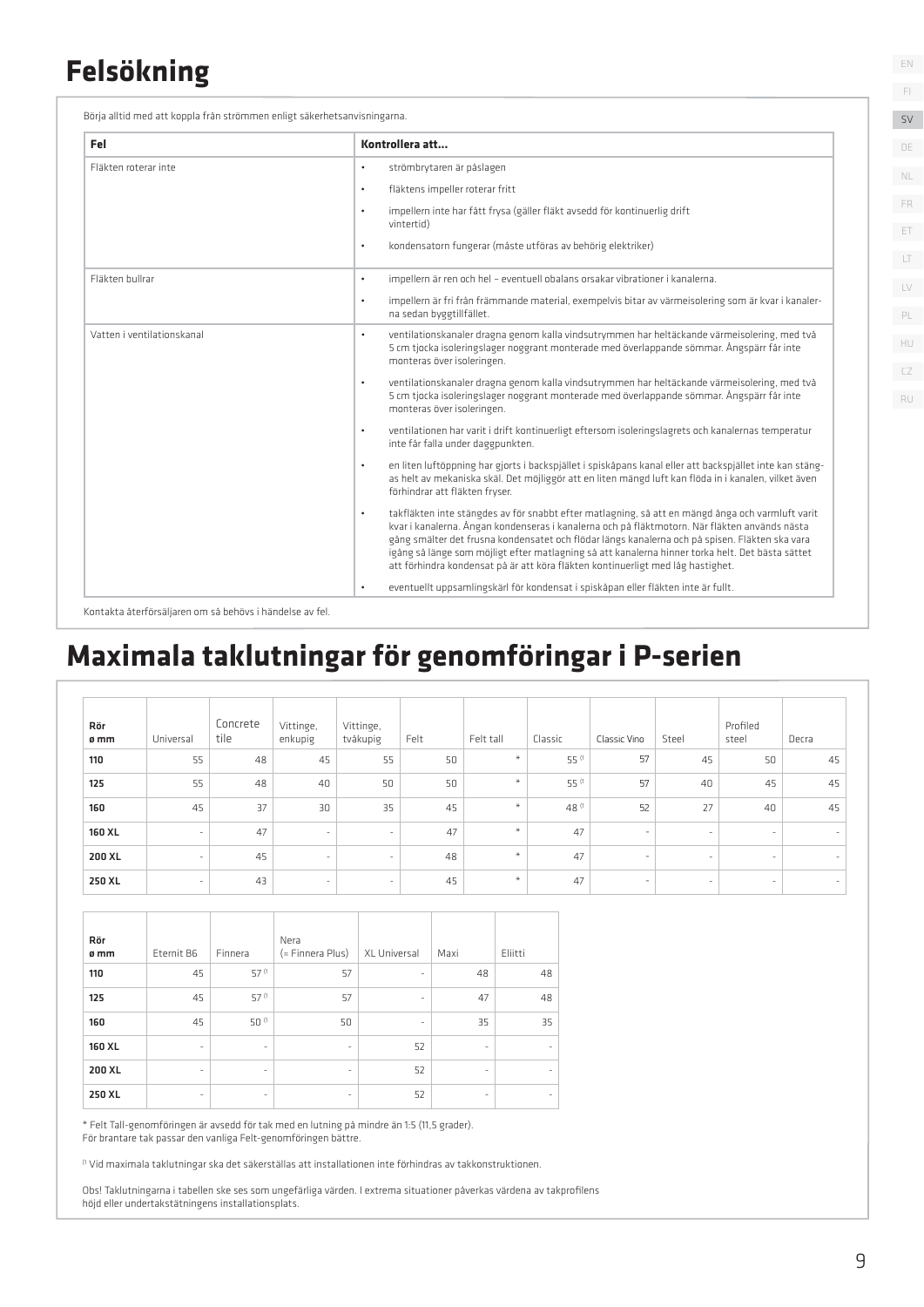### **Dachventilator – Montage**

#### **Einstellung der Drehgeschwindigkeit des**

#### **Dachventilators**

Je nach Modell kann die Motordrehzahl des Dachventilators entweder mit einem internen Schalter im Lüfter oder unter Zuhilfenahme eines zweckdienlichen Kontrollgeräts durch Änderung der Motorversorgungsspannung eingestellt werden. Gebrauch und Typ des Kontrollgeräts können Einschränkungen seitens SK Tuote unterliegen.

#### **Sicherheitshinweise**

- Der Dachventilator ist derart zu montieren, dass die Sicherheit zukünftiger Wartungsarbeiten gewährleistet ist.
- Der Dachventilator ist so zu montieren, dass die Berührung beweglicher Teile ausgeschlossen ist.
- Die Elektroinstallation darf ausschließlich von autorisierten und qualifi zierten Elektrikern vorgenommen werden.
- Während Wartungs- und Reparaturarbeiten ist die Stromversorgung stets komplett zu unterbrechen.
- Den speziellen Kontaktstecker vom Gegenstück am Motor trennen (nicht am Kabel ziehen) und Schutzkappe auf den Stecker setzen.
- Vor dem Öff nen des Lüftergehäuses sicherstellen, dass die Ventilatorfl ügel komplett zum Stillstand gekommen sind.
- Motorelement vorsichtig abnehmen.
- Das Motorelement ist komplett getrennt, wenn der spezielle Kontaktstecker lose ist und die Schiebeverschlüsse geöffnet sind.
- Beschädigte Teile sind ausschließlich gegen Originalersatzteile auszutauschen.

#### **Netzstromversorgung**

Zwischen dem flexiblen Verbindungskabel und der festen Installation ist eine Anschlussdose zu montieren, in der die Verbindung erfolgt. In der festen Installation muss ein allpoliger Trennschalter mit mindestens 3mm Kontaktöffnung vorhanden sein. Es ist darauf zu achten, dass die Anschlussdose eine dem flexiblen Verbindungskabel entsprechende Zugentlastung aufweist. In den Lüfter ist eine automatische Überhitzungsabschaltung integriert.

#### **Vor Inbetriebnahme ist zu überprüfen, dass:**

• die Elektroinstallation abgeschlossen ist

sich keine Fremdkörper im Ventilator befinden.

#### **Bei Inbetriebnahme ist darauf zu achten, dass:**

- die Messwerte die auf dem Typenschild des Lüfters angegebenen Werte nicht übersteigen. Bei der Nennspannung darf der Nennstrom den Wert von 5 % nicht überschreiten. Maximal zulässige Spannung gemäß IEC 38  $+6$  % -10 %
- der Lüfter keine ungewöhnlichen Geräusche verursacht.

### **Betriebs- und Wartungsanweisungen**

#### **Einsatzbeschränkungen**

Dachventilatoren dürfen nicht in Transportsystemen für pulverige Stoff e sowie für heiße, explosive oder korrosive Gase eingesetzt werden.

Dachventilatoren und Abluftrohre dürfen ausschließlich in Umgebungstemperaturen eingesetzt werden, die in den dazugehörigen Broschüren für Dachventilatoren und Abluftrohre angegeben sind (siehe www.sktuote.fi)

Während des Betriebs von Dachventilatoren und Abluftrohren darf die relative Luftfeuchtigkeit nicht kontinuierlich über 90% liegen.

Abluftrohre sind ausschließlich für den Abluftbetrieb vorgesehen und dürfen nicht als Zuluftrohre eingesetzt werden.

Beim Einsatz von Abluftrohren zur Abführung feuchter Luft ist auf eine sorgfältige Ableitung des Kondenswassers zu achten, um Schäden an anderen Bauteilen zu vermeiden.

#### **Jahreswartung**

- Eventuelle Verschmutzungen auf der Oberfl äche des Produkts entfernen.
- Schrauben auf Zustand und festen Sitz überprüfen sowie diese ggfs. anziehen oder erneuern.
- Zustand der Durchführungsdichtungen überprüfen und diese gegebenenfalls erneuern.
- Kunststoff teile auf Risse überprüfen.
- Schneerückhaltesysteme auf festen Sitz und Zustand überprüfen.
- Zustand des Unterdachs und der Dämmung in Nähe der Dachventilatoren und Abluftrohre überprüfen.
- Produkt und dessen Umgebung falls erforderlich von Schnee und Eis befreien.

#### **Entfernung von Schmutz und Ablagerungen**

- Ablagerungen nach Möglichkeit ohne Zuhilfenahme kratzender oder scheuernder Mittel entfernen.
- Verschmutzte Oberflächen mit einem Tuch reinigen, das mit einer milden Waschmittellösung befeuchtet ist. Hersteller auf Eignung des Reinigungsmittels befragen.
- Verunreinigungen der Lüftungskanäle mit geeignetem Gerät entfernen.
- Bei der Wartung der elektrischen Bauteile der Dachventilatoren unbedingt die Wartungsanweisungen befolgen.

Jegliche Neubeschichtung der Produktoberfl äche führt zum Erlöschen der Garantie von SK Tuote.

#### **Wartung der elektrischen Bauteile des Dachventilators**

Gemäß den Sicherheitsanweisungen vor dem Öff nen des Ventilatorgehäuses stets die Stromversorgung ausschalten.

Die Reinigung und Überprüfung des Ventilators ist jeweils bei Bedarf vorzunehmen, jedoch mindestens einmal jährlich. Ein Unterlassen der jährlichen Inspektion kann zu Unwuchten und daraus resultierend zu Lagerschäden führen. Die Ventilatorenlager sind gekapselt, dauergeschmiert und wartungsfrei. Bei Beschädigungen ist das flexible Verbindungskabel gegen ein Originalersatzteil auszutauschen. Beim Austausch ist besonders auf die Zugentlastungsvorrichtung zu achten. Bei Beschädigungen eines Lüfterflügels ist der gesamte Lüfter auszutauschen. Zum Austausch von Kondensator, Lüfter oder Verbindungskabel muss der Elektrogehäusedeckel geöffnet werden. Nach dem Austausch ist sicherzustellen, dass der O-Dichtungsring korrekt anliegt und der Gehäusedeckel wasserdicht verschlossen ist.



EN FI SV DE LT LV ET FR PL NL HU DENLER<br>
FRET LT<br>
UNICZ<br>
PL<br>
CZ<br>
PL<br>
CZ<br>
PL<br>
CZ<br>
PL<br>
C<br>
DENLER<br>
C<br>
C<br>
DENLER<br>
C<br>
DENLER<br>
C<br>
C<br>
DENLER<br>
C<br>
DENLER<br>
DENLER<br>
DENLER<br>
DENLER<br>
DENLER<br>
DENLER<br>
DENLER<br>
DENLER<br>
DENLER<br>
DENLER<br>
DENLER<br>
DENLER<br>
DENLER<br>
DENLER<br>
DENLE

 $\Gamma$ RU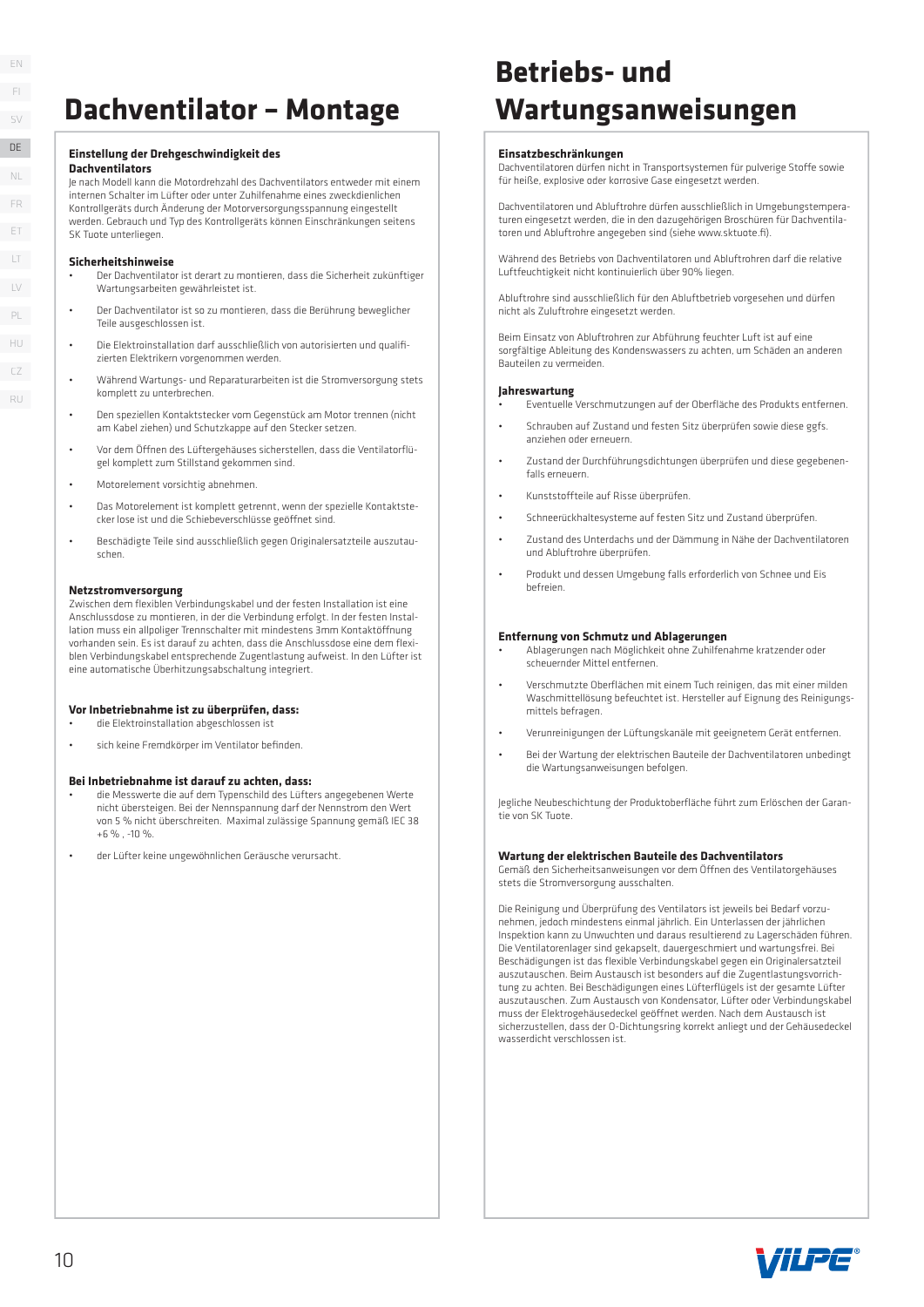### **Fehlerbehebung**

Stets gemäß den Sicherheitsanweisungen zunächst Stromversorgung ausschalten.

| <b>Fehler</b>          | Überprüfen,                                                                                                                                                                                                                                                                                                                                                                                                                                                                                                                                                                                                                  |
|------------------------|------------------------------------------------------------------------------------------------------------------------------------------------------------------------------------------------------------------------------------------------------------------------------------------------------------------------------------------------------------------------------------------------------------------------------------------------------------------------------------------------------------------------------------------------------------------------------------------------------------------------------|
| Ventilator dreht nicht | dass der Trennschalter eingeschaltet ist<br>$\bullet$                                                                                                                                                                                                                                                                                                                                                                                                                                                                                                                                                                        |
|                        | dass das Flügelrad rund läuft<br>$\bullet$                                                                                                                                                                                                                                                                                                                                                                                                                                                                                                                                                                                   |
|                        | dass das Flügelrad nicht eingefroren ist (Wichtig! Bei Minusgraden muss der Ventilator ununterbro-<br>$\bullet$<br>chen in Betrieb gehalten werden.)                                                                                                                                                                                                                                                                                                                                                                                                                                                                         |
|                        | dass der Kondensator einwandfrei funktioniert (Überprüfung nur durch einen autorisierten Elekt-<br>$\bullet$<br>riker)                                                                                                                                                                                                                                                                                                                                                                                                                                                                                                       |
| Ventilator zu laut     | dass das Flügelrad sauber und unbeschädigt ist - Unwucht verursacht Vibrationen in den Rohren.<br>$\bullet$                                                                                                                                                                                                                                                                                                                                                                                                                                                                                                                  |
|                        | dass sich keine Fremdkörper im Flügelrad befinden, wie z. B. Dämmstoffe aus der Bauphase<br>$\bullet$                                                                                                                                                                                                                                                                                                                                                                                                                                                                                                                        |
| Wasser im Lüftungsrohr | dass die durch den kalten Dachboden geführten Lüftungsrohre auf ihrer gesamten Länge mit zwei<br>$\bullet$<br>5 cm dicken, versetzt übereinander angebrachten Dämmschichten wärmegedämmt und fugendicht<br>verklebt sind. Über der Isolierung dürfen keine Dampfsperren angebracht werden.                                                                                                                                                                                                                                                                                                                                   |
|                        | dass die Lüftung kontinuierlich in Betrieb gewesen ist, da die Temperatur der Dämmschichten und<br>$\bullet$<br>Rohre nicht unter den Taupunkt fallen darf.                                                                                                                                                                                                                                                                                                                                                                                                                                                                  |
|                        | ob die Rückstauklappe des Abluftkanals der Dunstabzugshaube mit einer kleinen, vorgefertigten<br>$\bullet$<br>Luftöffnung versehen ist, oder ob ein komplettes Schließen der Rückstauklappe mechanisch<br>verhindert wird. Dies ermöglicht, dass in geringer Menge Luft in den Abluftkanal strömt, was auch<br>ein Finfrieren des Ventilators verhindert.                                                                                                                                                                                                                                                                    |
|                        | ob der Dachventilator zu zeitig nach der Essenszubereitung ausgeschaltet wurde, so dass sich noch<br>$\bullet$<br>zu viel Dampf und warme Luft im Abluftkanal befand. Der Wasserdampf kondensiert im Abluft-<br>kanal und im Motor des Lüfters. Beim nächsten Betrieb des Lüfters wird das gefrorene Kondensat<br>schmelzen und durch den Abluftkanal auf den Herd tropfen. Der Lüfter sollte so lange wie möglich<br>nach der Essenszubereitung eingeschaltet bleiben, damit der Abluftkanal ordentlich trocknen kann.<br>Um Kondensation zu vermeiden, sollte der Lüfter möglichst konstant bei niedriger Leistung laufen. |
|                        | ob eventuell einer der Kondensatauffangbehälter in Abzugshaube oder Lüfter gefüllt ist.<br>$\bullet$                                                                                                                                                                                                                                                                                                                                                                                                                                                                                                                         |

Bei Auftreten jeglicher Fehler bitte den Verkäufer des Produktes kontaktieren.

### **Maximale Dachneigungswinkel für Durchführungen der P-Serie**

| Rohr<br>ø mm | Universal                | Betondach-<br>pfanne | Vittinge<br>1-wellig | Vittinge<br>2-wellig | Felt | Felt 'hoch' | Classic | Classic Vino             | Blech                    | Profilplat-<br>ten | Decra  |
|--------------|--------------------------|----------------------|----------------------|----------------------|------|-------------|---------|--------------------------|--------------------------|--------------------|--------|
| 110          | 55                       | 48                   | 45                   | 55                   | 50   | $\ast$      | 55 (1   | 57                       | 45                       | 50                 | 45     |
| 125          | 55                       | 48                   | 40                   | 50                   | 50   | $\ast$      | 55 (1   | 57                       | 40                       | 45                 | 45     |
| 160          | 45                       | 37                   | 30                   | 35                   | 45   | $\ast$      | 48 (1   | 52                       | 27                       | 40                 | 45     |
| 160 XL       | $\sim$                   | 47                   | $\sim$               | $\sim$               | 47   | $\star$     | 47      | $\overline{\phantom{a}}$ | $\overline{\phantom{a}}$ | ٠                  | $\sim$ |
| 200 XL       | ٠                        | 45                   | $\sim$               | $\sim$               | 48   | $\star$     | 47      | $\overline{\phantom{a}}$ | $\overline{\phantom{a}}$ | ٠                  | $\sim$ |
| 250 XL       | $\overline{\phantom{a}}$ | 43                   | $\sim$               | $\sim$               | 45   | $\star$     | 47      | $\overline{\phantom{a}}$ |                          | ۰                  | $\sim$ |

| Rohr<br>ø mm | Eternit B6 | Finnera                  | Nera<br>(= Finnera Plus) | XL<br>Universal          | Maxi                     | Eliitti |
|--------------|------------|--------------------------|--------------------------|--------------------------|--------------------------|---------|
| 110          | 45         | 57 (1                    | 57                       | $\overline{\phantom{m}}$ | 48                       | 48      |
| 125          | 45         | 57 (1                    | 57                       | ٠                        | 47                       | 48      |
| 160          | 45         | 50 (1                    | 50                       | $\overline{\phantom{m}}$ | 35                       | 35      |
| 160 XL       | ٠          | $\overline{\phantom{a}}$ | ۰                        | 52                       | $\overline{\phantom{a}}$ |         |
| 200 XL       | ÷.         | ٠                        | $\overline{\phantom{a}}$ | 52                       | $\overline{\phantom{a}}$ |         |
| 250 XL       | ٠          | ۰                        | ۰                        | 52                       | -                        |         |

\* Die hohen Felt-Dichtungen eignen sich für Montage auf Dächern mit einem Neigungswinkel von unter 11.5° Für steilere Dächer ist die normale Felt-Dichtung besser geeignet.

 $<sup>0</sup>$  Bei Montage in empfohlener maximaler Dachneigung sicherstellen, dass die Dachkonstruktion nicht die Montage verhindert.</sup>

Wichtig! Die Dachneigungswinkel in der Tabelle sind empfohlene Werte. In extremen Situationen beeinflusst die Höhe der Dachpfannenprofile oder der Montageort der Dichtungsschürze für das Unterdach diese Werte.

EN

FI SV DE DE

 $\Box$ LV

PL

HU CZ RU

ET FR

NL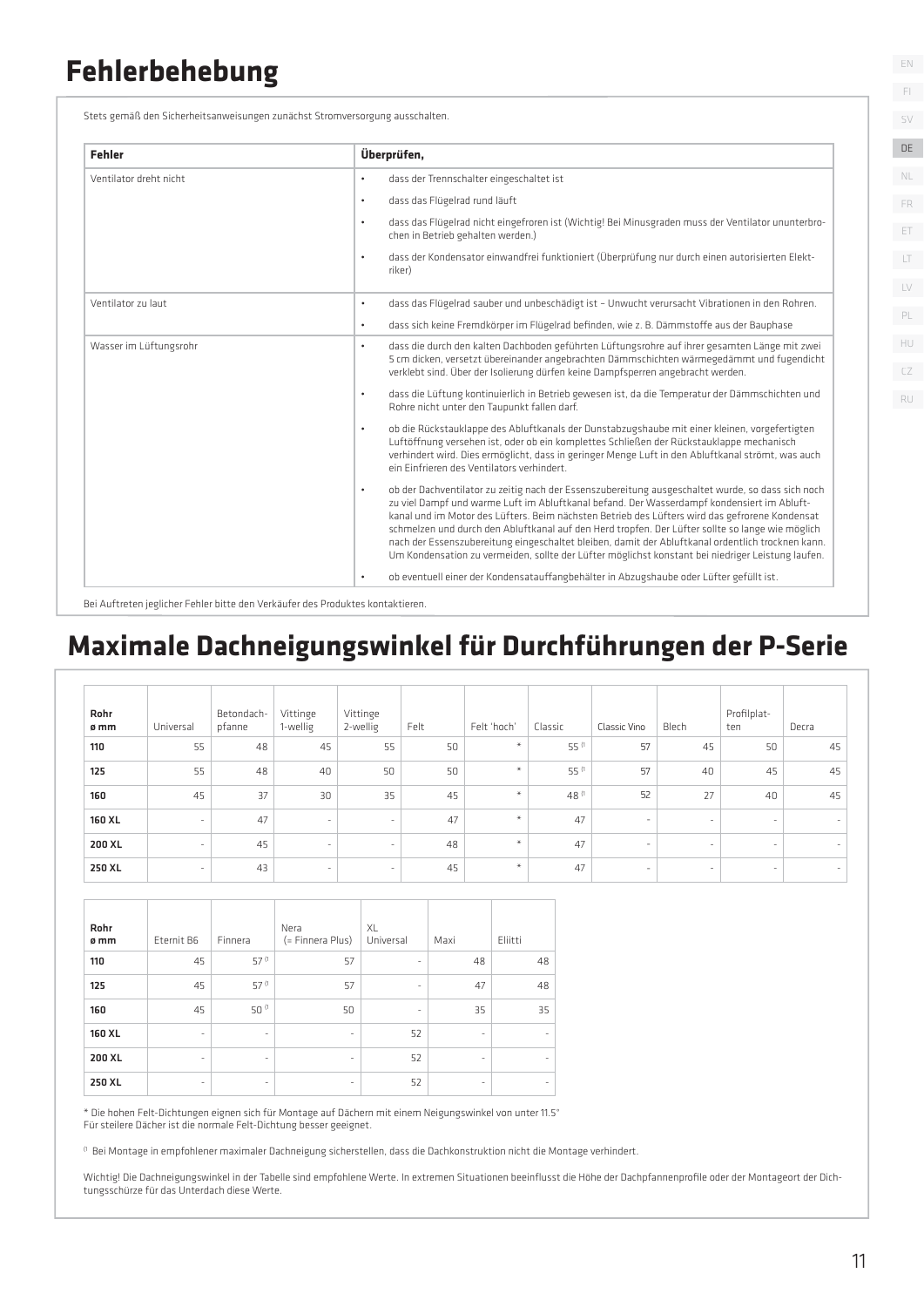### **Installatie van dakventilator**

#### **Snelheidsregeling dakventilator**

Afhankelijk van het model kan de snelheid van een dakventilator worden geregeld door het afstellen van een interne schakelaar in de ventilator of door het wijzigen van de voedingsspanning van de motor met gebruik van een geschikt regelapparaat. SK Tuote kan beperkingen opleggen aan het gebruik van of het type regelapparaten.

#### **Veiligheidsinstructies**

- Installaties van een dakventilator mogen veilig onderhoud niet belemmeren.
- De dakventilator moet zodanig worden geïnstalleerd, dat het niet mogelijk is bewegende delen aan te raken.
- Alleen een geautoriseerde en voldoende gekwalificeerde elektricien mag de elektrische aansluitingen installeren.
- De stroomvoorziening moet altijd volledig los worden gekoppeld tijdens onderhouds- en reparatiewerkzaamheden.
- Maak het motorelement van de speciale wandschakelaar los van het tegenstuk (niet aan het snoer trekken) en plaats de kap over de schakelaar.
- Zorg ervoor dat de ventilatorbladen zijn gestopt met draaien voordat u het ventilatorhuis opent.
- Wees voorzichtig bij het losmaken van het motorelement.
- Het motorelement is volledig losgemaakt wanneer de speciale stekkerschakelaar uit staat en de schuifgrendels in de open-stand staan.
- Beschadigde componenten moeten altijd worden vervangen door originele reserveonderdelen.

#### **Netspanning**

Tussen de flexibele verbindingskabel en de vaste montage moet een aansluitkast worden geïnstalleerd . Vaste installaties moeten een ontkoppelapparaat voor netvoeding hebben (bijv. een schakelaar met een contactspeling van niet minder dan 3 mm voor alle polen). Zorg ervoor dat de aansluitkast een trekontlasting met de juiste afmetingen bevat voor de flexibele verbindingskabel. De ventilator omvat een ingebouwde thermische overbelastingschakelaar met automatische resetfunctie.

#### **Te controleren punten voorafgaand aan inbedrijfstelling:**

- de elektrische aansluiting is geïnstalleerd
- er zitten geen vreemde voorwerpen in de ventilator

#### Bij het aanzetten van het apparaat, moet u verifiëren dat:

- de gemeten waarden niet hoger zijn dan de waarden die worden gespecificeerd op het specificatieplaatje voor ventilatorvermogen. De gespecificeerde stroom mag niet met meer dan 5 procent worden overschreden bij de gespecificeerde spanning. De toegestane maximumspanning onder IEC 60038 ligt tussen +6 % en -10 %.
- geen ongebruikelijke geluiden uit de ventilator komen tijdens de werking.

### **Bedieningsen onderhoudsinstructies**

#### **Beperkingen voor gebruik**

Dakventilatoren mogen niet worden gebruikt in transportsystemen voor poedervormige materialen, of voor hete, explosieve of bijtende gassen.

Dakventilatoren en luchtafvoerkanalen mogen niet worden gebruikt bij een andere temperatuur dan gespecificeerd in de bijbehorende brochure van de dakventilator en het luchtafvoerkanaal (bekijk de website op www.sktuote.fi voor meer details).

De relatieve vochtigheid van de lucht mag niet voortdurend hoger zijn dan 90 procent bij het gebruik van dakventilatoren en luchtafvoerkanalen.

Luchtafvoerkanalen zijn enkel en alleen bedoeld voor luchtextractie en mogen niet worden gebruikt als apparaten voor luchtinlaat.

Condens moet zorgvuldig worden afgevoerd bij het gebruik van luchtafvoerkanalen voor het verwijderen van vochtige lucht, om ervoor te zorgen dat het vocht geen andere structurele elementen beschadigt.

#### **Jaarlijks onderhoud**

- Reinig al het oppervlakkig vuil van het product.
- Controleer de conditie en bevestiging van alle schroeven en draai vast of vervang als nodig.
- Controleer de conditie van doorvoerafdichtingen en vervang als nodig.
- Controleer dat er geen barsten in de plastic onderdelen zitten.
- Controleer de bevestigingen en de conditie van de beschermende sneeuwbarrières.
- Controleer de conditie van de isolatie van de dakonderlaag naast dakventilatoren en luchtafvoerkanalen.
- Verwijder sneeuw en ijs indien nodig van producten en de omgeving daarvan.

#### **Verwijderen van vuil en rommel**

- Verwijder rommel als nodig zonder te schuren en zonder het gebruik van schuurmiddelen.
- Reinig bevuilde oppervlakken met een doek die is bevochtigd met een milde wasmiddeloplossing. Raadpleeg de fabrikant om de geschiktheid van wasmiddelen te controleren.
- Verwijder verontreinigingen uit ventilatiekanalen met gebruik van een geschikt apparaat.
- Volg de onderhoudsinstructies bij het onderhouden van de elektrische componenten van dakventilatoren.

Door het vernieuwen van het oppervlak van producten wordt de garantie van SK Tuote ongeldig.

#### **Onderhouden van elektrische componenten van dakventilatoren**

Zet de stroomvoorziening altijd uit overeenkomstig de veiligheidsinstructies voordat u het ventilatorhuis opent.

De ventilator moet als vereist en in ieder geval eenmaal per jaar worden gereinigd en geïnspecteerd. Dit niet doen kan leiden tot een onevenwichtigheid en als gevolg tot een lagerfout. De ventilatorlagers zijn ingesloten, permanent gesmeerd en behoeven geen onderhoud. De flexibele verbindingskabel moet worden vervangen door een origineel reserveonderdeel in het geval van schade. Er moet speciale aandacht worden besteed aan de trekontlasting bij het vervangen van de kabel. De volledige ventilator moet worden vervangen in het geval van schade aan een rotorblad. De kap van de elektrische behuizing moet worden geopend voor het vervangen van de condensator, de ventilator of de verbindingskabel. Zorg en controleer na een dergelijke vervanging dat de O-ringafdichting is geplaatst en dat de kap van de behuizing waterdicht is afgedicht.



EN FI SV DE LT LV ET FR PL NL NL HU  $\Gamma$ RU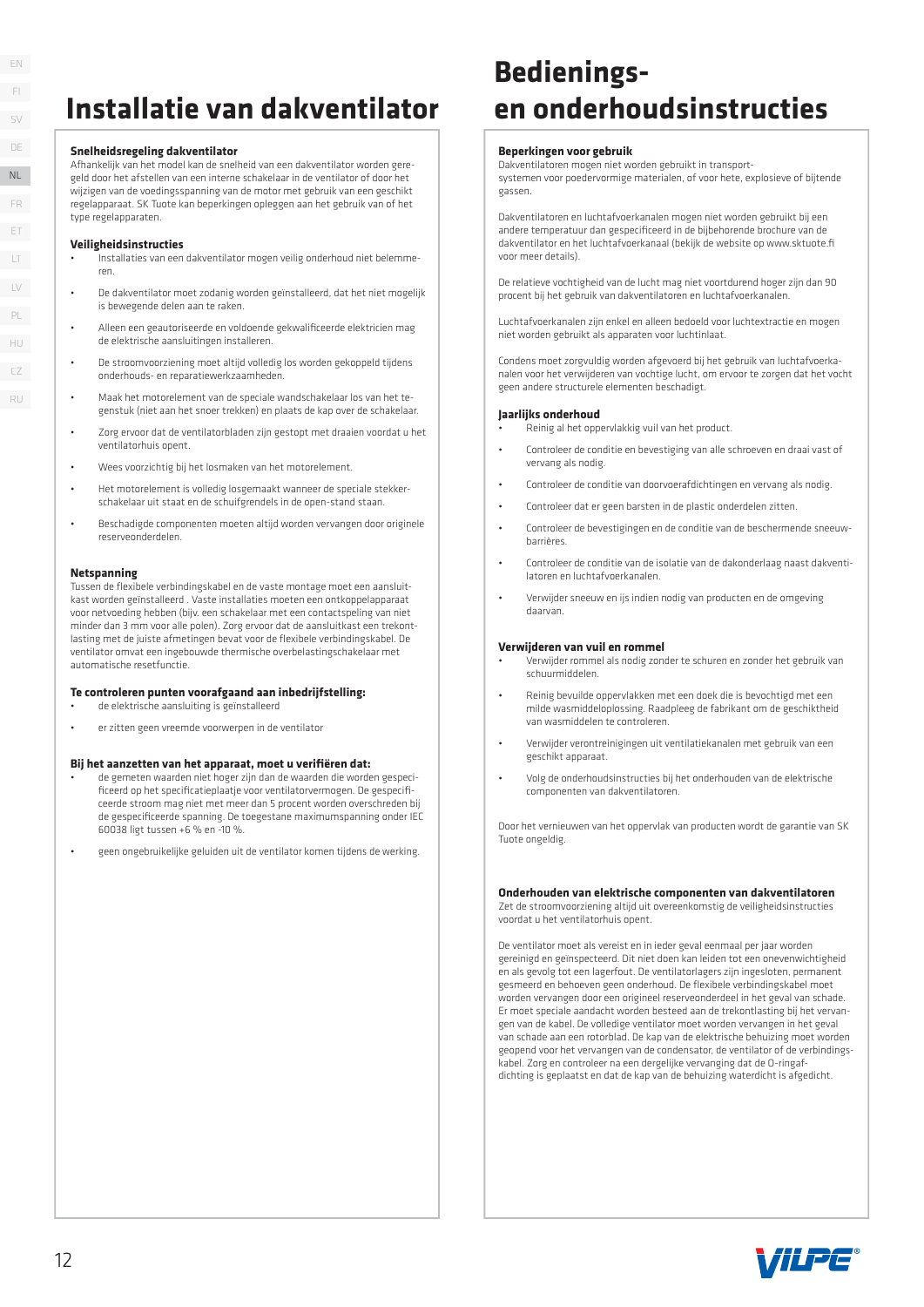### **Foutoplossing**

Begin altijd met het loskoppelen van de stroomvoorziening overeenkomstig de veiligheidsinstructies.

| Fout                                         | Controleer dat                                                                                                                                                                                                                                                                                                                                                                                                                                                                                                                                                                   |
|----------------------------------------------|----------------------------------------------------------------------------------------------------------------------------------------------------------------------------------------------------------------------------------------------------------------------------------------------------------------------------------------------------------------------------------------------------------------------------------------------------------------------------------------------------------------------------------------------------------------------------------|
| Ventilator draait niet                       | de lastschakelaar van de stroomvoorziening aan staat<br>$\bullet$                                                                                                                                                                                                                                                                                                                                                                                                                                                                                                                |
|                                              | rotorblad niet heeft kunnen bevriezen (NB! Ventilator bedoeld voor ononderbroken werking gedu-<br>$\bullet$<br>rende het koude seizoen.)                                                                                                                                                                                                                                                                                                                                                                                                                                         |
|                                              | condensator werkt (vereist een geautoriseerde elektricien)<br>$\bullet$                                                                                                                                                                                                                                                                                                                                                                                                                                                                                                          |
| Ventilator geeft veel geluid tijdens werking | rotorblad schoon en onbeschadigd is - een onevenwichtigheid veroorzaakt trillingen in de buizen.<br>$\bullet$                                                                                                                                                                                                                                                                                                                                                                                                                                                                    |
|                                              | rotorblad vrij is van vreemd materiaal, bijv. stukken warmte-isolatie die in de buizen blijven zitten<br>$\bullet$<br>op het moment van de bouw.                                                                                                                                                                                                                                                                                                                                                                                                                                 |
| Water in ventilatiekanaal                    | ventilatiekanalen die door koude vlieringen lopen, over de gehele lengte thermisch zijn geïsoleerd,<br>$\bullet$<br>waarbij twee isolatielagen met een dikte van 5 cm zorgvuldig zijn aangebracht met overlappende<br>voegen. Er mag geen dampbarrière worden aangebracht over de isolatie                                                                                                                                                                                                                                                                                       |
|                                              | ventilatie ononderbroken heeft gewerkt, aangezien de temperatuur van de isolatielaag en de kana-<br>$\bullet$<br>len niet onder het dauwpunt mag komen.                                                                                                                                                                                                                                                                                                                                                                                                                          |
|                                              | een kleine luchtopening is gemaakt in de regelschuif van de teruggaande luchtstroom van de pijp<br>$\bullet$<br>van de afzuigkap, of dat de volledige sluiting van de regelschuif van de teruggaande luchtstroom<br>mechanisch wordt belemmerd. Hierdoor kan een kleine hoeveelheid lucht in de buis stromen, waar-<br>door tevens wordt voorkomen dat de ventilator bevriest.                                                                                                                                                                                                   |
|                                              | de dakventilator niet te snel na het koken werd uitgezet, waardoor een grote hoeveelheid stoom en<br>$\bullet$<br>hete lucht in de buizen blijft zitten. De stoom condenseert in de buizen en op de ventilatormotor.<br>Bij de volgende keer dat de ventilator wordt gebruikt, smelt de condens en stroomt door de buizen<br>en op het fornuis. De ventilator moet zo lang mogelijk na het koken blijven draaien, waardoor de<br>buizen goed kunnen opdrogen. De beste manier om condens te voorkomen, is het ononderbroken<br>laten draaien van de ventilator op laag vermogen. |
|                                              | een condensverzamelbak in de afzuigkap of de ventilator niet vol is.<br>$\bullet$                                                                                                                                                                                                                                                                                                                                                                                                                                                                                                |

Neem indien nodig contact op met de leverancier van het apparaat in geval van een fout.

### **Maximale dakhellingen voor doorvoeren van P-serie**

| <b>Buis</b><br>ø mm | Universal | Betonnen<br>pan | Vittinge<br>met 1 golf   | Vittinge<br>met 2<br>golven | Vilt | Vilt hoog     | Classic | Classic Vino             | Staal  | Geprofi-<br>leerd staal | Decra                    |
|---------------------|-----------|-----------------|--------------------------|-----------------------------|------|---------------|---------|--------------------------|--------|-------------------------|--------------------------|
| 110                 | 55        | 48              | 45                       | 55                          | 50   | $\ast$        | 55 (1   | 57                       | 45     | 50                      | 45                       |
| 125                 | 55        | 48              | 40                       | 50                          | 50   | $\star$       | 55 (1   | 57                       | 40     | 45                      | 45                       |
| 160                 | 45        | 37              | 30                       | 35                          | 45   | $\frac{1}{2}$ | 48 (1   | 52                       | 27     | 40                      | 45                       |
| 160 XL              | $\sim$    | 47              | $\sim$                   | $\overline{\phantom{a}}$    | 47   | $\star$       | 47      | $\overline{\phantom{a}}$ | $\sim$ | $\sim$                  | $\sim$                   |
| 200 XL              | $\sim$    | 45              | $\overline{\phantom{a}}$ | $\overline{\phantom{a}}$    | 48   | $\star$       | 47      | $\overline{\phantom{a}}$ | $\sim$ | $\sim$                  | $\sim$                   |
| 250 XL              | -         | 43              | $\sim$                   | $\overline{\phantom{a}}$    | 45   | $\star$       | 47      | $\overline{\phantom{a}}$ | $\sim$ | $\sim$                  | $\overline{\phantom{a}}$ |

| <b>Buis</b><br>ø mm | Eternit B6               | Finnera                  | Nera<br>(= Finnera Plus) | XL<br>Universal          | Maxi                     | Eliitti |
|---------------------|--------------------------|--------------------------|--------------------------|--------------------------|--------------------------|---------|
| 110                 | 45                       | 57 (1                    | 57                       | $\overline{\phantom{m}}$ | 48                       | 48      |
| 125                 | 45                       | 57 (1                    | 57                       | ٠                        | 47                       | 48      |
| 160                 | 45                       | 50 (1                    | 50                       | ٠                        | 35                       | 35      |
| 160 XL              | $\overline{\phantom{a}}$ | $\overline{\phantom{a}}$ | $\overline{\phantom{a}}$ | 52                       | $\overline{\phantom{a}}$ |         |
| 200 XL              | $\overline{\phantom{a}}$ | $\overline{\phantom{a}}$ | $\overline{\phantom{a}}$ | 52                       | $\overline{\phantom{a}}$ | -       |
| 250 XL              | $\overline{\phantom{m}}$ | $\overline{\phantom{a}}$ | $\overline{\phantom{a}}$ | 52                       | $\bar{\phantom{a}}$      |         |

\* De hoge viltdoorvoer is ontworpen voor installatie op daken met een helling van minder dan 1:5 (11,5 graden). Voor de steilere daken is de normale viltdoorvoer beter geschikt.

(1 Bij maximale dakhellingen moet u ervoor zorgend at de dakconstructie de installatie niet in de weg staat.

NB! De dakhellingen in de tabel zijn suggestieve waarden. In extreme situaties is de hoogte van het dakprofiel of het installatiepunt van de onderlaagafdichting van invloed op de waarden.

SV DE  $\Box$ LV ET FR PL NL HU

EN FI

CZ RU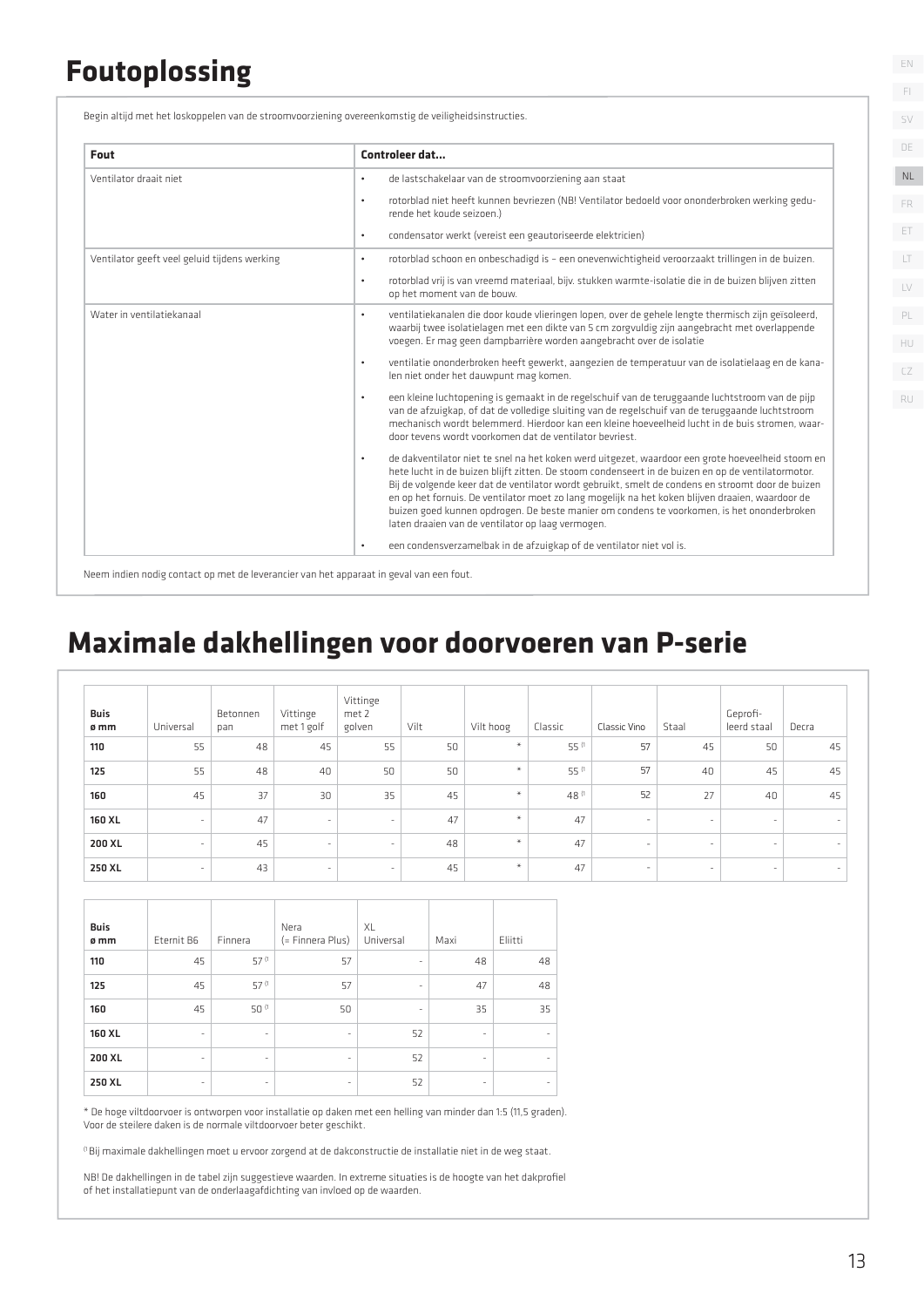### **Installation de ventilateur de toit**

#### **Régulation de la vitesse du ventilateur de toit**

En fonction du modèle, la vitesse du moteur d'un ventilateur de toit peut être contrôlée soit par l'ajustement d'un commutateur interne au ventilateur, soit en modifiant la tension d'alimentation du moteur en utilisant un dispositif de commande adapté. SK Tuote peut imposer certaines restrictions relatives à l'utilisation ou au type du dispositif de commande.

#### **Consignes de sécurité**

- Les installations de ventilateurs de toit ne doivent pas entraver l'entretien en toute sécurité.
- Le montage du ventilateur de toit doit être effectué de manière à s'assurer qu'aucune pièce en mouvement n'est touchée.
- Seul un électricien agréé et dûment qualifié peut installer les raccordements électriques.
- L'alimentation doit toujours être complètement coupée pendant les travaux d'entretien et de réparation.
- Détachez l'élément de moteur du commutateur mural spécial de sa contrepartie (ne tirez pas sur le cordon) et placez la protection sur le commutateur.
- Assurez-vous que les pales du ventilateurs sont à l'arrêt avant d'ouvrir le capot du ventilateur.
- Détachez avec précaution l'élément de moteur.
- L'élément de moteur est intégralement détaché lorsque le commutateur de fiche spéciale est en position d'arrêt et que les verrous glissants sont en position ouverte.
- Les composants endommagés doivent toujours être remplacés par des pièces détachées d'origine.

#### **Alimentation secteur**

Un boîtier de raccordement doit être installé entre le câble de raccordement flexible et le montage fixe. Les installations fixes doivent inclure un dispositif de découplage d'alimentation secteur (par ex. un commutateur avec une distance de contact supérieure ou égale à 3 mm pour tous les pôles). Assurez-vous que le boîtier de raccordement comprend un collier de serrage correctement dimensionné pour le câble de raccordement flexible. Le ventilateur inclura un coupe-circuit de surcharge thermique intégré avec réinitialisation automatique.

#### Points à vérifier avant la mise en service:

- le raccordement électrique a été effectué
- aucun corps étranger ne se trouve dans le ventilateur

#### Lorsque vous démarrez l'appareil, vérifiez que:

- •<br>les valeurs mesurées ne dépassent pas celles spécifiées sur la plaque signalétique du ventilateur. Le courant nominal ne doit pas être dépassé de plus de 5 % à la tension nominale. La tension maximum autorisée conformément à la norme CEI 60038 doit être comprise entre +6 % et -10 %.
- aucun son inhabituel ne provient du ventilateur en fonctionnement.

### **Instructions de fonctionnement et d'entretien**

#### **Restrictions d'utilisation**

Les ventilateurs de toit ne doivent pas être utilisés pour les systèmes de transport de matériaux poudreux ou de gaz chauds, explosifs ou corrosifs.

Les ventilateurs de toit et les conduits d'évacuation de ventilation ne doivent pas être utilisés à des températures autres que celles spécifiées séparément dans la brochure associée à ces produits (plus de détails sur le site Web à l'adresse www.sktuote.fi).

L'humidité relative de l'air ne doit pas dépasser 90 % de manière permanente lors de l'utilisation des ventilateurs de toit et des conduits d'évacuation de ventilation.

Les conduits d'évacuation de ventilation sont uniquement conçus pour l'extraction de l'air et ne doivent pas être utilisés pour l'apport d'air.

La condensation doit être soigneusement éliminée lors de l'utilisation de conduits d'évacuation de ventilation pour l'extraction d'air humide, afin de s'assurer que l'humidité n'endommage pas d'autres éléments structurels.

#### **Entretien annuel**

- Nettoyez toutes les surfaces poussiéreuses du produit.
- Vérifiez l'état et le serrage de toutes les vis. Resserrez ou remplacez-les si nécessaire.
- Vérifi ez l'état des joints de l'ouverture et remplacez-les si nécessaire.
- Vérifiez que les parties plastiques ne présentent aucune fissure.
- Vérifiez les fixations et l'état des bloque-neige
- Vérifiez l'état de l'isolation du rehaussement de toit adjacent aux ventilateurs de toit et aux conduits d'évacuation de ventilation.
- Évacuez la neige et la glace situées sur et à proximité des produits lorsque nécessaire.

#### **Élimination des poussières et débris**

- Éliminez les débris lorsque nécessaire, sans utiliser d'éléments abrasifs ou rayants.
- Nettoyez les surfaces sales en utilisant un chiffon humidifié avec une solution détergente douce. Consultez le fabricant pour savoir quels détergents peuvent être utilisés.
- Nettoyez les conduits de ventilation à l'aide d'un appareil adapté.
- Conformez-vous aux instructions d'entretien lors de l'entretien des composants électriques des ventilateurs de toit.

Tout resurfaçage des produits entraînera la nullité de la garantie SK Tuote.

#### **Entretien des composants électriques des ventilateurs de toit**

Coupez toujours l'alimentation conformément aux instructions de sécurité avant d'ouvrir le capot du ventilateur.

Le ventilateur doit être nettoyé et inspecté conformément aux instructions et au moins une fois par an. Tout manquement pourra entraîner un déséquilibre et une défaillance des roulements. Les roulements du ventilateur sont enveloppés, lubrifiés en permanence et ne nécessitent aucune maintenance. Le câble de raccordement flexible doit être remplacé par une pièce détachée d'origine en cas de dommage. Une attention particulière doit être portée au collier de serrage lors du remplacement du câble. L'intégralité du ventilateur doit être remplacée en cas de dommage sur une pale. Le capot de l'enveloppe électrique doit être ouvert pour remplacer le condensateur, le ventilateur ou le câble de raccordement. Suite à ces remplacements, il convient de veiller à ce que le joint torique d'étanchéité soit en place et que le capot de l'enveloppe assure l'étanchéité à l'eau.

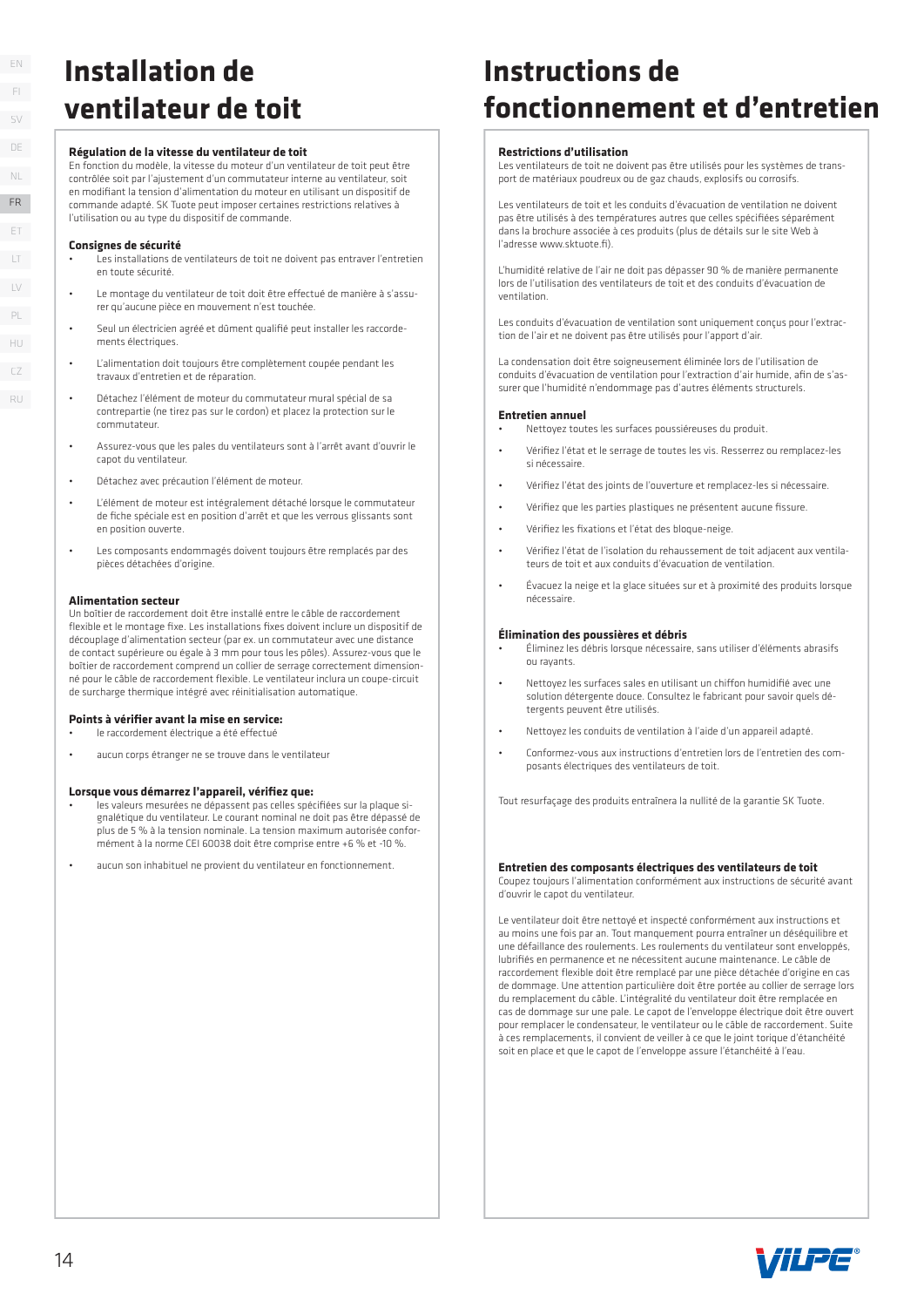### **Dépannage**

| <b>Défaut</b>                                  | Vérifiez que                                                                                                                                                                                                                                                                                                                                                                                                                                                                                                                                                                                                                                  |
|------------------------------------------------|-----------------------------------------------------------------------------------------------------------------------------------------------------------------------------------------------------------------------------------------------------------------------------------------------------------------------------------------------------------------------------------------------------------------------------------------------------------------------------------------------------------------------------------------------------------------------------------------------------------------------------------------------|
| Le ventilateur ne tourne pas.                  | le sectionneur d'alimentation est en position de marche.<br>$\bullet$<br>les pales du ventilateur tournent lentement.<br>$\bullet$                                                                                                                                                                                                                                                                                                                                                                                                                                                                                                            |
|                                                | les pales n'ont pas gelé (NB ! Le ventilateur est concu pour un fonctionnement continu en saison<br>$\bullet$<br>froide).<br>le condensateur fonctionne (nécessite un électricien agréé).<br>$\bullet$                                                                                                                                                                                                                                                                                                                                                                                                                                        |
| Le fonctionnement du ventilateur est bruyant.  | les pales sont propres et ne présentent aucun dommage - tout déséquilibre entraînera des vibra-<br>$\bullet$<br>tions dans les conduits.                                                                                                                                                                                                                                                                                                                                                                                                                                                                                                      |
|                                                | les pales sont libres de tout corps étranger, par ex. morceaux d'isolation oubliés dans les conduits<br>$\bullet$<br>pendant la construction.                                                                                                                                                                                                                                                                                                                                                                                                                                                                                                 |
| Présence d'eau dans le conduit de ventilation. | les conduits de ventilation passant dans les greniers froids sont isolés sur toute leur longueur par<br>$\bullet$<br>deux couches d'isolant de 5 cm d'épaisseur soigneusement liées par des joints se chevauchant.<br>Aucune barrière contre l'humidité ne peut être installée sur l'isolation.                                                                                                                                                                                                                                                                                                                                               |
|                                                | la ventilation a fonctionné en continu, de manière à ce que la température des couches d'isolation<br>$\bullet$<br>et des conduits ne tombe pas au-dessous du point de rosée.                                                                                                                                                                                                                                                                                                                                                                                                                                                                 |
|                                                | une petite ouverture d'air a été ménagée dans le registre antirefoulement du conduit de la hotte de<br>$\bullet$<br>cuisinière ou que la fermeture complète du registre antirefoulement est entravée mécaniquement.<br>Cela permet la circulation d'une petite quantité d'air dans le conduit, qui empêche également le<br>ventilateur de geler.                                                                                                                                                                                                                                                                                              |
|                                                | le ventilateur de toit n'a pas été arrêté trop tôt après la cuisson, laissant alors une grande quantité<br>$\bullet$<br>de vapeur et d'air chaud dans les conduits. La vapeur se condense alors dans les conduits et sur<br>le moteur du ventilateur. À l'utilisation suivante du ventilateur, le condensat gelé fond et coule le<br>long des conduits jusqu'à la cuisinière. Le ventilateur doit fonctionner aussi longtemps que possible<br>après la cuisson, afin de permettre un séchage adéquat des conduits. La meilleure façon d'empê-<br>cher la condensation est de laisser le ventilateur tourner en permanence à faible puissance. |
|                                                | les collecteurs de condensat de la hotte de cuisinière ou du ventilateur ne sont pas pleins.<br>$\bullet$                                                                                                                                                                                                                                                                                                                                                                                                                                                                                                                                     |

### **Pentes de toit maximales pour les ouvertures de série P**

| Gaine<br>ø mm | Universal                | Tuile<br>ciment | Vittinge<br>vague<br>simple | Vittinge<br>double<br>vague | Car-<br>ton-feutre | Car-<br>ton-feutre<br>haute | Classic | Classic Vino             | Acier | Acier<br>profilé         | Decra  |
|---------------|--------------------------|-----------------|-----------------------------|-----------------------------|--------------------|-----------------------------|---------|--------------------------|-------|--------------------------|--------|
| 110           | 55                       | 48              | 45                          | 55                          | 50                 | $\star$                     | 55 (1   | 57                       | 45    | 50                       | 45     |
| 125           | 55                       | 48              | 40                          | 50                          | 50                 | $\ast$                      | 55 (1   | 57                       | 40    | 45                       | 45     |
| 160           | 45                       | 37              | 30                          | 35                          | 45                 | $\frac{1}{2}$               | 48 (1   | 52                       | 27    | 40                       | 45     |
| 160 XL        | ٠                        | 47              | $\overline{\phantom{a}}$    | $\sim$                      | 47                 | $\star$                     | 47      | $\sim$                   | ٠     | ٠                        | $\sim$ |
| 200 XL        | $\overline{\phantom{a}}$ | 45              | $\overline{\phantom{a}}$    | $\overline{\phantom{a}}$    | 48                 | $\ast$                      | 47      | $\sim$                   | ۰     | ٠                        | $\sim$ |
| 250 XL        | $\overline{\phantom{a}}$ | 43              | $\sim$                      | $\overline{\phantom{a}}$    | 45                 | $\ast$                      | 47      | $\overline{\phantom{a}}$ | ٠     | $\overline{\phantom{a}}$ | $\sim$ |

| Gaine<br>ø mm | Eternit B6               | Finnera | Nera<br>(= Finnera Plus) | XL<br>Universal          | Maxi                     | Eliitti |
|---------------|--------------------------|---------|--------------------------|--------------------------|--------------------------|---------|
| 110           | 45                       | 57 (1   | 57                       | -                        | 48                       | 48      |
| 125           | 45                       | 57 (1   | 57                       | $\overline{\phantom{a}}$ | 47                       | 48      |
| 160           | 45                       | 50 (1   | 50                       | -                        | 35                       | 35      |
| 160 XL        | $\overline{\phantom{a}}$ | ٠       | $\bar{\phantom{a}}$      | 52                       | $\overline{\phantom{a}}$ |         |
| 200 XL        | $\overline{\phantom{a}}$ | ۰       | ۰                        | 52                       | $\overline{\phantom{a}}$ |         |
| 250 XL        | $\overline{\phantom{a}}$ | ٠       | ۰                        | 52                       | $\overline{\phantom{a}}$ |         |

\* L'ouverture en carton-feutre haute est destinée à une installation sur des toitures présentant une pente de moins de 1:5 (11,5 degrés). Pour les toitures ayant une pente plus prononcée, l'ouverture en carton-feutre normale est plus adaptée.

<sup>(1</sup> Sur les toitures avec une pente maximale, assurez-vous que la structure du toit n'empêche pas l'installation.

Remarque ! Les pentes de toit indiquées dans le tableau sont des valeurs suggérées. Dans les situations extrêmes, la hauteur du profi l de toit ou le point d'installation du joint de rehaussement affecte ces valeurs.

EN

FI SV DE

 $\Box$ LV ET FR PL NL

CZ RU

HU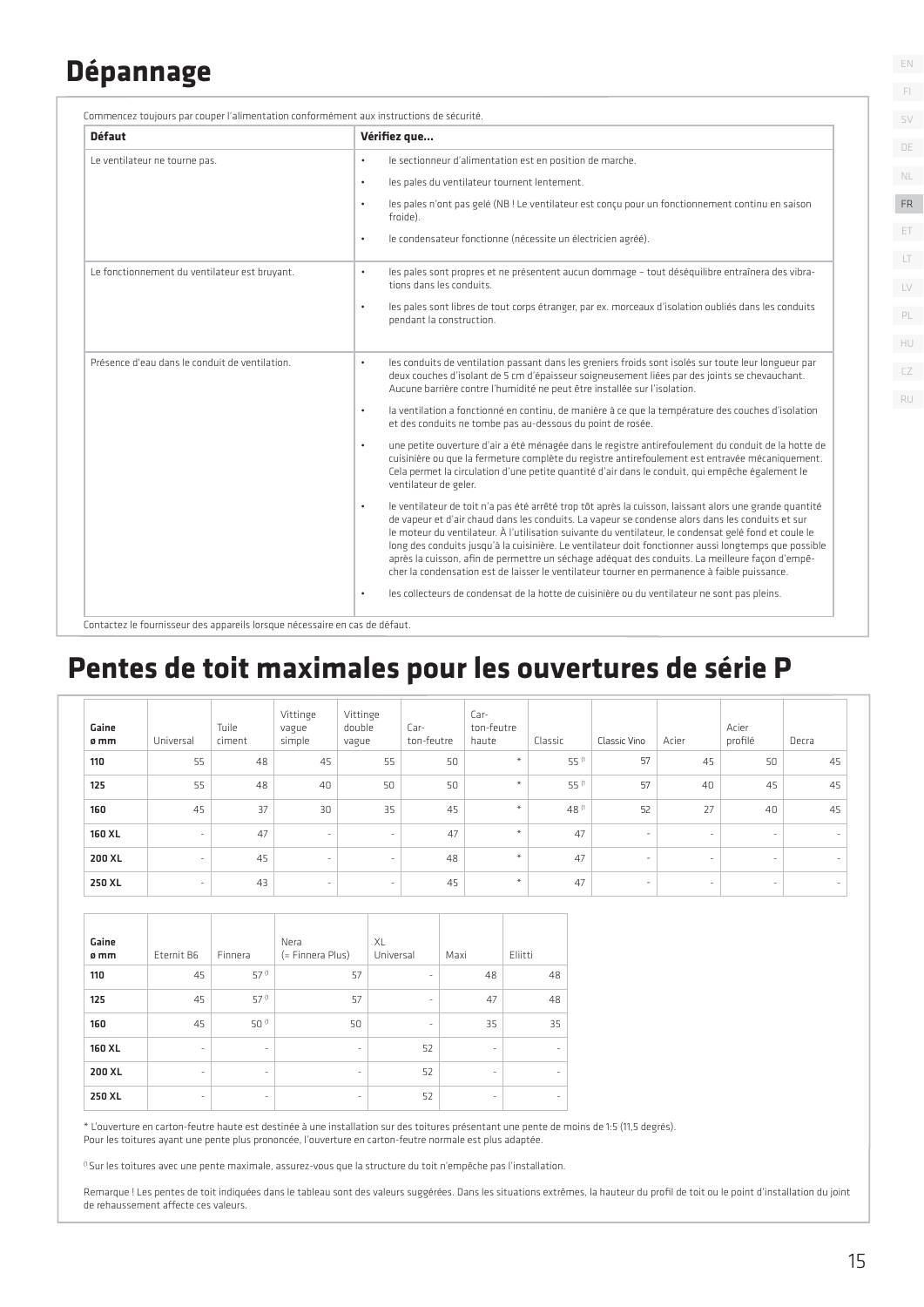### **Katuseventilaatori paigaldus Kasutus- ja hooldusjuhend**

#### **Katuseventilaatori kiiruse reguleerimine**

Katuseventilaatori kiirust on võimalik juhtida sõltuvalt mudelist kas ventilaatori sisemisest lülitist või muutes sobivat juhtseadet kasutades mootori toitepinget. SK Tuote võib seada juhtseadme kasutusele või tüübile piirangud.

#### **Ohutussuunised**

- Katusele paigaldatud ventilaatorid ei tohi takistada ohutut hooldamist.
- Katuseventilaator peab olema paigaldatud viisil, et keegi ei saa puudutada liikuvaid osi.
- Elektriühendusi võib paigaldada ainult volitatud ja nõuetekohase kvalifikatsiooniga elektrik.
- Remondi- ja hooldustööde ajaks tuleb elektritoide alati täielikult lahti ühendada.
- Eemaldage spetsiaalse seinalüliti mootorielement oma pesast (ärge tõmmake juhtmest) ja katke lüliti kaitsega.
- Enne ventilaatorikorpuse avamist veenduge, et ventilaatorilabad on pöörlemise lõpetanud.
- Olge mootorielemendi lahtiühendamisel ettevaatlik.
- Mootorielement on täielikult lahti ühendatud, kui spetsiaalne pistikulüliti on väljas ja liuglukustid on avatud asendis.
- Kahjustatud komponendid tuleb vahetada alati originaalvaruosade vastu.

#### **Elektritoide**

Painduva ühenduskaabli ja fikseeritud kinnituse vahele tuleb paigaldada ühenduskarp. Püsipaigaldused peavad sisaldama elektritoite katkestusseadet (nt lülitit, mille kõigi pooluste kontaktide vahe on vähemalt 3 mm). Veenduge, et ühenduskarbil on õigetes mõõtmetes venitusvastane seadis painduva ühenduskaabli jaoks. Ventilaatoril on sisseehitatud iselähtestuv termiline ülekoormuskaitse.

#### **Enne kasutuselevõttu kontrollige järgmist.**

- Loodud on elektriühendus.
- Ventilaatoris pole võõrkehi.

#### **Seadme sisselülitamisel kontrollige järgmist.**

- Mõõdetud väärtused ei ületa ventilaatori nimivõimsusplaadil toodud väärtusi. Süsteem ei tohi ületada nimivoolutugevust nimipingel rohkem kui viie protsendi võrra. Maksimaalne lubatud pinge standardi IEC 60038 kohaselt on vahemikus +6% kuni –10%.
- Ventilaatorist ei kostu töötamise ajal ebaharilikke helisid.

#### **Kasutuspiirangud**

Katuseventilaatoreid ei tohi kasutada pulbrite edasikandesüsteemides või kuumade, plahvatusohtlike või söövitavate gaaside edasikandeks.

Katuseventilaatoreid ja ventilatsiooni väljapuhketorusid tohib kasutada ainult temperatuuridel, mis on toodud spetsiaalselt välja seonduvas katuseventilaatori ning ventilatsiooni väljapuhketoru brošüüris (vt täpsemat teavet veebisaidilt www.sktunte.fi)

Katuseventilaatorite ja ventilatsiooni väljapuhketorude kasutamisel ei tohi suhteline õhuniiskus ületada pidevalt 90 protsendi taset.

Ventilatsiooni väljapuhketorud on mõeldud ainult õhu väljutamiseks ja neid ei tohi kasutada õhu sissevõtuks.

Kui ventilatsiooni väljapuhketorusid kasutatakse niiske õhu väljutamiseks, tuleb kondensaat hoolikalt ära juhtida, et niiskus teisi struktuurielemente ei kahiustaks

#### **Iga-aastane hooldus**

- Puhastage toote pind mis tahes mustusest.
- Kontrollige kõigi kruvide seisukorda ja pinguldust, vajaduse korral pinguldage või vahetage need välja.
- Kontrollige läbiviigu tihendite seisukorda, vajaduse korral vahetage need välja.
- Veenduge, et plastkomponentides pole pragusid.
- Kontrollige lumetõkete kinnitusi ja seisukorda.
- Kontrollige katuseventilaatorite ja ventilatsiooni väljapuhketorude lähedal oleva katuse aluskihi isolatsiooni seisukorda.
- Vajaduse korral eemaldage toodetelt ja nende ümbrusest lumi ja jää.

#### **Mustuse ja prahi eemaldamine**

- Eemaldage vajaduse korral praht ja mustus, kasutamata rasvaeemaldit või söövitavat puhastusvahendit.
- Puhastage määrdunud pinnad pehmetoimelise pesuvahendi lahuses niisutatud riidelapiga. Konsulteerige pesuvahendite sobivuse osas tootjaga.
- astage ventilatsioonitorud prahist sobivat vahendit kasutades
- Katuseventilaatorite elektrisüsteemi komponentide hooldamisel järgige hooldussuuniseid.

Toodete mis tahes ülevärvimine või pinna uuesti töötlemine muudab SK Tuote garantii kehtetuks.

#### **Katuseventilaatori elektrisüsteemi komponentide hooldamine**

Enne ventilaatorikorpuse avamist katkestage alati vastavalt ohutussuunistele elektritoide.

Ventilaatorit tuleb puhastada ja kontrollida nõuetekohaselt vähemalt kord aastas. Selle nõude eiramisel võib ventilaator tasakaalust välja minna ja laagri lõhkuda. Ventilaatori laagrid on suletud, püsimäärdega ja ei vaja hooldamist. Painduv ühenduskaabel tuleb kahjustumise korral originaalvaruosaga asendada. Kaabli vahetamisel tuleb pöörata tähelepanu venitusvastasele seadisele. Tiiviku kahjustumise korral tuleb ventilaator tervenisti välja vahetada. Kondensaatori, ventilaatori või ühenduskaabli vahetamiseks tuleb avada elektrisüsteemi korpuse kate. Sellise vahetamise järel tuleb hoolikalt jälgida, et O-rõngas saab õigesti paika ja korpuse kate sulgub veekindlalt."



FI SV DE LT LV ET FR PL NL HU CZ ET16

RU

EN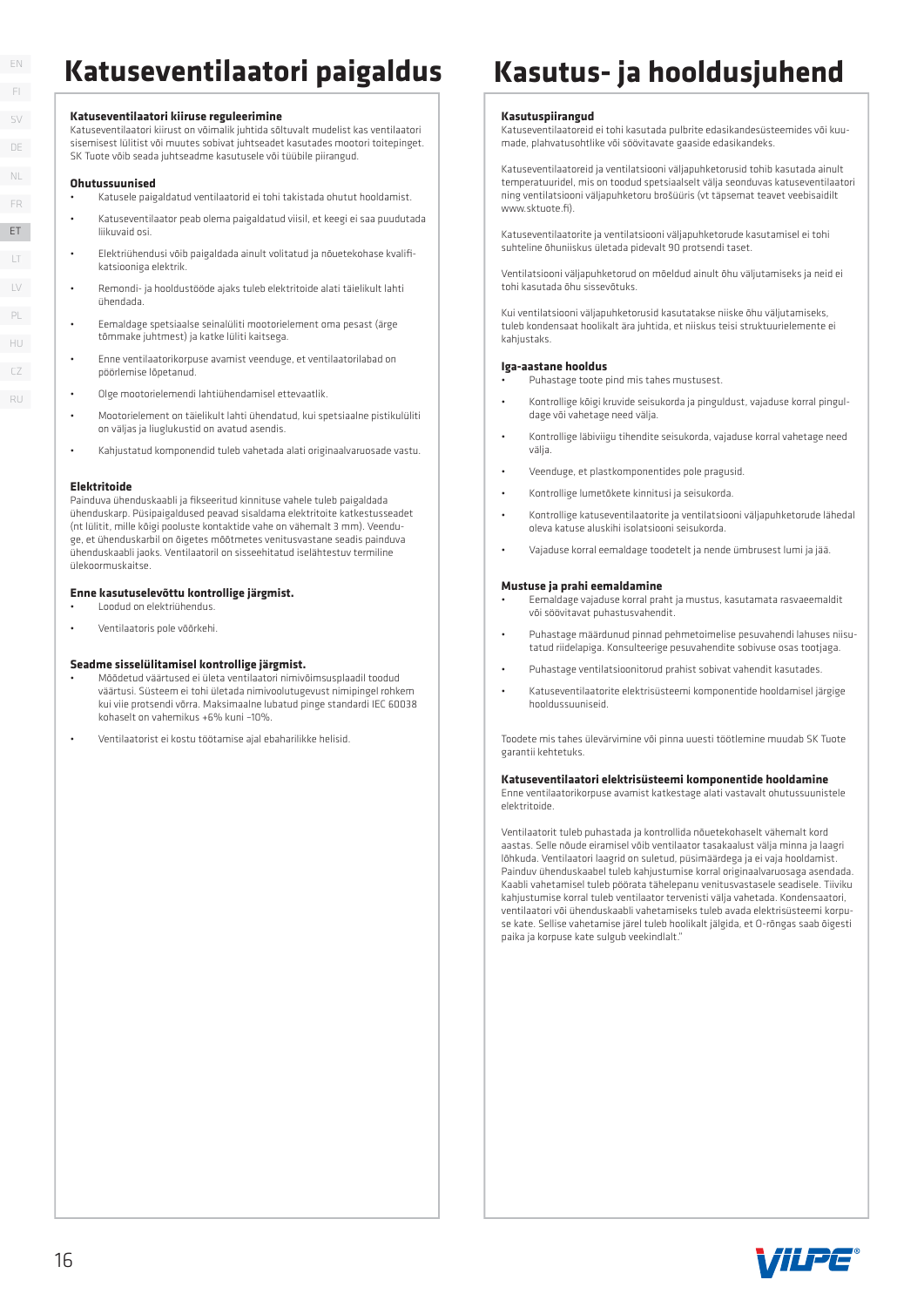### **Tõrkeotsing**

| <b>Rike</b>                       | Veenduge, et                                                                                                                                                                                                                                                                                                                                                                                                                                                                                                                      |
|-----------------------------------|-----------------------------------------------------------------------------------------------------------------------------------------------------------------------------------------------------------------------------------------------------------------------------------------------------------------------------------------------------------------------------------------------------------------------------------------------------------------------------------------------------------------------------------|
| Ventilaator ei pöörle.            | Flektritoite katkestuslüliti on rakendatud.<br>$\bullet$                                                                                                                                                                                                                                                                                                                                                                                                                                                                          |
|                                   | Ventilaatori tiivik pöörleb aeglaselt.<br>$\bullet$                                                                                                                                                                                                                                                                                                                                                                                                                                                                               |
|                                   | Tiivikul pole lastud jäätuda. (NB! Külmal aastaajal pidevaks tööks mõeldud ventilaator.)<br>$\bullet$                                                                                                                                                                                                                                                                                                                                                                                                                             |
|                                   | Kondensaator töötab (kontrollida võib kvalifitseeritud elektrik).<br>$\bullet$                                                                                                                                                                                                                                                                                                                                                                                                                                                    |
| Ventilaator teeb töötamisel müra. | Ventilaator on puhas ja kahjustamata - mis tahes tasakaalutus põhjustab torude vibreerimist.<br>$\bullet$                                                                                                                                                                                                                                                                                                                                                                                                                         |
|                                   | Tiiviku vahel pole võõrkehi, nt paigaldamise ajast torudesse jäänud soojusisolatsioonimaterjali.<br>$\bullet$                                                                                                                                                                                                                                                                                                                                                                                                                     |
| Ventilatsioonitorus on vesi.      | Külmi pööninguid läbivaid ventilatsioonitorusid katab kogu pikkuses soojusisolatsioon, mis koos-<br>$\bullet$<br>neb kahest 5 cm paksusest, kattuvate liitekohtadega isolatsioonikihist. Isolatsiooni peale ei tohi<br>paigaldada aurutõket.                                                                                                                                                                                                                                                                                      |
|                                   | Ventilatsioonisüsteem on töötanud katkematult, kuna isolatsioonikihi ja torude temperatuur ei<br>$\bullet$<br>tohi langeda alla kastepunkti.                                                                                                                                                                                                                                                                                                                                                                                      |
|                                   | Pliidi korpuse toru tagasivoolu sulgeklappi on tehtud väike õhuava või tagasivoolu sulgeklapi täielik<br>$\bullet$<br>sulgumine on mehaaniliselt tõkestatud. See võimaldab väikesel hulgal õhul torusse voolata, hoides<br>ära ka ventilaatori külmumise.                                                                                                                                                                                                                                                                         |
|                                   | Katuseventilaatoril lasti pärast söögivalmistamist liiga lühikest aega töötada, jättes palju auru ja<br>$\bullet$<br>kuuma õhku torudesse. Aur kondenseerub torudes ja ventilaatori mootoril. Järgmisel ventilaatori<br>kasutamiskorral külmunud kondensaat sulab ja voolab mööda torusid pliidile. Pärast söögivalmis-<br>tamist tuleb lasta ventilaatoril võimalikult kaua töötada, et torud saaksid korralikult kuivada. Parim<br>viis kondenseerumise vältimiseks on lasta ventilaatoril kogu aeg väikesel võimsusel töötada. |
|                                   | Pliidikatte all või ventilaatoris olev kondensaadi kogumisnõu ei ole täis.<br>$\bullet$                                                                                                                                                                                                                                                                                                                                                                                                                                           |

Vajaduse või rikke korral võtke ühendust seadme edasimüüjaga.

### **Maksimaalsed katuse kaldenurgad P-seeria läbiviikude puhul**

| Toru<br>ø mm | Universal | Betoonkivi | Vittinge,<br>ühelaine-<br>line | Vittinge,<br>kahelaine-<br>line | Papp | Papp,<br>kõrge       | Classic | Classic Vino             | Terasplekk               | Profi-<br>leeritud<br>terasplekk | Decra  |
|--------------|-----------|------------|--------------------------------|---------------------------------|------|----------------------|---------|--------------------------|--------------------------|----------------------------------|--------|
| 110          | 55        | 48         | 45                             | 55                              | 50   | $\ast$               | 55 (1   | 57                       | 45                       | 50                               | 45     |
| 125          | 55        | 48         | 40                             | 50                              | 50   | $\divideontimes$     | 55 (1   | 57                       | 40                       | 45                               | 45     |
| 160          | 45        | 37         | 30                             | 35                              | 45   | $\frac{1}{\sqrt{2}}$ | 48 (1   | 52                       | 27                       | 40                               | 45     |
| 160 XL       | ٠         | 47         | $\sim$                         | $\overline{\phantom{a}}$        | 47   | $\divideontimes$     | 47      | $\overline{\phantom{a}}$ | ٠                        | ٠                                | $\sim$ |
| 200 XL       | ٠         | 45         | $\sim$                         | $\overline{\phantom{a}}$        | 48   | $\divideontimes$     | 47      | $\sim$                   | $\overline{\phantom{a}}$ | ٠                                | $\sim$ |
| 250 XL       | ٠         | 43         | $\sim$                         | $\overline{\phantom{a}}$        | 45   | $\ast$               | 47      | $\sim$                   | ٠                        | $\overline{\phantom{a}}$         | $\sim$ |

| Toru<br>ø mm | Eternit B6               | Finnera                  | Nera<br>(= Finnera Plus) | XL<br>Universal          | Maxi                     | Eliitti                  |
|--------------|--------------------------|--------------------------|--------------------------|--------------------------|--------------------------|--------------------------|
| 110          | 45                       | 57 (1                    | 57                       | -                        | 48                       | 48                       |
| 125          | 45                       | 57 (1                    | 57                       | $\bar{\phantom{a}}$      | 47                       | 48                       |
| 160          | 45                       | $50^{(1)}$               | 50                       | $\overline{\phantom{m}}$ | 35                       | 35                       |
| 160 XL       | ۰                        | ۰                        | $\overline{\phantom{a}}$ | 52                       | $\overline{\phantom{a}}$ | $\overline{\phantom{m}}$ |
| 200 XL       | ۰                        | ٠                        | $\overline{\phantom{a}}$ | 52                       | $\overline{\phantom{a}}$ | $\overline{\phantom{0}}$ |
| 250 XL       | $\overline{\phantom{0}}$ | $\overline{\phantom{a}}$ | -                        | 52                       | $\overline{\phantom{a}}$ | $\overline{\phantom{m}}$ |

\* Katusepapi kõrge läbiviik on mõeldud paigaldamiseks katustele, mille kalle on väiksem kui 1:5 (11,5 kraadi). Järsemate katuste puhul sobib tavaline katusepapi läbiviik paremini.

(1 Maksimaalse kaldega katuste puhul tagage, et katusekonstruktsioon ei takista paigaldamist.

Märkus! Tabelis toodud katuse kaldenurkade väärtused on soovituslikud. Äärmuslikel juhtudel mõjutab väärtusi katuseprofiili kõrgus või aluskihi paigalduskoht.

EN FI SV DE

 $\Box$ LV

PL

HU CZ RU

ET ET FR

NL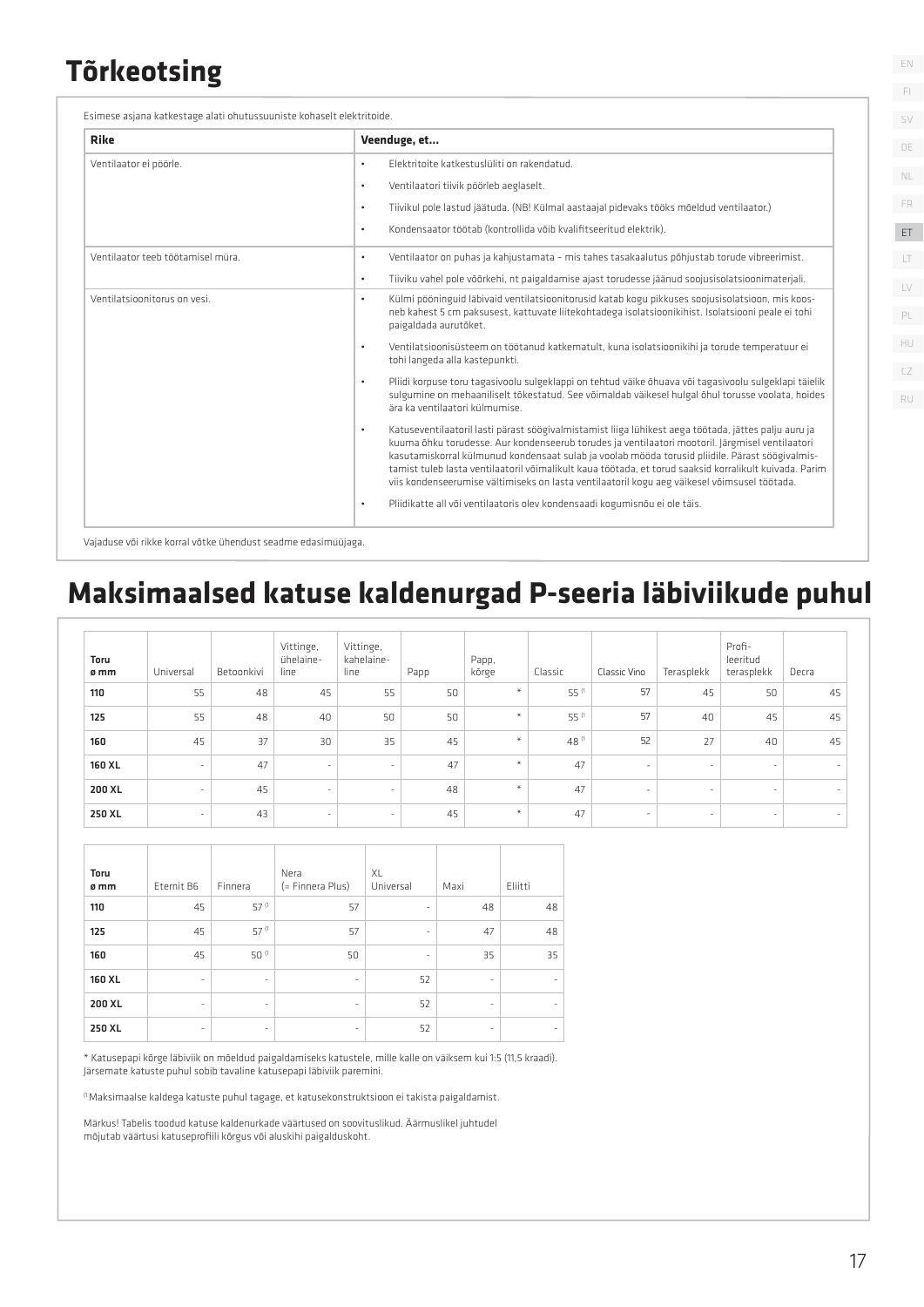RU

### **Stoginio ventiliatoriaus montavimas**

#### **Stoginio ventiliatoriaus greičio reguliavimas**

Priklausomai nuo modelio stoginio ventiliatoriaus variklio greitį galima valdyti reguliuojant vidinį ventiliatoriaus jungiklį arba tinkamu valdymo įrenginiu keičiant į variklį tiekiamą įtampa. "SK Tuote" gali riboti valdymo įrenginio naudojimą arba tipą.

#### **Saugos instrukcijos**

- Stoginio ventiliatoriaus įrengimas neturi trukdyti saugiai priežiūrai.
- Reikia sumontuoti stoginį ventiliatorių taip, kad nebūtų įmanoma paliesti judančių dalių.
- Tik įgaliotas ir atitinkamos kvalifikacijos elektrikas gali montuoti elektrines jungtis.
- Atliekant priežiūros ar remonto darbus maitinimas turi visą laiką būti atjungtas
- Atjunkite specialaus sieninio jungiklio variklio elementą nuo jo dublikato (netraukite už laido) ir uždėkite ant jungiklio apsaugą.
- Prieš atidarydami ventiliatoriaus korpusą įsitikinkite, kad ventiliatoriaus mentės nebesisuka.
- Atjungdami variklio elementą būkite itin atsargūs.
- Variklio elementas visiškai atjungtas, jei specialaus kištuko jungiklis išjungtas, o slankūs užraktai atidaryti.
- Pažeistus komponentus visada reikia pakeisti originaliomis atsarginėmis dalimis.

#### **Elektros tinklas**

Sujungimo dėžutę reikia sumontuoti tarp lankstaus sujungimo kabelio ir pritvirtinimo dalies. Prie pritvirtinimo dalių turi būti elektros tinklo atjungimo įrenginys (pvz., jungiklis, tarp kurio kontaktų būtų ne mažesnis nei 3 mm tarpas visiems poliams). Užtikrinkite, kad sujungimo dėžutėje būtų tinkamų matmenų įtempimo atpalaidavimo įrenginys, skirtas lanksčiam sujungimo kabeliui. Ventiliatoriuje bus įmontuotas savaime atstatomas terminis perkrovos saugiklis.

#### **Prieš eksploatavimą reikia patikrinti:**

- ar prijungta elektra
- ar ventiliatoriuje nėra pašalinių objektų

#### **Įjungę įrenginį patikrinkite, ar:**

- ar pamatuotos reikšmės neviršija ant ventiliatoriaus duomenų lentelės nurodytų reikšmių. Esant vardinei įtampai negalima viršyti vardinės srovės daugiau nei 5 procentais. Maksimali leistina įtampa pagal IEC 60038 yra  $+6$  % – -10 %.
- ar veikiantis ventiliatorius neskleidžia neįprastų garsų.

### **Naudojimo ir priežiūros instrukcijos**

#### **Naudojimo apribojimai**

Stoginių ventiliatorių negalima naudoti miltelinių medžiagų arba karštų, sprogių ar korozinių dujų transportavimo sistemose.

Stoginių ventiliatorių ir išleidimo ventiliacijos kanalų negalima naudoti už temperatūros ribų, nurodytų susijusioje stoginio ventiliatoriaus ir išleidimo ventiliacijos kanalo brošiūroje (išsamesnės informacijos žr. www.sktuote.fi).

Kai naudojami stoginiai ventiliatoriai ir išleidimo ventiliacijos kanalai, santykinis oro drėgnumas neturėtų nuolat viršyti 90 procentų.

Išleidimo ventiliacijos kanalai skirti tik ištraukti orą, jų negalima naudoti kaip oro įleidimo įrenginių.

Naudojant išleidimo ventiliacijos kanalus reikia atsargiai išleisti kondensatą, kad būtų ištrauktas drėgnas oras ir drėgmė nepažeistų kitų konstrukcinių elementų.

#### **Kasmetinė priežiūra**

• Nuvalykite nuo produkto paviršiaus nešvarumus.

- Patikrinkite visų varžtų būklę ir priveržimą ir, jei reikia, priveržkite arba pakeiskite.
- Patikrinkite praėjimo elementų tarpiklius ir, jei reikia, pakeiskite.
- Patikrinkite, ar neįtrūkusios plastikinės dalys.
- Patikrinkite apsauginių sniego barjerų būklę ir pritvirtinimą.
- Patikrinkite stogo hidroizoliacijos, esančios šalia stoginių ventiliatorių ir išleidimo ventiliacijos kanalų, būklę.
- Kur reikia, nuvalykite nuo produktų ir jų aplinkos sniegą ir ledą.

#### **Nešvarumų ir nuosėdų nuvalymas**

- Kur reikia, nuvalykite nuosėdas nenaudodami šveitimo ar abrazyvių priemonių.
- Nuvalykite suteptus paviršius naudodami ploviklio tirpale sudrėkintą skudurėlį. Pasitarkite su gamintojų, kad užtikrintumėte tinkamų ploviklių naudojimą.
- Tinkama priemone nuvalykite nuo ventiliacijos kanalų nešvarumus.
- Laikykitės priežiūros instrukcijų atlikdami stoginių ventiliatorių elektros komponentų priežiūros darbus.

Uždėjus ant produktų naują dangą panaikinamas "SK Tuote" garantijos galiojimas.

#### **Stoginių ventiliatorių elektros komponentų priežiūra**

Laikydamiesi saugos instrukcijų ir visada išjunkite maitinimą prieš atidarydami ventiliatoriaus korpusą.

Ventiliatorių reikia valyti ir apžiūrėti esant reikalui arba bent kartą metuose. To nepadarius galimas išsibalansavimas ir guolių gedimai. Ventiliatoriaus guoliai yra sumontuoti, sutepti visam laikui ir jiems nereikalinga techninė priežiūra. Pažeistą lankstų sujungimo kabelį reikia pakeisti originaliu kabeliu. Keičiant kabelį reikia atkreipti dėmesį į įtempimo atpalaidavimo įrenginį. Jei pažeistas rotorius, reikia pakeisti visą ventiliatorių. Reikia atidaryti elektros dangtį pakeisti kondensatorių, ventiliatorių ar sujungimo kabelį. Atliekant keitimus reikia būti atsargiems ir žiūrėti, kad žiedinis tarpiklis būtų vietoje, o dangtis užsandarintas nuo vandens.

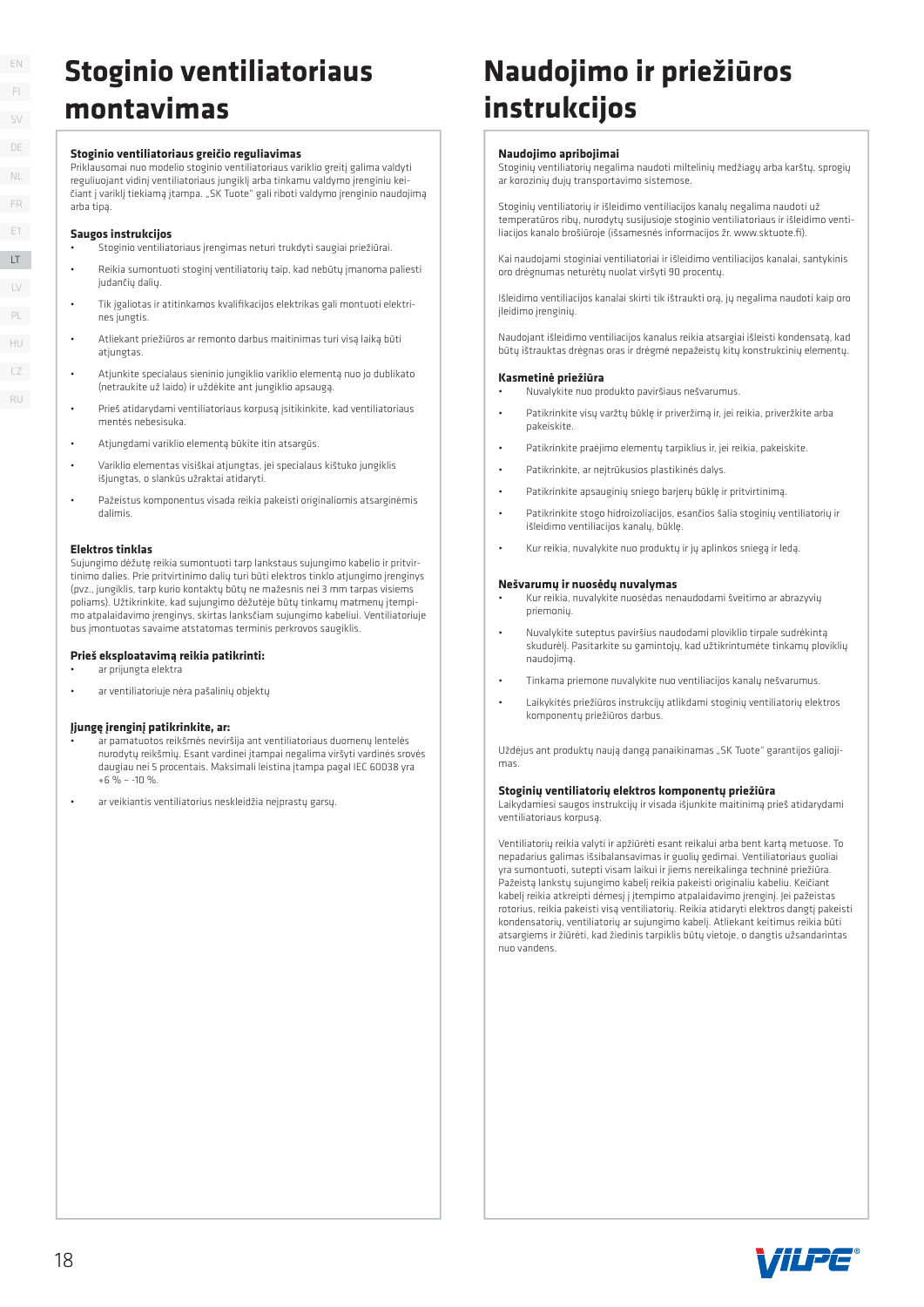## **Trikčių diagnostika**

Visada pradėkite pagal sagos instrukcijas atjungdami maitinimą.

| Gedimas                            | Patikrinti, ar                                                                                                                                                                                                                                                                                                                                                                                                                                                                                       |
|------------------------------------|------------------------------------------------------------------------------------------------------------------------------------------------------------------------------------------------------------------------------------------------------------------------------------------------------------------------------------------------------------------------------------------------------------------------------------------------------------------------------------------------------|
| Ventiliatorius nesisuka            | ar jjungtas maitinimo atjungimo jungiklis                                                                                                                                                                                                                                                                                                                                                                                                                                                            |
|                                    | ventiliatoriaus rotorius sukasi lėtai<br>٠                                                                                                                                                                                                                                                                                                                                                                                                                                                           |
|                                    | ar rotorius neužšalo (Dėmesio! Ventiliatorius skirtas nuolat naudoti šalto oro sezono metu.)<br>٠                                                                                                                                                                                                                                                                                                                                                                                                    |
|                                    | ar veikia kondensatorius (reikalingas jgaliotas elektrikas)<br>٠                                                                                                                                                                                                                                                                                                                                                                                                                                     |
| Ventiliatorius veikia triukšmingai | ar rotorius švarus ir nepažeistas - dėl išsibalansavimo kanalai vibruos.<br>۰                                                                                                                                                                                                                                                                                                                                                                                                                        |
|                                    | ar rotoriuje nėra pašalinių medžiagų, pvz., ar kanaluose nėra po montavimo likusių terminės<br>٠<br>izoliacijos dalių.                                                                                                                                                                                                                                                                                                                                                                               |
| Ventiliacijos kanaluose vanduo     | ar per šaltas palėpių erdves einantys ventiliacijos kanalai yra su 5 cm storio terminės izoliacijos vie-<br>٠<br>nas ant kito užsidedančiais sluoksniais per visą ilgį Ant izoliacijos negalima montuoti garų barjero                                                                                                                                                                                                                                                                                |
|                                    | ar ventiliacija veikia nuolat, nes izoliacinių sluoksnių ir kanalų temperatūra negali nukristi žemiau<br>٠<br>rasojimo taško.                                                                                                                                                                                                                                                                                                                                                                        |
|                                    | ar neužsikimšusios mažos viryklės garų rinktuvo kanalo galinės traukimo sklendės skylutės ar visa<br>$\bullet$<br>galinė traukimo sklendė Tai leidžia į kanalą eiti mažam oro srautui, kas apsaugo ventiliatorių nuo<br>užšalimo.                                                                                                                                                                                                                                                                    |
|                                    | ar stoginis ventiliatorius po virimo neišjungiamas per greitai paliekant kanaluose daug garų ir<br>٠<br>karšto oro. Garai kondensuosis kanaluose arba ant ventiliatoriaus variklio. Kai ventiliatorius bus<br>naudojamas kitą kartą, sušalęs kondensatas ištirps ir per kanalus tekės ant viryklės. Baigus virti<br>ventiliatorius turėtų veikti kuo ilgiau, kad kanalai gerai išdžiūtų. Geriausias būdas išvengti konden-<br>sato susidarymo yra leisti ventiliatoriui nuolat veikti mažu pajėgumu. |
|                                    | ar nepilnas viryklės garų rinktuve ar ventiliatoriuje esantis kondensato rinkimo indas.<br>٠                                                                                                                                                                                                                                                                                                                                                                                                         |

### **Maksimalus stogo nuolydis P serijos jungiamosioms movoms**

| Vamzdžio<br>ø mm | Universali               | Cemen-<br>tinės<br>plytelės | Vittinge<br>1 bangos     | Vittinge<br>2 bangy | Veltinis | Veltinis,<br>aukšta | Klasikinė | Classic Vino             | Metalinė                 | Profiliuoto<br>plieno    | Decra  |
|------------------|--------------------------|-----------------------------|--------------------------|---------------------|----------|---------------------|-----------|--------------------------|--------------------------|--------------------------|--------|
| 110              | 55                       | 48                          | 45                       | 55                  | 50       | $\divideontimes$    | 55 (1     | 57                       | 45                       | 50                       | 45     |
| 125              | 55                       | 48                          | 40                       | 50                  | 50       | $\divideontimes$    | 55 (1     | 57                       | 40                       | 45                       | 45     |
| 160              | 45                       | 37                          | 30                       | 35                  | 45       | $\divideontimes$    | 48 (1     | 52                       | 27                       | 40                       | 45     |
| 160 XL           | $\overline{\phantom{a}}$ | 47                          | $\sim$                   | ٠                   | 47       | $\divideontimes$    | 47        | $\overline{\phantom{a}}$ | -                        |                          | $\sim$ |
| 200 XL           | $\overline{\phantom{a}}$ | 45                          | $\overline{\phantom{a}}$ | $\sim$              | 48       | $\divideontimes$    | 47        | $\overline{\phantom{a}}$ | $\overline{\phantom{a}}$ | $\overline{\phantom{a}}$ | $\sim$ |
| 250 XL           | $\overline{\phantom{a}}$ | 43                          | $\overline{\phantom{a}}$ | $\sim$              | 45       | $\divideontimes$    | 47        | $\overline{\phantom{a}}$ | $\overline{\phantom{a}}$ | $\overline{\phantom{a}}$ | $\sim$ |

| Vamzdžio<br>ø mm | Eternit B6 | Finnera                  | Nera<br>(= Finnera Plus) | XL<br>Universal          | Maxi                     | Eliitti |
|------------------|------------|--------------------------|--------------------------|--------------------------|--------------------------|---------|
|                  |            |                          |                          |                          |                          |         |
| 110              | 45         | $57^{(1)}$               | 57                       | $\overline{\phantom{a}}$ | 48                       | 48      |
| 125              | 45         | 57 (1                    | 57                       | $\sim$                   | 47                       | 48      |
| 160              | 45         | 50 (1                    | 50                       | $\overline{\phantom{a}}$ | 35                       | 35      |
| 160 XL           | $\sim$     | $\overline{\phantom{a}}$ | $\overline{\phantom{m}}$ | 52                       | $\overline{\phantom{0}}$ |         |
| 200 XL           | ٠          | ۰                        | ٠                        | 52                       | ٠                        |         |
| 250 XL           | ۰          | ٠                        | ٠                        | 52                       | ۰                        | ۰       |

\* Aukšta veltinio jungiamoji mova yra skirta montuoti ant stogų, kurių nuolydis yra mažesnis nei 1:5 (11,5 laipsnių). Didesnio nuolydžio stogams geriau tinka įprastos veltinio jungiamosios movos.

(1 Maksimalaus nuolydžio stogui patikrinkite, ar montavimas yra įmanomas esant tokiai stogo struktūrai.

Dėmesio! Lentelėje pateikiamos stogo nuolydžio vertės yra rekomendacinės. Ypatingais atvejais stogo profilio aukštis arba apatinės izoliacijos įrengimo vieta turi įtakos vertėms.

FI

EN

SV DE

NL

LT LV ET FR PL

HU CZ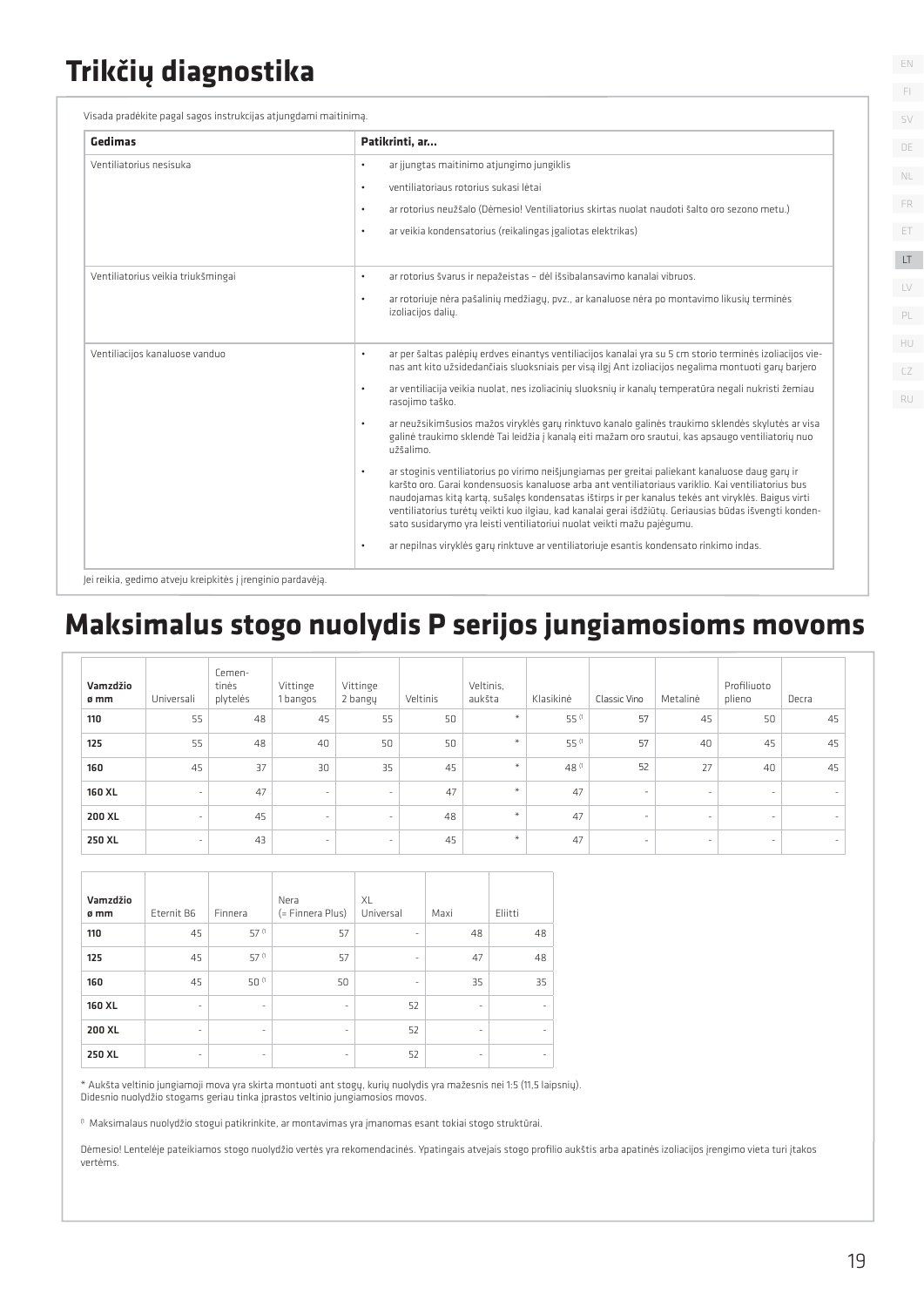### EN FI SV DE LT LV LV ET FR PL NL

HU  $CZ$ RU

### **Jumta ventilatoru uzstādīšana**

#### **Jumta ventilatora ātruma regulēšana**

Atkarībā no modeļa jumta ventilatora motora ātrumu var regulēt, izmantojot iekšējo ventilatora slēdzi vai mainot motora padeves spriegumu ar piemērotu vadības ierīci. SK Tuote var norādīt ar šādām vadības ierīcēm saistītus ierobežojumus.

#### **Drošības norādījumi**

- Jumta ventilators ir jāuzstāda tā, lai nebūtu traucēta droša apkope.
- Jumta ventilators ir jāuzstāda tā, lai kustīgās daļas ne ar ko nesaskartos.
- Elektriskos savienojumus drīkst uzstādīt tikai pilnvarots un kvalificēts elektriķis
- Apkopes un remonta laikā strāvas padevei ir jābūt pilnībā atslēgtai.
- Atvienojiet īpašā sienas slēdža motora elementu no otra elementa (nevelciet aiz vada) un uzlieciet slēdzim aizsargu.
- Pirms ventilatora korpusa atvēršanas pārliecinieties, vai ventilatora lāpstiņas ir apstājušās.
- Atvienojot motora elementu, ievērojiet piesardzību.
- Motora elementu ir viegli atvienot, kad ir izslēgts īpašais kontakts un slīdošie fiksatori ir atvērtā pozīcijā.
- Bojātas detaļas vienmēr ir jānomaina pret oriģinālajām rezerves daļām.

#### **Strāvas padeves tīkls**

Starp elastīgo savienojuma kabeli un fiksēto stiprinājumu ir jāuzstāda savienojuma bloks. Fiksētās instalācijās ir jāiekļauj elektrotīkla atvienošanas ierīce (piemēram, slēdzis, kura kontakta atstatums ir vismaz 3 mm visiem poliem). Savienojuma blokā noteikti ir jābūt iekļautai pareiza izmēra spriegojuma kompensēšanas ierīcei, kas paredzēta elastīgajam savienojuma kabelim. Ventilators ietver iebūvētu pašatiestatošu termiskās pārslodzes atslēgšanas funkciju.

#### **Lietas, kas jāpārbauda pirms nodošanas ekspluatācijā:**

- vai ir uzstādīts elektriskais savienojums;
- vai ventilatorā nav svešķermeņu.

#### **Pirms ierīces ieslēgšanas pārbaudiet:**

- vai izmērītās vērtības nepārsniedz vērtības, kas norādītas uz ventilatora parametru plāksnītes. Nominālo strāvu nedrīkst pārsniegt par vairāk kā 5% pie nominālā sprieguma. Maksimālais pieļaujamais spriegums (saskaņā ar IEC 60038) ir no +6% līdz -10%;
- vai ventilators nerada dīvainus trokšņus.

### **Ekspluatācijas un apkopes norādījumi**

#### **Lietošanas ierobežojumi**

Jumta ventilatorus nevar izmantot pulverveida materiālu un karstu, sprādzienbīstamu vai kodīgu gāzu pārvadāšanas sistēmās.

Jumta ventilatorus un ventilācijas izplūdes cauruļvadus nedrīkst izmantot, ja temperatūra pārsniedz attiecīgajā jumta ventilatora vai ventilācijas izplūdes cauruļvada brošūrā norādītos ierobežojumus (sīkāku informāciju skatiet šeit: www.sktuote.fi).

Jumta ventilatorus un ventilācijas izplūdes cauruļvadus nedrīkst izmantot, ja gaisa relatīvais mitrums nepārtraukti pārsniedz 90%.

Izplūdes ventilācijas caurulvadi ir paredzēti tikai gaisa izvadīšanai, tos nedrīkst izmantot gaisa ievadīšanai.

Ja izplūdes ventilācijas cauruļvadus izmanto mitra gaisa izvadīšanai, tie regulāri jāatbrīvo no kondensāta, lai mitrums neradītu strukturālo elementu bojājumus.

#### **Ikgadējā apkope**

- Notīriet putekļus no izstrādājuma virsmas.
- Pārbaudiet visu skrūvju stāvokli un spriegojumu; ja nepieciešams, pievelciet vai nomainiet.
- Pārbaudiet padeves atveru blīvējuma stāvokli; pēc vajadzības nomainiet.
- Pārbaudiet, vai plastmasas daļas nav ieplīsušas.
- Pārbaudiet sniega aizsargu stiprinājumus un stāvokli.
- Pārbaudiet jumta izolācijas paklājuma stāvokli jumta ventilatoru un izplūdes ventilācijas atveru tuvumā.
- Nepieciešams gadījumā notīriet uz izstrādājumiem un to tuvumā esošo sniegu un ledu.

#### **Dubļu un netīrumu notīrīšana**

• Tīriet pēc vajadzības; neizmantojiet ķīmiskus un abrazīvus tīrīšanas līdzekļus

- Tīriet netīrās virsmas ar lupatu, kas samērcēta saudzīgā tīrīšanas līdzekļa šķīdumā. Lai uzzinātu par tīrīšanas līdzekļu piemērotību, sazinieties ar ražotāju.
- Tīriet ventilācijas cauruļvadus, izmantojot piemērotu aprīkojumu.
- Veicot jumta ventilatoru elektrisko daļu apkopi, ievērojiet apkopes norādījumus.

Izstrādājumu pārveidošana anulē SK Tuote garantiju.

#### **Jumta ventilatora elektrisko daļu apkope**

Pirms ventilatora korpusa atvēršanas vienmēr atslēdziet strāvas padevi, kā norādīts drošības norādījumos.

Ventilators ir jātīra un jāpārbauda pēc vajadzības, vismaz reizi gadā. Šī nosacījuma neievērošana var izraisīt nelīdzsvarotu darbību un gultņu bojājumus. Ventilatora gultņi ir iebūvēti, pastāvīgi ieeļļoti; tiem nav nepieciešama apkope. Ja ir bojāts elastīgais savienojuma kabelis, tas jānomaina pret oriģinālo rezerves kabeli. Mainot kabeli, īpaša uzmanība ir jāpievērš spriegojuma kompensācijas ierīcei. Ja ir bojāts lāpstiņritenis, ir jānomaina viss ventilators. Lai nomainītu kondensatoru, ventilatoru vai savienojuma kabeli, ir jāatver elektriskā nodalījuma pārsegs. Veicot šādu nomaiņu, ir jāievēro piesardzība: pārliecinieties, vai O veida gredzens ir savā vietā un vai nodalījuma pārsegs ir aizvērts tā, lai nodalījumā nevarētu iekļūt ūdens.

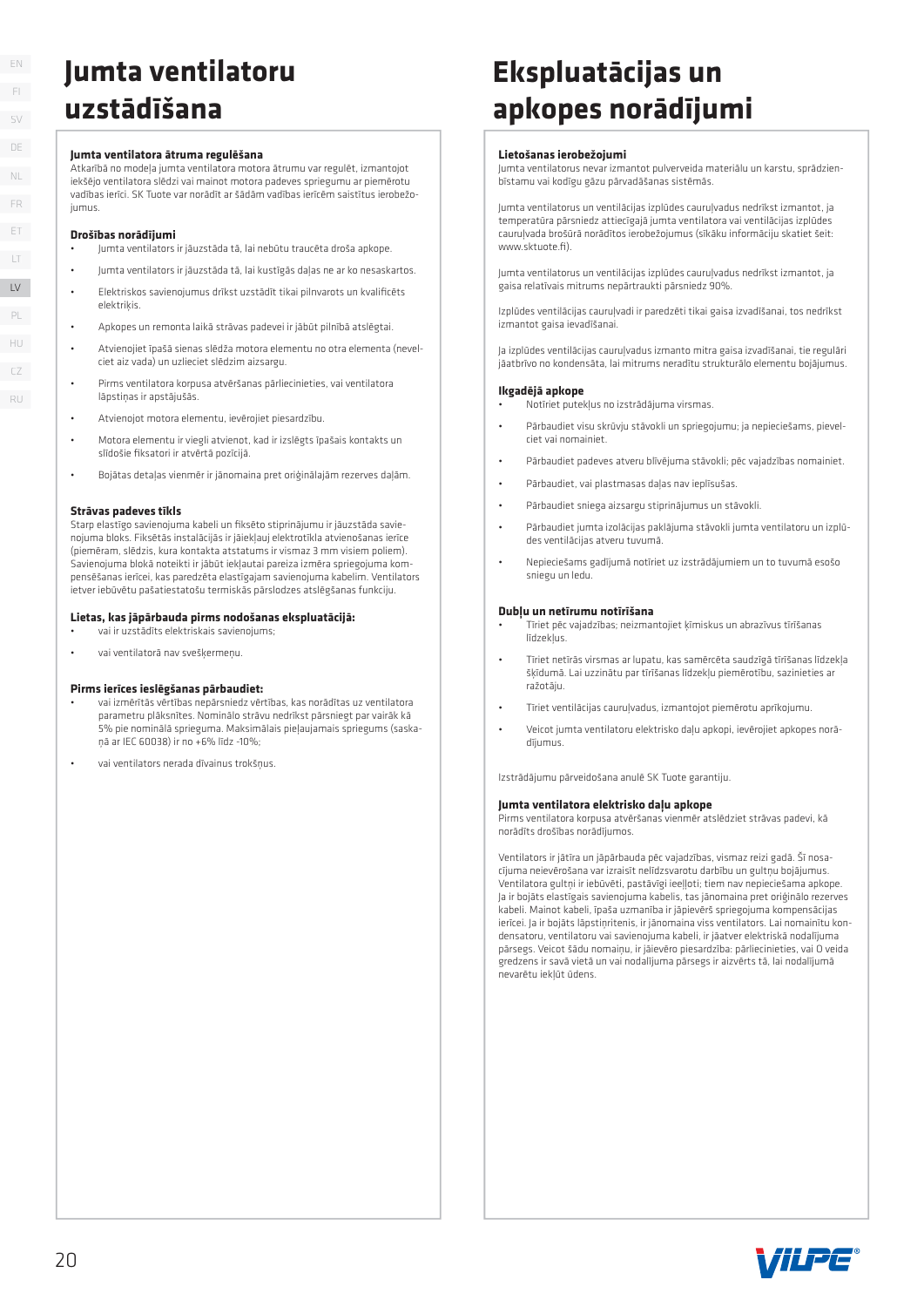### **Problēmu novēršana**

|  | Sākumā vienmēr atvienojiet strāvas padevi, kā norādīts drošības norādījumos. |
|--|------------------------------------------------------------------------------|
|--|------------------------------------------------------------------------------|

| Ventilators negriežas<br>Strāvas padeves atslēgšanas slēdzis ir ieslēgts<br>$\bullet$<br>Ventilatora lāpstiņritenis griežas lēni<br>$\bullet$<br>Lāpstiņritenis nedrīkst apledot (SVARĪGI! Ziemā ventilators ir jādarbina nepārtraukti)<br>$\bullet$<br>Kondensators darbojas (nepieciešama kvalificēta elektrika palīdzība)<br>$\bullet$<br>Ventilators darbojas, radot trokšņus<br>Lāpstiņritenis ir tīrs un nav bojāts - nelīdzsvarota darbība var izraisīt vibrācijas cauruļvados.<br>$\bullet$<br>Uz lāpstiņriteņa nav svešķermeņu, piemēram, siltumizolācijas gabaliņu, kas palikuši cauruļvadā pēc<br>$\bullet$<br>tā uzstādīšanas.<br>Ūdens ventilācijas cauruļvadā<br>Ventilācijas cauruļvadi, kas virzīti caur aukstiem bēniņiem, ir aprīkoti ar siltumizolāciju visā garumā;<br>$\bullet$<br>ir nepieciešami divi 5 cm biezi izolācijas slāņi, kas rūpīgi uzstādīti, savienojumu vietām pārklājoties.<br>Virs izolācijas nedrīkst uzstādīt tvaika izolāciju.<br>$\bullet$<br>Ventilators ir darbojies nepārtraukti, un izolācijas slāņa un cauruļvadu temperatūra nav nokritusies<br>zem kondensācijas punkta.<br>$\bullet$<br>Plīts pārsega cauruļvada caurvēja slāpētāja aizmugurē ir izveidota maza gaisa atvere, vai arī caurvē-<br>ja slāpētāja pilnīga aizvēršana ir mehāniski padarīta neiespējama. Šādi cauruļvadā var iekļūt neliels<br>daudzums gaisa, kas turklāt novērš ventilatora apledošanu.<br>Jumta ventilators netika izslēgts tūlīt pēc gatavošanas, tādējādi atstājot cauruļvados daudz tvaika<br>$\bullet$<br>un karsta gaisa. Tvaiks kondensējas cauruļvados un uz ventilatora motora. Nākamajā ventilatora<br>lietošanas reizē kondensāts izkūst un plūst pa cauruļvadiem uz plīts. Pēc gatavošanas ventilators<br>ir jāturpina darbināt, cik vien ilgi iespējams, lai pilnībā izžāvētu cauruļvadus. Vislabākais veids, kā<br>novērst kondensēšanos, ir darbināt ventilatoru nepārtraukti, ar mazu jaudu.<br>Plīts pārsega vai ventilatora kondensāta savākšanas tvertne nav pilna.<br>$\bullet$<br>Problēmu gadījumā sazinieties ar iekārtas izplatītāju.<br>Maksimālās jumta slīpuma vērtības P sērijas caurejošajiem elementiem<br>Betona<br>Vittinge, ar<br>Filcs.<br>Profilēts<br>Caurule<br>Vittinge, ar<br>dakstini<br>1 vilni<br>2 vilniem<br>Filcs<br>Klasisks<br>Classic Vino<br>tērauds<br>ø mm<br>Universāls<br>augsts<br>Tērauds<br>Decra<br>$\star$<br>55 (1<br>57<br>45<br>55<br>48<br>55<br>50<br>50<br>45<br>110<br>45<br>$\star$<br>55 (1<br>55<br>48<br>57<br>45<br>125<br>40<br>50<br>50<br>40<br>45<br>₩<br>48 (1<br>45<br>37<br>35<br>45<br>52<br>27<br>45<br>160<br>30<br>40<br>$\ast$<br><b>160 XL</b><br>47<br>47<br>47<br>$\sim$<br>÷,<br>÷,<br>$\ast$<br>200 XL<br>45<br>47<br>48<br>i.<br>÷,<br>250 XL<br>43<br>45<br>₩<br>47<br>ä,<br>Caurule<br>XL<br>Nera<br>Eternit B6<br>(= Finnera Plus)<br>Universal<br>Maxi<br>Eliitti<br>ø mm<br>Finnera<br>57 (1<br>110<br>45<br>57<br>48<br>48<br>57 (1<br>45<br>57<br>125<br>47<br>48<br>50 (1<br>45<br>50<br>35<br>35<br>160<br>160 XL<br>52<br>$\sim$<br>$\overline{\phantom{a}}$<br>ł,<br>$\overline{\phantom{a}}$<br>200 XL<br>52<br>Î,<br>÷,<br>52<br>250 XL<br>. (11,5 qrādi). Aurejošais elements ir paredzēts jumtiem, kuru slīpums nesasniedz 1:5 (11,5 grādi) *<br>Stāvākiem jumtiem labāk ir piemērots normālais filca caurejošais elements.<br><sup>0</sup> Ja jumts ir īpaši stāvs, pārliecinieties, vai jumta struktūra pieļauj uzstādīšanu. | Piezīme! Tabulā norādītās jumta slīpuma vērtības ir ieteicamās vērtības. Atsevišķos gadījumos jumta profila |  |  | Pārbaudiet, vai |  |  |  |  |
|----------------------------------------------------------------------------------------------------------------------------------------------------------------------------------------------------------------------------------------------------------------------------------------------------------------------------------------------------------------------------------------------------------------------------------------------------------------------------------------------------------------------------------------------------------------------------------------------------------------------------------------------------------------------------------------------------------------------------------------------------------------------------------------------------------------------------------------------------------------------------------------------------------------------------------------------------------------------------------------------------------------------------------------------------------------------------------------------------------------------------------------------------------------------------------------------------------------------------------------------------------------------------------------------------------------------------------------------------------------------------------------------------------------------------------------------------------------------------------------------------------------------------------------------------------------------------------------------------------------------------------------------------------------------------------------------------------------------------------------------------------------------------------------------------------------------------------------------------------------------------------------------------------------------------------------------------------------------------------------------------------------------------------------------------------------------------------------------------------------------------------------------------------------------------------------------------------------------------------------------------------------------------------------------------------------------------------------------------------------------------------------------------------------------------------------------------------------------------------------------------------------------------------------------------------------------------------------------------------------------------------------------------------------------------------------------------------------------------------------------------------------------------------------------------------------------------------------------------------------------------------------------------------------------------------------------------------------------------------------------------------------------------------------------------------------------------------------------------------------------------------------------------------------------------------------------------------------------------------------------------------------------------------------------------------------------------------------------------------------------------------------------------------------------------------------------------------------------|-------------------------------------------------------------------------------------------------------------|--|--|-----------------|--|--|--|--|
|                                                                                                                                                                                                                                                                                                                                                                                                                                                                                                                                                                                                                                                                                                                                                                                                                                                                                                                                                                                                                                                                                                                                                                                                                                                                                                                                                                                                                                                                                                                                                                                                                                                                                                                                                                                                                                                                                                                                                                                                                                                                                                                                                                                                                                                                                                                                                                                                                                                                                                                                                                                                                                                                                                                                                                                                                                                                                                                                                                                                                                                                                                                                                                                                                                                                                                                                                                                                                                                                      |                                                                                                             |  |  |                 |  |  |  |  |
|                                                                                                                                                                                                                                                                                                                                                                                                                                                                                                                                                                                                                                                                                                                                                                                                                                                                                                                                                                                                                                                                                                                                                                                                                                                                                                                                                                                                                                                                                                                                                                                                                                                                                                                                                                                                                                                                                                                                                                                                                                                                                                                                                                                                                                                                                                                                                                                                                                                                                                                                                                                                                                                                                                                                                                                                                                                                                                                                                                                                                                                                                                                                                                                                                                                                                                                                                                                                                                                                      |                                                                                                             |  |  |                 |  |  |  |  |
|                                                                                                                                                                                                                                                                                                                                                                                                                                                                                                                                                                                                                                                                                                                                                                                                                                                                                                                                                                                                                                                                                                                                                                                                                                                                                                                                                                                                                                                                                                                                                                                                                                                                                                                                                                                                                                                                                                                                                                                                                                                                                                                                                                                                                                                                                                                                                                                                                                                                                                                                                                                                                                                                                                                                                                                                                                                                                                                                                                                                                                                                                                                                                                                                                                                                                                                                                                                                                                                                      |                                                                                                             |  |  |                 |  |  |  |  |
|                                                                                                                                                                                                                                                                                                                                                                                                                                                                                                                                                                                                                                                                                                                                                                                                                                                                                                                                                                                                                                                                                                                                                                                                                                                                                                                                                                                                                                                                                                                                                                                                                                                                                                                                                                                                                                                                                                                                                                                                                                                                                                                                                                                                                                                                                                                                                                                                                                                                                                                                                                                                                                                                                                                                                                                                                                                                                                                                                                                                                                                                                                                                                                                                                                                                                                                                                                                                                                                                      |                                                                                                             |  |  |                 |  |  |  |  |
|                                                                                                                                                                                                                                                                                                                                                                                                                                                                                                                                                                                                                                                                                                                                                                                                                                                                                                                                                                                                                                                                                                                                                                                                                                                                                                                                                                                                                                                                                                                                                                                                                                                                                                                                                                                                                                                                                                                                                                                                                                                                                                                                                                                                                                                                                                                                                                                                                                                                                                                                                                                                                                                                                                                                                                                                                                                                                                                                                                                                                                                                                                                                                                                                                                                                                                                                                                                                                                                                      |                                                                                                             |  |  |                 |  |  |  |  |
|                                                                                                                                                                                                                                                                                                                                                                                                                                                                                                                                                                                                                                                                                                                                                                                                                                                                                                                                                                                                                                                                                                                                                                                                                                                                                                                                                                                                                                                                                                                                                                                                                                                                                                                                                                                                                                                                                                                                                                                                                                                                                                                                                                                                                                                                                                                                                                                                                                                                                                                                                                                                                                                                                                                                                                                                                                                                                                                                                                                                                                                                                                                                                                                                                                                                                                                                                                                                                                                                      |                                                                                                             |  |  |                 |  |  |  |  |
|                                                                                                                                                                                                                                                                                                                                                                                                                                                                                                                                                                                                                                                                                                                                                                                                                                                                                                                                                                                                                                                                                                                                                                                                                                                                                                                                                                                                                                                                                                                                                                                                                                                                                                                                                                                                                                                                                                                                                                                                                                                                                                                                                                                                                                                                                                                                                                                                                                                                                                                                                                                                                                                                                                                                                                                                                                                                                                                                                                                                                                                                                                                                                                                                                                                                                                                                                                                                                                                                      |                                                                                                             |  |  |                 |  |  |  |  |
|                                                                                                                                                                                                                                                                                                                                                                                                                                                                                                                                                                                                                                                                                                                                                                                                                                                                                                                                                                                                                                                                                                                                                                                                                                                                                                                                                                                                                                                                                                                                                                                                                                                                                                                                                                                                                                                                                                                                                                                                                                                                                                                                                                                                                                                                                                                                                                                                                                                                                                                                                                                                                                                                                                                                                                                                                                                                                                                                                                                                                                                                                                                                                                                                                                                                                                                                                                                                                                                                      |                                                                                                             |  |  |                 |  |  |  |  |
|                                                                                                                                                                                                                                                                                                                                                                                                                                                                                                                                                                                                                                                                                                                                                                                                                                                                                                                                                                                                                                                                                                                                                                                                                                                                                                                                                                                                                                                                                                                                                                                                                                                                                                                                                                                                                                                                                                                                                                                                                                                                                                                                                                                                                                                                                                                                                                                                                                                                                                                                                                                                                                                                                                                                                                                                                                                                                                                                                                                                                                                                                                                                                                                                                                                                                                                                                                                                                                                                      |                                                                                                             |  |  |                 |  |  |  |  |
|                                                                                                                                                                                                                                                                                                                                                                                                                                                                                                                                                                                                                                                                                                                                                                                                                                                                                                                                                                                                                                                                                                                                                                                                                                                                                                                                                                                                                                                                                                                                                                                                                                                                                                                                                                                                                                                                                                                                                                                                                                                                                                                                                                                                                                                                                                                                                                                                                                                                                                                                                                                                                                                                                                                                                                                                                                                                                                                                                                                                                                                                                                                                                                                                                                                                                                                                                                                                                                                                      |                                                                                                             |  |  |                 |  |  |  |  |
|                                                                                                                                                                                                                                                                                                                                                                                                                                                                                                                                                                                                                                                                                                                                                                                                                                                                                                                                                                                                                                                                                                                                                                                                                                                                                                                                                                                                                                                                                                                                                                                                                                                                                                                                                                                                                                                                                                                                                                                                                                                                                                                                                                                                                                                                                                                                                                                                                                                                                                                                                                                                                                                                                                                                                                                                                                                                                                                                                                                                                                                                                                                                                                                                                                                                                                                                                                                                                                                                      |                                                                                                             |  |  |                 |  |  |  |  |
|                                                                                                                                                                                                                                                                                                                                                                                                                                                                                                                                                                                                                                                                                                                                                                                                                                                                                                                                                                                                                                                                                                                                                                                                                                                                                                                                                                                                                                                                                                                                                                                                                                                                                                                                                                                                                                                                                                                                                                                                                                                                                                                                                                                                                                                                                                                                                                                                                                                                                                                                                                                                                                                                                                                                                                                                                                                                                                                                                                                                                                                                                                                                                                                                                                                                                                                                                                                                                                                                      |                                                                                                             |  |  |                 |  |  |  |  |
|                                                                                                                                                                                                                                                                                                                                                                                                                                                                                                                                                                                                                                                                                                                                                                                                                                                                                                                                                                                                                                                                                                                                                                                                                                                                                                                                                                                                                                                                                                                                                                                                                                                                                                                                                                                                                                                                                                                                                                                                                                                                                                                                                                                                                                                                                                                                                                                                                                                                                                                                                                                                                                                                                                                                                                                                                                                                                                                                                                                                                                                                                                                                                                                                                                                                                                                                                                                                                                                                      |                                                                                                             |  |  |                 |  |  |  |  |
|                                                                                                                                                                                                                                                                                                                                                                                                                                                                                                                                                                                                                                                                                                                                                                                                                                                                                                                                                                                                                                                                                                                                                                                                                                                                                                                                                                                                                                                                                                                                                                                                                                                                                                                                                                                                                                                                                                                                                                                                                                                                                                                                                                                                                                                                                                                                                                                                                                                                                                                                                                                                                                                                                                                                                                                                                                                                                                                                                                                                                                                                                                                                                                                                                                                                                                                                                                                                                                                                      |                                                                                                             |  |  |                 |  |  |  |  |
|                                                                                                                                                                                                                                                                                                                                                                                                                                                                                                                                                                                                                                                                                                                                                                                                                                                                                                                                                                                                                                                                                                                                                                                                                                                                                                                                                                                                                                                                                                                                                                                                                                                                                                                                                                                                                                                                                                                                                                                                                                                                                                                                                                                                                                                                                                                                                                                                                                                                                                                                                                                                                                                                                                                                                                                                                                                                                                                                                                                                                                                                                                                                                                                                                                                                                                                                                                                                                                                                      |                                                                                                             |  |  |                 |  |  |  |  |
|                                                                                                                                                                                                                                                                                                                                                                                                                                                                                                                                                                                                                                                                                                                                                                                                                                                                                                                                                                                                                                                                                                                                                                                                                                                                                                                                                                                                                                                                                                                                                                                                                                                                                                                                                                                                                                                                                                                                                                                                                                                                                                                                                                                                                                                                                                                                                                                                                                                                                                                                                                                                                                                                                                                                                                                                                                                                                                                                                                                                                                                                                                                                                                                                                                                                                                                                                                                                                                                                      |                                                                                                             |  |  |                 |  |  |  |  |
|                                                                                                                                                                                                                                                                                                                                                                                                                                                                                                                                                                                                                                                                                                                                                                                                                                                                                                                                                                                                                                                                                                                                                                                                                                                                                                                                                                                                                                                                                                                                                                                                                                                                                                                                                                                                                                                                                                                                                                                                                                                                                                                                                                                                                                                                                                                                                                                                                                                                                                                                                                                                                                                                                                                                                                                                                                                                                                                                                                                                                                                                                                                                                                                                                                                                                                                                                                                                                                                                      |                                                                                                             |  |  |                 |  |  |  |  |
|                                                                                                                                                                                                                                                                                                                                                                                                                                                                                                                                                                                                                                                                                                                                                                                                                                                                                                                                                                                                                                                                                                                                                                                                                                                                                                                                                                                                                                                                                                                                                                                                                                                                                                                                                                                                                                                                                                                                                                                                                                                                                                                                                                                                                                                                                                                                                                                                                                                                                                                                                                                                                                                                                                                                                                                                                                                                                                                                                                                                                                                                                                                                                                                                                                                                                                                                                                                                                                                                      |                                                                                                             |  |  |                 |  |  |  |  |
|                                                                                                                                                                                                                                                                                                                                                                                                                                                                                                                                                                                                                                                                                                                                                                                                                                                                                                                                                                                                                                                                                                                                                                                                                                                                                                                                                                                                                                                                                                                                                                                                                                                                                                                                                                                                                                                                                                                                                                                                                                                                                                                                                                                                                                                                                                                                                                                                                                                                                                                                                                                                                                                                                                                                                                                                                                                                                                                                                                                                                                                                                                                                                                                                                                                                                                                                                                                                                                                                      |                                                                                                             |  |  |                 |  |  |  |  |
|                                                                                                                                                                                                                                                                                                                                                                                                                                                                                                                                                                                                                                                                                                                                                                                                                                                                                                                                                                                                                                                                                                                                                                                                                                                                                                                                                                                                                                                                                                                                                                                                                                                                                                                                                                                                                                                                                                                                                                                                                                                                                                                                                                                                                                                                                                                                                                                                                                                                                                                                                                                                                                                                                                                                                                                                                                                                                                                                                                                                                                                                                                                                                                                                                                                                                                                                                                                                                                                                      |                                                                                                             |  |  |                 |  |  |  |  |
|                                                                                                                                                                                                                                                                                                                                                                                                                                                                                                                                                                                                                                                                                                                                                                                                                                                                                                                                                                                                                                                                                                                                                                                                                                                                                                                                                                                                                                                                                                                                                                                                                                                                                                                                                                                                                                                                                                                                                                                                                                                                                                                                                                                                                                                                                                                                                                                                                                                                                                                                                                                                                                                                                                                                                                                                                                                                                                                                                                                                                                                                                                                                                                                                                                                                                                                                                                                                                                                                      |                                                                                                             |  |  |                 |  |  |  |  |
|                                                                                                                                                                                                                                                                                                                                                                                                                                                                                                                                                                                                                                                                                                                                                                                                                                                                                                                                                                                                                                                                                                                                                                                                                                                                                                                                                                                                                                                                                                                                                                                                                                                                                                                                                                                                                                                                                                                                                                                                                                                                                                                                                                                                                                                                                                                                                                                                                                                                                                                                                                                                                                                                                                                                                                                                                                                                                                                                                                                                                                                                                                                                                                                                                                                                                                                                                                                                                                                                      |                                                                                                             |  |  |                 |  |  |  |  |
|                                                                                                                                                                                                                                                                                                                                                                                                                                                                                                                                                                                                                                                                                                                                                                                                                                                                                                                                                                                                                                                                                                                                                                                                                                                                                                                                                                                                                                                                                                                                                                                                                                                                                                                                                                                                                                                                                                                                                                                                                                                                                                                                                                                                                                                                                                                                                                                                                                                                                                                                                                                                                                                                                                                                                                                                                                                                                                                                                                                                                                                                                                                                                                                                                                                                                                                                                                                                                                                                      |                                                                                                             |  |  |                 |  |  |  |  |
|                                                                                                                                                                                                                                                                                                                                                                                                                                                                                                                                                                                                                                                                                                                                                                                                                                                                                                                                                                                                                                                                                                                                                                                                                                                                                                                                                                                                                                                                                                                                                                                                                                                                                                                                                                                                                                                                                                                                                                                                                                                                                                                                                                                                                                                                                                                                                                                                                                                                                                                                                                                                                                                                                                                                                                                                                                                                                                                                                                                                                                                                                                                                                                                                                                                                                                                                                                                                                                                                      |                                                                                                             |  |  |                 |  |  |  |  |
|                                                                                                                                                                                                                                                                                                                                                                                                                                                                                                                                                                                                                                                                                                                                                                                                                                                                                                                                                                                                                                                                                                                                                                                                                                                                                                                                                                                                                                                                                                                                                                                                                                                                                                                                                                                                                                                                                                                                                                                                                                                                                                                                                                                                                                                                                                                                                                                                                                                                                                                                                                                                                                                                                                                                                                                                                                                                                                                                                                                                                                                                                                                                                                                                                                                                                                                                                                                                                                                                      |                                                                                                             |  |  |                 |  |  |  |  |
|                                                                                                                                                                                                                                                                                                                                                                                                                                                                                                                                                                                                                                                                                                                                                                                                                                                                                                                                                                                                                                                                                                                                                                                                                                                                                                                                                                                                                                                                                                                                                                                                                                                                                                                                                                                                                                                                                                                                                                                                                                                                                                                                                                                                                                                                                                                                                                                                                                                                                                                                                                                                                                                                                                                                                                                                                                                                                                                                                                                                                                                                                                                                                                                                                                                                                                                                                                                                                                                                      |                                                                                                             |  |  |                 |  |  |  |  |
|                                                                                                                                                                                                                                                                                                                                                                                                                                                                                                                                                                                                                                                                                                                                                                                                                                                                                                                                                                                                                                                                                                                                                                                                                                                                                                                                                                                                                                                                                                                                                                                                                                                                                                                                                                                                                                                                                                                                                                                                                                                                                                                                                                                                                                                                                                                                                                                                                                                                                                                                                                                                                                                                                                                                                                                                                                                                                                                                                                                                                                                                                                                                                                                                                                                                                                                                                                                                                                                                      |                                                                                                             |  |  |                 |  |  |  |  |
|                                                                                                                                                                                                                                                                                                                                                                                                                                                                                                                                                                                                                                                                                                                                                                                                                                                                                                                                                                                                                                                                                                                                                                                                                                                                                                                                                                                                                                                                                                                                                                                                                                                                                                                                                                                                                                                                                                                                                                                                                                                                                                                                                                                                                                                                                                                                                                                                                                                                                                                                                                                                                                                                                                                                                                                                                                                                                                                                                                                                                                                                                                                                                                                                                                                                                                                                                                                                                                                                      |                                                                                                             |  |  |                 |  |  |  |  |
|                                                                                                                                                                                                                                                                                                                                                                                                                                                                                                                                                                                                                                                                                                                                                                                                                                                                                                                                                                                                                                                                                                                                                                                                                                                                                                                                                                                                                                                                                                                                                                                                                                                                                                                                                                                                                                                                                                                                                                                                                                                                                                                                                                                                                                                                                                                                                                                                                                                                                                                                                                                                                                                                                                                                                                                                                                                                                                                                                                                                                                                                                                                                                                                                                                                                                                                                                                                                                                                                      |                                                                                                             |  |  |                 |  |  |  |  |
|                                                                                                                                                                                                                                                                                                                                                                                                                                                                                                                                                                                                                                                                                                                                                                                                                                                                                                                                                                                                                                                                                                                                                                                                                                                                                                                                                                                                                                                                                                                                                                                                                                                                                                                                                                                                                                                                                                                                                                                                                                                                                                                                                                                                                                                                                                                                                                                                                                                                                                                                                                                                                                                                                                                                                                                                                                                                                                                                                                                                                                                                                                                                                                                                                                                                                                                                                                                                                                                                      |                                                                                                             |  |  |                 |  |  |  |  |
|                                                                                                                                                                                                                                                                                                                                                                                                                                                                                                                                                                                                                                                                                                                                                                                                                                                                                                                                                                                                                                                                                                                                                                                                                                                                                                                                                                                                                                                                                                                                                                                                                                                                                                                                                                                                                                                                                                                                                                                                                                                                                                                                                                                                                                                                                                                                                                                                                                                                                                                                                                                                                                                                                                                                                                                                                                                                                                                                                                                                                                                                                                                                                                                                                                                                                                                                                                                                                                                                      |                                                                                                             |  |  |                 |  |  |  |  |
|                                                                                                                                                                                                                                                                                                                                                                                                                                                                                                                                                                                                                                                                                                                                                                                                                                                                                                                                                                                                                                                                                                                                                                                                                                                                                                                                                                                                                                                                                                                                                                                                                                                                                                                                                                                                                                                                                                                                                                                                                                                                                                                                                                                                                                                                                                                                                                                                                                                                                                                                                                                                                                                                                                                                                                                                                                                                                                                                                                                                                                                                                                                                                                                                                                                                                                                                                                                                                                                                      |                                                                                                             |  |  |                 |  |  |  |  |
| vai paklājuma blīvējuma uzstādīšanas punkta augstums ietekmē šīs vērtības.                                                                                                                                                                                                                                                                                                                                                                                                                                                                                                                                                                                                                                                                                                                                                                                                                                                                                                                                                                                                                                                                                                                                                                                                                                                                                                                                                                                                                                                                                                                                                                                                                                                                                                                                                                                                                                                                                                                                                                                                                                                                                                                                                                                                                                                                                                                                                                                                                                                                                                                                                                                                                                                                                                                                                                                                                                                                                                                                                                                                                                                                                                                                                                                                                                                                                                                                                                                           |                                                                                                             |  |  |                 |  |  |  |  |

### **Maksimālās jumta slīpuma vērtības P sērijas caurejošajiem elementiem**

| Caurule<br>ø mm | Universāls               | Betona<br>dakstini | Vittinge, ar<br>1 vilni  | Vittinge, ar<br>2 viļņiem | Filcs | Filcs.<br>augsts | Klasisks | Classic Vino             | Tērauds                  | Profilēts<br>tērauds     | Decra |
|-----------------|--------------------------|--------------------|--------------------------|---------------------------|-------|------------------|----------|--------------------------|--------------------------|--------------------------|-------|
| 110             | 55                       | 48                 | 45                       | 55                        | 50    | $\ast$           | 55 (1    | 57                       | 45                       | 50                       | 45    |
| 125             | 55                       | 48                 | 40                       | 50                        | 50    | $\ast$           | 55 (1    | 57                       | 40                       | 45                       | 45    |
| 160             | 45                       | 37                 | 30                       | 35                        | 45    | $*$              | 48 (1    | 52                       | 27                       | 40                       | 45    |
| 160 XL          | $\overline{\phantom{a}}$ | 47                 | $\sim$                   | $\sim$                    | 47    | $\star$          | 47       | $\qquad \qquad =$        | $\overline{\phantom{a}}$ | $\sim$                   | ۰     |
| 200 XL          | $\sim$                   | 45                 | $\overline{\phantom{a}}$ | ٠                         | 48    | $\ast$           | 47       | $\overline{\phantom{a}}$ | $\sim$                   | $\sim$                   | ٠     |
| 250 XL          |                          | 43                 | $\sim$                   | ٠                         | 45    | $\ast$           | 47       | $\overline{\phantom{a}}$ | $\overline{\phantom{a}}$ | $\overline{\phantom{a}}$ | ۰     |

| Caurule<br>ø mm | Eternit B6               | Finnera                  | Nera<br>(= Finnera Plus) | XL<br>Universal          | Maxi                     | Eliitti |
|-----------------|--------------------------|--------------------------|--------------------------|--------------------------|--------------------------|---------|
| 110             | 45                       | 57 (1                    | 57                       | $\overline{\phantom{a}}$ | 48                       | 48      |
| 125             | 45                       | 57 (1                    | 57                       | $\overline{\phantom{a}}$ | 47                       | 48      |
| 160             | 45                       | $50^{(1)}$               | 50                       | $\overline{\phantom{a}}$ | 35                       | 35      |
| 160 XL          | $\overline{\phantom{a}}$ | $\overline{\phantom{a}}$ | ٠                        | 52                       | -                        |         |
| 200 XL          | $\overline{\phantom{a}}$ | $\overline{\phantom{a}}$ | $\overline{\phantom{a}}$ | 52                       | $\overline{\phantom{a}}$ |         |
| 250 XL          | $\overline{\phantom{a}}$ | ٠                        | ٠                        | 52                       | ۰                        | -       |

EN FI SV DE

 $\Box$ LV

PL

HU CZ RU

ET FR

NL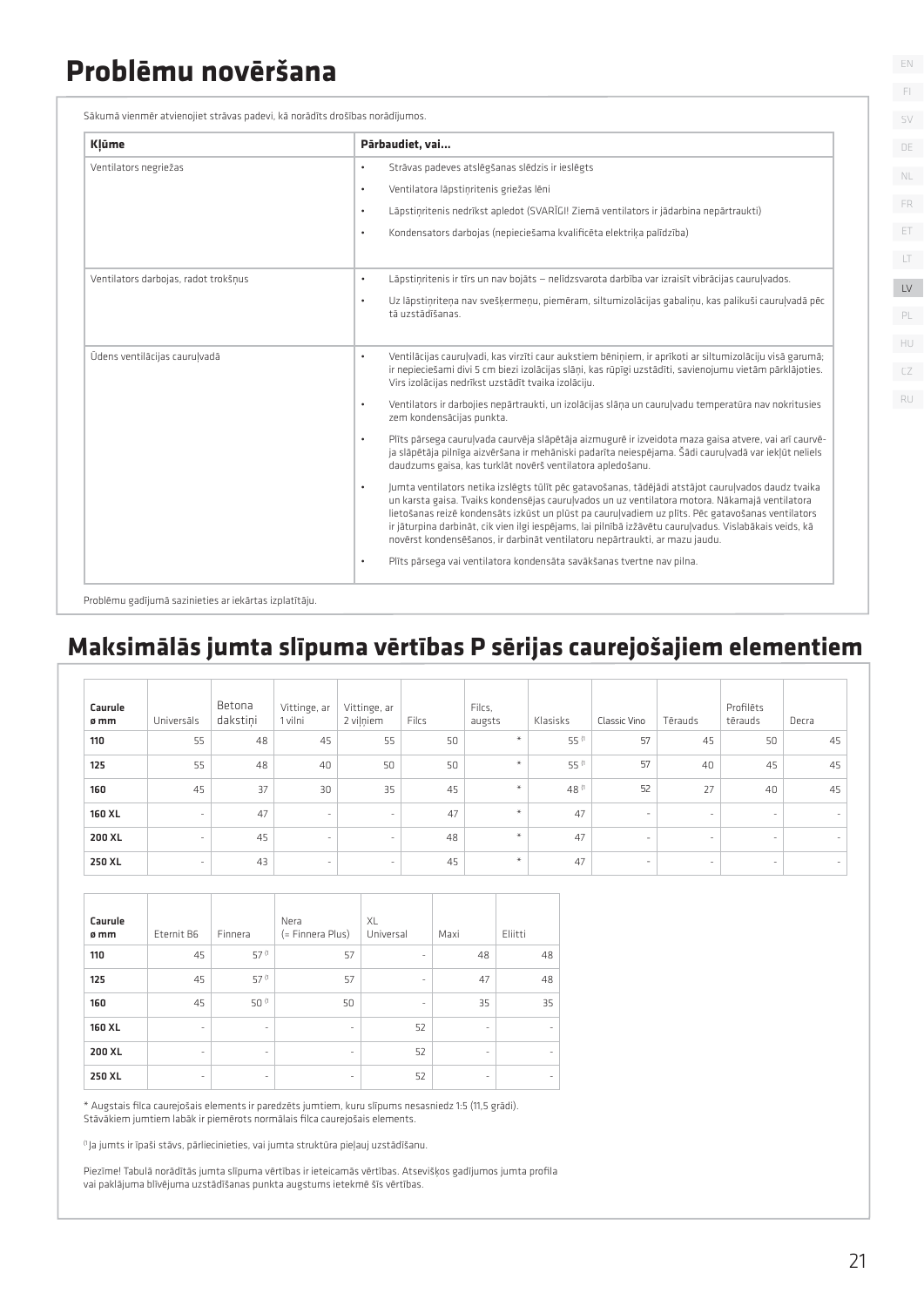### EN FI SV DE LT LV ET FR PL NL

HU  $CZ$ RU

### **Montaż wentylatora dachowego**

#### **Regulacja prędkości wentylatora dachowego**

Prędkość wentylatora może być regulowana w sposób ciągły za pomocą tyrystora lub przez zmianę napięcia transformatora. Wentylator dachowy jest wyposażony w zabezpieczenie termiczne.

#### **Środki bezpieczeństwa**

- Sposób zamontowania wentylatora dachowego musi zapewnić bezpieczne serwisowanie.
- Sposób zamontowania wentylatora dachowego musi uniemożliwić kontakt z ruchomymi częściami.
- Połączenie wentylatora do sieci zasilającej może wykonać wyłącznie wykwalifikowany elektryk
- Przed czynnościami konserwacyjnymi lub naprawczymi należy odłączyć zasilanie od wentylatora.
- Jednostka silnika otwiera się w łatwy sposób.
- Jedyną wymaganą czynnością konserwacyjną jest kontrola stanu łopatek wentylatora oraz ich czyszczenie.
- Przed otwarciem obudowy wentylatora należy się upewnić, że łopatki wentyla przestały się obracać.
- Podczas odłączania silnika wentylatora należy zachować szczególną ostrożność.
- Uszkodzone elementy należy wymieniać na oryginalne części zamienne.

#### **Podłączenie do zasilania sieciowego**

Puszkę podłączeniową należy zamontować pomiędzy elastycznym przewodem podłączeniowym a przewodem zasilającym. Instalacja stacjonarna musi być wyposażona w przerywacz zasilania sieciowego (np. przełącznik z przerwą styków nie mniejszą niż 3 mm dla wszystkich biegunów). Puszka podłączeniowa musi posiadać odpowiednie zabezpieczenie wtyku/końcówki kabla dla przewodu podłączeniowego. Wentylator posiada wbudowany wyłącznik termiczny i funkcja wyłączania działa automatycznie. PL<br>
RU<br>
CZ<br>
RU<br>
PPPP W FPPP<br>
PPP W F<br>
PPP W F<br>
P<br>
22

#### **Przed uruchomieniem sprawdzić czy:**

- wentylator jest połączony z siecią zasilającą,
- w wentylatorze nie znajdują się ciała obce.

#### **Po włączeniu wentylatora sprawdź czy:**

- Zmierzone wartości mocy wentylatora nie przekraczają wartości podanych na tabliczce znamionowej. Wartość napięcia nie może przekroczyć wartości napięcia znamionowego o więcej niż 5%. Maksymalne dopuszczalne napięcie wg normy IEC 60038 zawiera się w przedziale +6%-10%.
- Nie wydaje on nietypowych dźwięków.

# **Instrukcja eksploatacji i konserwacji**

#### **Ograniczenia w zakresie korzystania**

Wentylatorów dachowych nie należy stosować w systemach transportowych materiałów sypkich lub w przypadku występowania gorących, wybuchowych, lub żrących gazów.

Wentylatorów dachowych oraz kominków wentylacyjnych nie należy stosować w temperaturach innych niż określonych w specyfikacji produktów (szczegóły na www.vilpepoland.pl)

Wentylatory dachowe oraz kominki wentylacyjne nie mogą pracować, gdy wilgotność względna powietrza przekracza 90%.

Przewody wentylacyjne wyciągają powietrze usuwane z wnętrza domowego i nie mogą być wykorzystywane w celu zasysania powietrza z zewnątrz.

Kondensacja musi zachodzić dokładnie przy użyciu przewodów wentylacyjnych w celu wyciągania wilgoci mogącej uszkodzić elementy konstrukcyjne systemu wentylacyjnego.

#### **Coroczny serwis**

- Delikatnie usunąć wszelkie zabrudzenia z powierzchni produktu.
- Sprawdzić stan dokręcenia śrub produktu, w razie potrzeby dokręcić lub wymienić
- Sprawdzić stan uszczelnienia przejścia dachowego, w razie potrzeby wymienić uszczelkę.
- Sprawdzić, czy na plastikowych elementach nie występują pęknięcia.
- Sprawdzić stan zatrzasków oraz śniegowych barier ochronnych.
- Sprawdzić stan izolacji pokrycia dachowego w otoczeniu wentylatorów dachowych oraz kominków wentylacyjnych.
- W razie konieczności, usunąć oblodzenie i zaśnieżenie z produktów i ich otoczenia

#### **Usuwanie brudu i zanieczyszczeń**

- W razie konieczności usunąć zanieczyszczenia bez użycia przyrządów ścierających.
- Zabrudzone powierzchnie oczyścić przy pomocy szmatki nawilżonej łagodnym detergentem.
- Usunąć zanieczyszczenia z przewodów wentylacyjnych przy użyciu odpowiedniego przyrządu.
- Przestrzegać instrukcji serwisowania podczas obsługi komponentów elektrycznych wentylatorów dachowych.

Spowodowanie uszkodzeń mechanicznych nawierzchni produktu może być powodem utraty gwarancji SK Tuote

### **Konserwacja elementów elektrycznych wentylatora dachowego**

Zgodnie z wymogami bezpieczeństwa każdorazowo przed otwarciem obudowy wentylatora należy odłączyć jego zasilanie.

Konserwacji oraz czyszczenia należy dokonywać co najmniej raz do roku. Niestosowanie się do owych czynności może spowodować zaburzenia równowagi w pracy wentylatora a w konsekwencji uszkodzenie łożyska. Łożyska wentylatora są szczelnie zamknięte, trwale nasmarowane i nie wymagają konserwacji. W przypadku uszkodzenia elastycznego kabla łączącego należy go wymienić na nowy, oryginalny. Podczas wymiany, szczególną uwagę należy zwrócić na mechanizm łączący kabel. W przypadku uszkodzenia wirnika należy wymienić wentylator dachowy. W celu wymiany kondensatora, kabla lub wentylatora należy uprzednio zdjąć osłonę głowicy. Po wymianie, upewnić się, co do odpowiedniego umiejscowienia uszczelki oraz szczelnego zamocowania osłony.

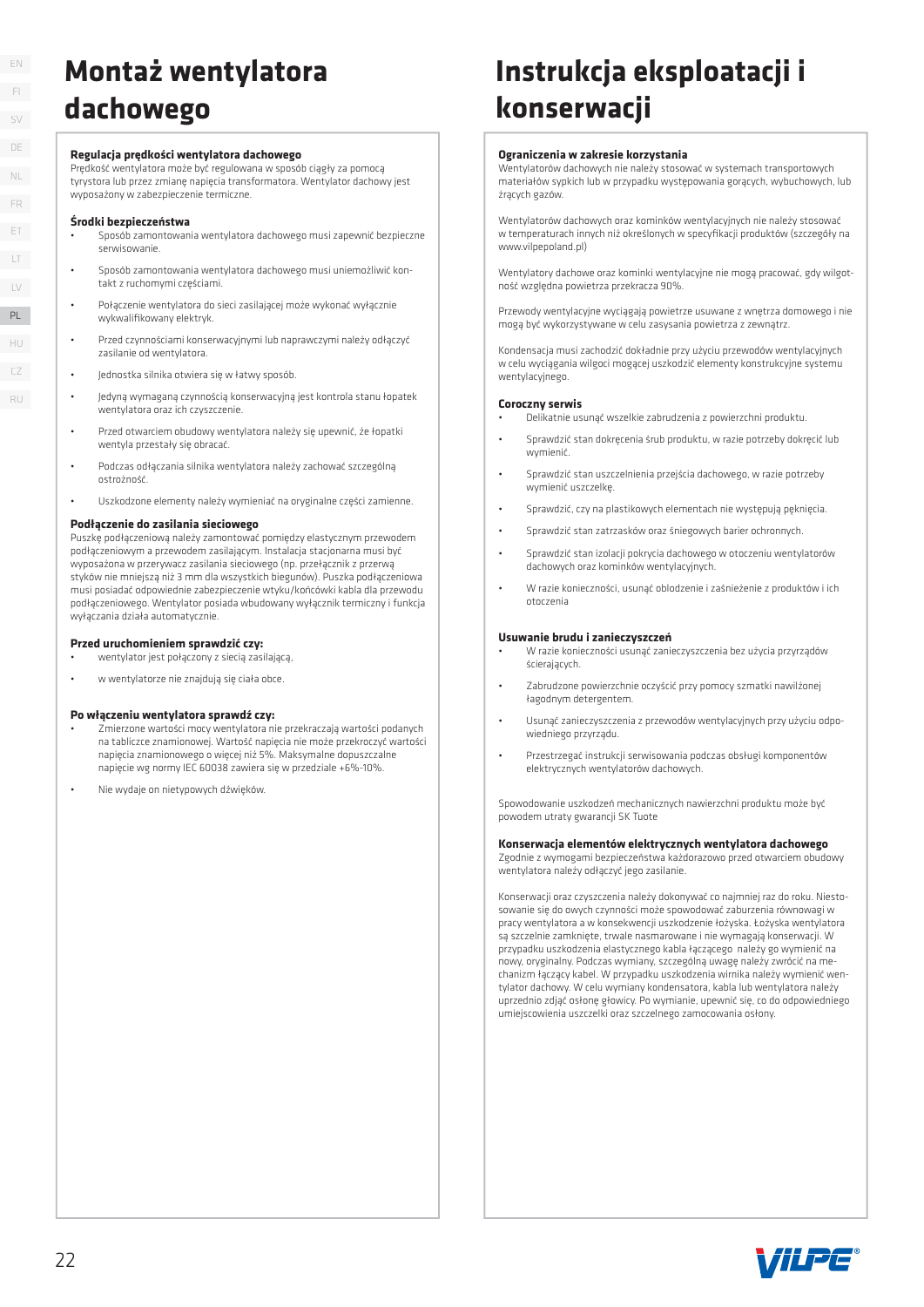### **Rozwiązywanie problemów**

Zawsze należy rozpocząć od odłączenia zasilania zgodnie z instrukcją bezpieczeństwa.

| Rodzaj usterki                         | Upewnij się, że                                                                                                                                                                                                                                                                  |
|----------------------------------------|----------------------------------------------------------------------------------------------------------------------------------------------------------------------------------------------------------------------------------------------------------------------------------|
| Wentylator jest wyłączony              | Przełącznik zasilania jest włączony<br>$\bullet$                                                                                                                                                                                                                                 |
|                                        | Sprawdzić, czy wirnik went obraca się swobodnie.<br>$\bullet$                                                                                                                                                                                                                    |
|                                        | wentylator musi zawsze wirować, nawet przy niskim obciążeniu, aby uniknąć zamarznięcia wenty-<br>$\bullet$<br>latora podczas temperatur ujemnych.                                                                                                                                |
|                                        | kondensator pracuje (wymaga wykwalifikowanego elektryka)<br>$\bullet$                                                                                                                                                                                                            |
| Wentylator pracuje zbyt głośno         | wirnik jest czysty i nieuszkodzony - brak równowagi powoduje wibracje w przewodach wentylacyj-<br>$\bullet$<br>nych.                                                                                                                                                             |
|                                        | wirnik nie zawiera ciał obcych np. fragmenty izolacji cieplnej<br>$\bullet$                                                                                                                                                                                                      |
| Woda/wilgoci w układzie wentylacyjnym. | przewody wentylacyjne przechodzące przez poddasze są izolowane na całej długości zapewniając<br>$\bullet$<br>dwie 5 cm warstwy izolacyjne, bariera zatrzymująca parowanie nie powinna byc montowana na<br>izolacji duktu                                                         |
|                                        | Wentylacja funkcjonuje w sposób ciągły, przy temperaturze w warstwie izolacyjnej i przewodach<br>$\bullet$<br>wentylacyjnych wyższej od punktu rosy.                                                                                                                             |
|                                        | Wykonuje się mały otwór w tylnej części przewodu okapu. Zapewnia to przepływ powietrza w<br>۰<br>przewodach wentylacyjnych zapobiegający zamarzaniu wentylatora dachowego.                                                                                                       |
|                                        | Po gotowaniu, wentylator powinien pracować umożliwiając prawidłowe wysuszenie przewodów<br>$\bullet$<br>wentylacyjnych z pary i gorącego powietrza. Najlepszym sposobem na uniknięcie kondensacji pary<br>wodnej jest ciągła praca wentylatora dachowego przy niskim obciążeniu. |
|                                        | Pochłaniacz skroplonej pary wodnej w okapie kuchenki lub wentylatorze dachowym nie jest pełny.<br>$\bullet$                                                                                                                                                                      |

### **Vilpe - spadek dachu**

| Przewód<br>ø mm | Uniwersal-<br>ne dachów-<br>kowe | Dachówka<br>betonowa | Vittinge<br>1-falowe     | Vittinge<br>2-falowe     | Bitumiczne | <b>HL 200</b> | Classic | Classic Vino             | Uniwersal-<br>ne stalowe | Uniwersalne<br>blachoda-<br>chówkowe | Decra  |
|-----------------|----------------------------------|----------------------|--------------------------|--------------------------|------------|---------------|---------|--------------------------|--------------------------|--------------------------------------|--------|
| 110             | 55                               | 48                   | 45                       | 55                       | 50         | ₩             | 55 (1   | 57                       | 45                       | 50                                   | 45     |
| 125             | 55                               | 48                   | 40                       | 50                       | 50         | ¥             | 55 (1   | 57                       | 40                       | 45                                   | 45     |
| 160             | 45                               | 37                   | 30                       | 35                       | 45         | $\mathcal{M}$ | 48 (1   | 52                       | 27                       | 40                                   | 45     |
| <b>160 XL</b>   | $\overline{\phantom{a}}$         | 47                   | $\sim$                   | $\overline{\phantom{a}}$ | 47         | $+$           | 47      | ۰.                       | $\sim$                   | $\sim$                               | $\sim$ |
| 200 XL          | $\overline{\phantom{a}}$         | 45                   | $\overline{\phantom{a}}$ | $\sim$                   | 48         | $+$           | 47      | $\overline{\phantom{a}}$ | $\overline{\phantom{a}}$ | $\overline{\phantom{a}}$             | $\sim$ |
| 250 XL          | $\overline{\phantom{a}}$         | 43                   | ۰                        | $\overline{\phantom{a}}$ | 45         | ¥.            | 47      | $\overline{\phantom{0}}$ | $\overline{\phantom{a}}$ | $\overline{\phantom{a}}$             | $\sim$ |

| Przewód<br>ømm | Eternit                  | Finnera                  | Nera<br>(= Finnera Plus) | XL-Uni-<br>wersalne<br>dachówkowe | Maxi                     | Eliitti |
|----------------|--------------------------|--------------------------|--------------------------|-----------------------------------|--------------------------|---------|
| 110            | 45                       | 57 (1                    | 57                       | ٠                                 | 48                       | 48      |
| 125            | 45                       | 57 (1                    | 57                       | ٠                                 | 47                       | 48      |
| 160            | 45                       | 50 <sup>11</sup>         | 50                       | $\overline{\phantom{m}}$          | 35                       | 35      |
| <b>160 XL</b>  | $\overline{\phantom{m}}$ | $\overline{\phantom{m}}$ | $\bar{\phantom{a}}$      | 52                                | -                        |         |
| 200 XL         | ٠                        | -                        | -                        | 52                                | -                        |         |
| 250 XL         | ٠                        | ۰                        | -                        | 52                                | $\overline{\phantom{a}}$ |         |

\* Bitumiczne przejście dachowe HL 200 zaprojektowane jest do dachów płaskich o maksymalnym spadku nie większym niż 20%, czyli 1:5 (11.5 stopnia).

<sup>(1</sup> Przy maksymalnym kącie nachylenia dachu upewnić się, czy konstrukcja dachu nie uniemożliwia montażu.

Uwaga! Wartości kątów nachylenia dachów przedstawione w tabeli mają charakter orientacyjny. W sytuacjach skrajnych, wysokość profilu pokrycia dachowego lub otwory montażowe mogą powodować zmianę tych wartości.

EN FI

SV DE

NL

 $\Box$ LV ET FR

HU

PL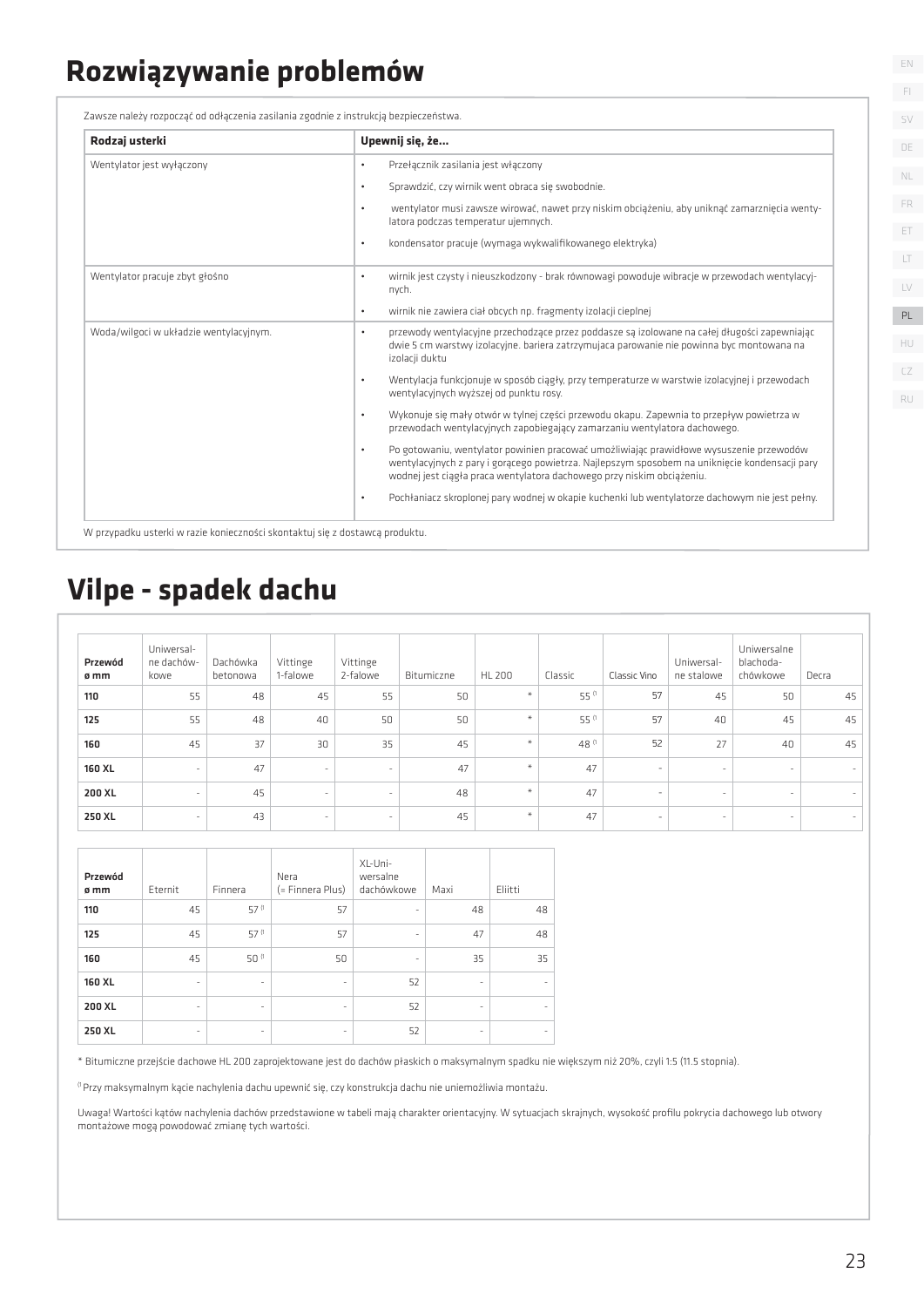HU HU  $CZ$ RU

### **Tetőventilátor beépítése**

#### **Tetőventilátor fordulatszámának szabályozása**

A tetőventilátor motorjának fordulatszáma modelltől függően vagy a ventilátor egy belső kapcsolójának állításával, vagy a motortápfeszültség megfelelő vezérlőegységgel történő változtatásával szabályozható. Az SK Tuote korlátozásokat szabhat meg a vezérlőegység használatát vagy típusát illetően.

#### **Biztonsági előírások**

- A tetőventilátor beépítése nem akadályozhatja a biztonságos karbantartást.
- A tetőventilátor szerelésének biztosítania kell, hogy ne lehessen hozzáérni a mozgó alkatrészekhez.
- Az elektromos csatlakozásokat csak engedéllyel rendelkező, megfelelően képzett villanyszerelő építheti be.
- Karbantartási és javítási munkálatok idejére mindig teljesen le kell választani az áramellátást.
- Válassza le a speciális fali kapcsoló beavatkozószervét az ellendarabjáról (ne a kábelnél fogva húzza), és helyezze a kapcsolóra a védőburkolatot.
- A ventilátor házának felnyitása előtt bizonyosodjon meg róla, hogy a ventilátorlapátok leálltak.
- A beavatkozószerv leválasztásakor körültekintően járjon el.
- A beavatkozószerv akkor van teljesen leválasztva, ha a speciális áramszakító dugó ki van kapcsolva, és a csúszózárak nyitott helyzetben vannak.
- A sérült alkatrészeket mindig eredeti pótalkatrésszel kell helyettesíteni.

#### **Hálózati áramellátás**

A rugalmas csatlakozókábel és a rögzített szerelésű berendezés közé csatlakozódobozt kell beépíteni. A fix szerelésnek rendelkeznie kell hálózatmegszakító eszközzel (pl. minden pólus esetén legalább 3 mm érintkezőtávolságú kapcsolóval). A csatlakozódoboznak megfelelően dimenzionált feszülésmentesítőt kell tartalmaznia a rugalmas csatlakozókábelhez. A ventilátort beépített önvisszaállító termikus túlterhelési kioldóval kell ellátni.

#### **Üzembe helyezés előtt meg kell győződni a következőkről:** • Be van építve az elektromos csatlakozás.

• Nincs idegen test a ventilátorban.

#### **A készülék bekapcsolásakor ellenőrizze a következőket:**

- A mért értékek nem haladják meg a ventilátor adattábláján feltüntetett értékeket. Névleges feszültség mellett a névleges áram értékének legfeljebb 5 százalékos túllépése elfogadható. Az IEC 60038 szerint a maximális megengedett feszültség +6% és -10% között van.
- Nem hallható szokatlan zaj a működő ventilátorból.

## **Kezelési és karbantartási utasítás**

#### **A használatra vonatkozó korlátozások**

Tetőventilátor nem használható porszerű anyagok, illetve forró, robbanásveszélyes vagy korrozív gázok szállítórendszerében.

Tetőventilátor és szellőztetőelszívó kizárólag a megfelelő brosúrában külön meghatározott hőmérséklet-tartományban használható (további részletek a www.sktuote.fi webhelyen).

Tetőventilátor és szellőztetőelszívó használatakor a levegő relatív páratartalma nem haladhatja meg folyamatosan a 90 százalékot.

A szellőztetőelszívó kizárólag levegőelszívásra szolgál, tilos levegőbevezetésre használni.

Ha a szellőztetőelszívót nedves levegő elszívására használják, akkor a lecsapódást gondosan el kell vezetni, hogy a nedvesség miatt ne sérüljenek az egyéb szerkezeti elemek.

#### **Éves karbantartás**

- Tisztítsa le a szennyeződést a termék felületéről.
- Ellenőrizze minden csavar állapotát és meghúzását; szükség esetén húzza meg vagy cserélje ki őket.
- Ellenőrizze az átvezetők tömítésének állapotát; szükség esetén cseréljen.
- Ellenőrizze, nincs-e repedés a műanyag alkatrészeken.
- Ellenőrizze a védő hófogók rögzítőelemeit és állapotát.
- Ellenőrizze a tető alátét-szigetelésének állapotát a tetőventilátorok és a szellőztetőelszívók mellett.
- Télen szükség esetén takarítsa el a havat és a jeget a termékekről és környékükről.

#### **A törmelék és egyéb szennyeződés eltávolítása**

- Szükség szerint távolítsa el a törmeléket súroló vagy csiszoló hatású eszköz használata nélkül.
- Tisztítsa meg a piszkos felületeket gyenge tisztítószeroldattal nedvesített ronggyal. A tisztítószer alkalmasságát illetően érdeklődjön a gyártónál.
- Megfelelő eszköz segítségével tisztítsa meg a szennyeződéstől a szellőzőcsatornákat.
- A tetőventilátorok villamos alkatrészeinek karbantartásakor tartsa be a karbantartási utasításokat.

A termékek felületének bármilyen felújítása esetén érvénytelenné válik az SK Tuote garanciája.

### **A tetőventilátor villamos alkatrészeinek**

#### **karbantartása**

A ventilátor házának felnyitása előtt mindig kapcsolja ki az áramellátást a biztonsági előírásoknak megfelelően.

A ventilátort igény szerint, de legalább évente egyszer meg kell tisztítani és vizsgálni. Ennek elmulasztása kiegyensúlyozatlansághoz és az ebből következő csapágy-meghibásodáshoz vezethet. A ventilátor csapágyai zártak, állandó kenésűek, karbantartást nem igényelnek. A rugalmas csatlakozókábelt sérülés esetén eredeti pótalkatrésszel kell helyettesíteni. A kábel cseréjekor különös figyelmet kell szentelni a feszülésmentesítőnek. Lapátkerék sérülése esetén az egész ventilátort cserélni kell. Kondenzátor, ventilátor vagy csatlakozókábel cseréjéhez ki kell nyitni az elektromos egység burkolatát. Az ilyen csere után óvatosan kell eljárni, hogy az O-gyűrű a helyén maradjon, és a burkolat fedele vízhatlanul zárjon.

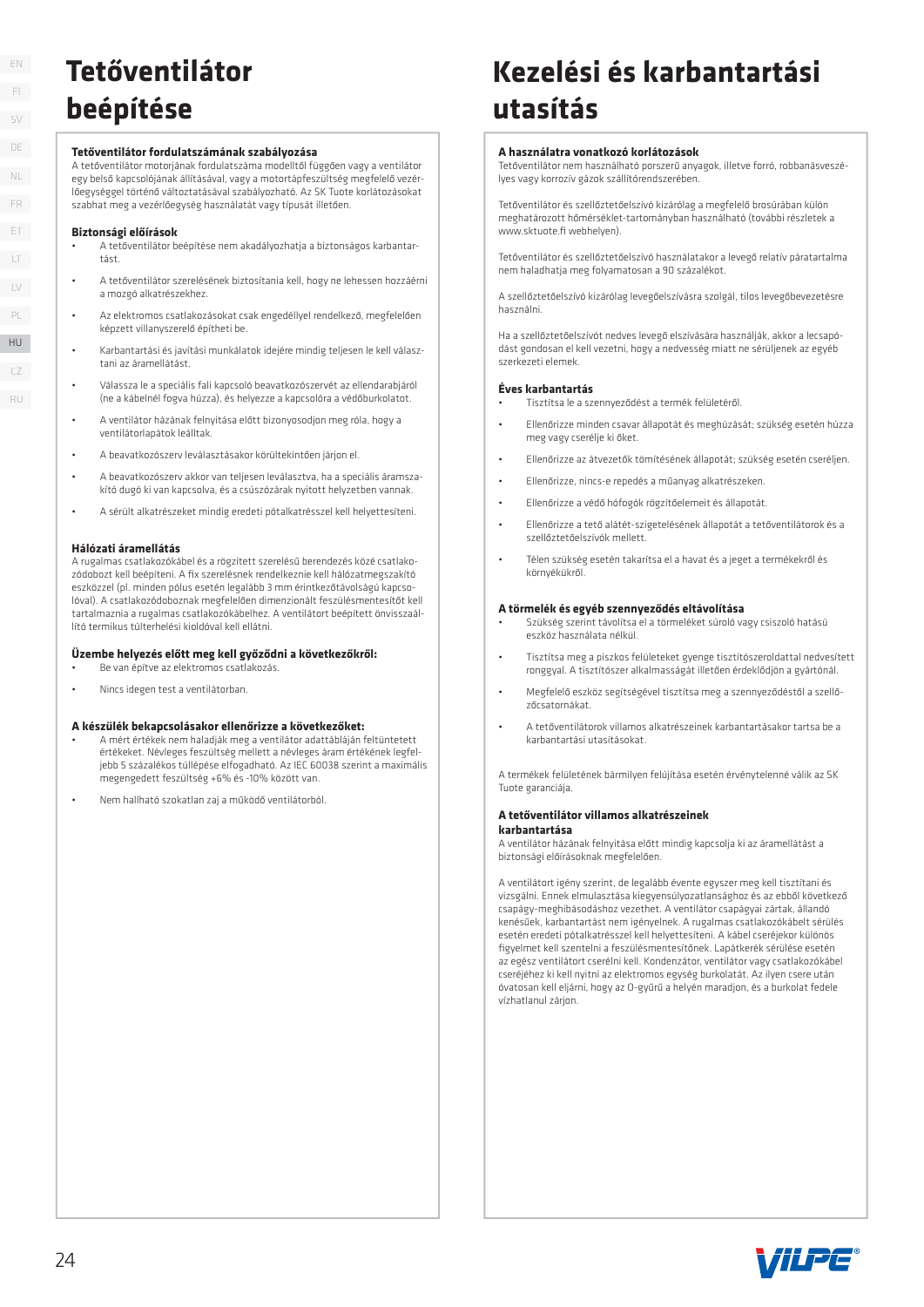### **Hibaelhárítás**

| Hiba                           | Győződjön meg a következőkről                                                                                                                                                                                                                                                                                                                                                                                                                                                                                                                                |
|--------------------------------|--------------------------------------------------------------------------------------------------------------------------------------------------------------------------------------------------------------------------------------------------------------------------------------------------------------------------------------------------------------------------------------------------------------------------------------------------------------------------------------------------------------------------------------------------------------|
| Nem forog a ventilátor.        | Be van kapcsolva az áramellátás leválasztókapcsolója.<br>$\bullet$                                                                                                                                                                                                                                                                                                                                                                                                                                                                                           |
|                                | Ellenőrizze, hogy szabadon forog-e a ventilátor lapátkereke.<br>$\bullet$                                                                                                                                                                                                                                                                                                                                                                                                                                                                                    |
|                                | A lapátkerék nem fagyott be. (Fontos: a ventilátor folyamatos üzemelésre van kialakítva a hideg<br>$\bullet$<br>időszakban.)                                                                                                                                                                                                                                                                                                                                                                                                                                 |
|                                | A kondenzátor működik (engedéllyel rendelkező villanyszerelő szükséges).<br>$\bullet$                                                                                                                                                                                                                                                                                                                                                                                                                                                                        |
| A ventilátor zajosan üzemel.   | A lapátkerék tiszta és sérülésmentes - bármilyen kiegyensúlyozatlanság rezgést okoz a csatornák-<br>$\bullet$<br>ban.                                                                                                                                                                                                                                                                                                                                                                                                                                        |
|                                | A lapátkerék mentes az idegen anyagoktól, pl. az építés idején a csatornában maradt hőszigete-<br>$\bullet$<br>lő-darabkáktól.                                                                                                                                                                                                                                                                                                                                                                                                                               |
| Víz van a szellőzőcsatornában. | A hideg tetőtéren áthaladó szellőzőcsatornák teljes hosszukban hőszigeteltek, két 5 cm vastag-<br>۰<br>ságú szigetelőréteg van rájuk gondosan felhelyezve, átlapolt illesztésekkel. A szigetelésen nincs<br>párazáró anyag.                                                                                                                                                                                                                                                                                                                                  |
|                                | A szellőztetés folyamatosan működik, mivel a szigetelőréteg és a csatornák hőmérséklete nem<br>$\bullet$<br>eshet a harmatpont alá.                                                                                                                                                                                                                                                                                                                                                                                                                          |
|                                | A tűzhely elszívójának visszaszívásgátlójában ki van alakítva egy kis levegőnyílás, vagy mechanikus<br>$\bullet$<br>akadálya van a visszaszívásgátló teljes záródásának. Így áramolhat a csatornában egy kevés levegő,<br>ami a fagyástól is védi a ventilátort.                                                                                                                                                                                                                                                                                             |
|                                | A tetőventilátort nem kapcsolták ki túlságosan hamar a főzés után - ellenkező esetben sok pára<br>$\bullet$<br>és forró levegő maradhatott a csatornában. Ilyen esetben a pára lecsapódik a csatornában és a<br>ventilátormotoron. A ventilátor legközelebbi használatakor a megfagyott lecsapódás megolvad,<br>és a csatornán lefolyva a tűzhelyre jut. A ventilátor minél tovább üzemeljen főzés után, hogy a<br>csatornák megfelelően kiszáradjanak. A lecsapódás megelőzésének legbiztosabb módja a ventilátor<br>folyamatos üzemeltetése kis fokozaton. |
|                                | Nem telt meg a tűzhely vagy a ventilátor semmilyen kondenzátumgyűjtő edénye.<br>$\bullet$                                                                                                                                                                                                                                                                                                                                                                                                                                                                    |

### **Maximális tetőhajlásszögek a P szériás tetőátvezetőkhöz**

| Cső<br>ø mm | Universal                | Betoncse-<br>rép | Vittinge 1<br>hullámos   | Vittinge 2<br>hullámos   | Bitumen | Magas<br>bitumen | Classic | Classic Vino             | Acél                     | Cserép-<br>mintázatú<br>acél | Decra  |
|-------------|--------------------------|------------------|--------------------------|--------------------------|---------|------------------|---------|--------------------------|--------------------------|------------------------------|--------|
| 110         | 55                       | 48               | 45                       | 55                       | 50      | $\ast$           | 55 (1   | 57                       | 45                       | 50                           | 45     |
| 125         | 55                       | 48               | 40                       | 50                       | 50      | $\star$          | 55 (1   | 57                       | 40                       | 45                           | 45     |
| 160         | 45                       | 37               | 30                       | 35                       | 45      | $\frac{M}{N}$    | 48 (1   | 52                       | 27                       | 40                           | 45     |
| 160 XL      | $\sim$                   | 47               | $\sim$                   | $\sim$                   | 47      | $\star$          | 47      | $\overline{\phantom{a}}$ |                          | ۰                            | $\sim$ |
| 200 XL      | ٠                        | 45               | $\sim$                   | $\sim$                   | 48      | $\star$          | 47      | $\overline{\phantom{a}}$ | $\overline{\phantom{a}}$ | $\sim$                       | $\sim$ |
| 250 XL      | $\overline{\phantom{a}}$ | 43               | $\overline{\phantom{a}}$ | $\overline{\phantom{a}}$ | 45      | $\star$          | 47      | $\overline{\phantom{a}}$ |                          | ۰                            | $\sim$ |

| Cső<br>ø mm | Eternit B6               | Finnera                  | Nera<br>(= Finnera Plus) | XL<br>Universal          | Maxi                     | Eliitti |
|-------------|--------------------------|--------------------------|--------------------------|--------------------------|--------------------------|---------|
| 110         | 45                       | 57 (1                    | 57                       | ٠                        | 48                       | 48      |
| 125         | 45                       | $57^{(1)}$               | 57                       | ۰                        | 47                       | 48      |
| 160         | 45                       | 50 (1                    | 50                       | $\overline{\phantom{m}}$ | 35                       | 35      |
| 160 XL      | ٠                        | ۰                        | -                        | 52                       | ٠                        |         |
| 200 XL      | $\overline{\phantom{0}}$ | $\overline{\phantom{a}}$ | -                        | 52                       | $\overline{\phantom{a}}$ |         |
| 250 XL      | $\overline{\phantom{0}}$ | $\overline{\phantom{0}}$ | -                        | 52                       | ٠                        |         |

\* A bitumenes tetőhöz való magas átvezető 1:5 (11,5 fok) alatti hajlásszögű tetőkön használható. Meredekebb tetőn jobban megfelel a normál bitumenes tetőhöz való átvezető.

 $^{\rm (f)}$ Maximális tetőhajlásszögnél győződjön meg róla, hogy a tető szerkezete nem akadályozza a beépítést.

Fontos! A táblázatban szereplő tetőhajlásszögek javasolt értékek. Szélsőséges esetben befolyásolja az értékeket a tetőfedő profil magassága vagy az alátét-szigetelés beépítési helye.

EN

FI SV DE

 $\Box$ LV ET FR NL

PL HU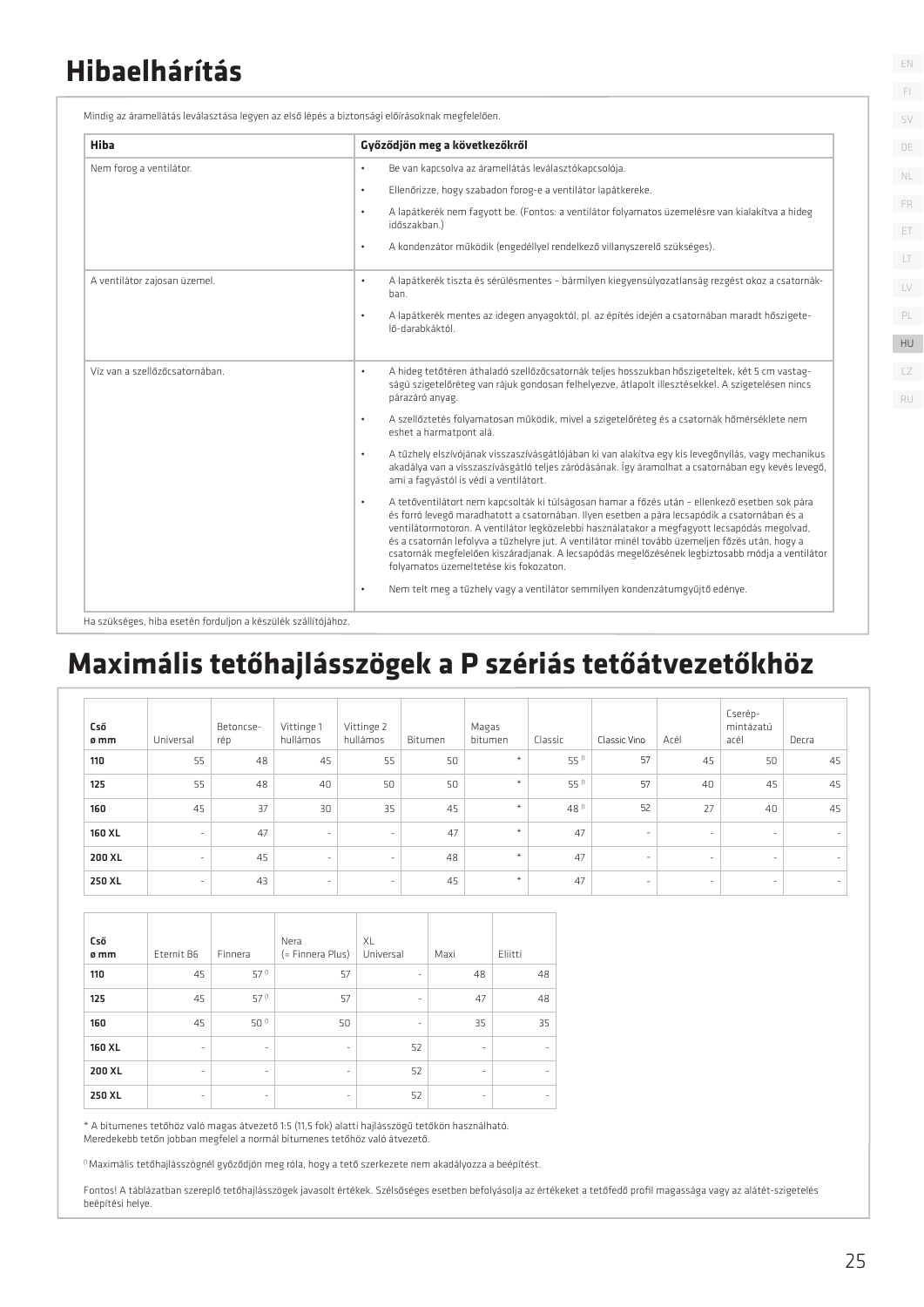### **Montáž střešního větráku**

#### **Regulace otáček střešního větráku**

V závislosti na modelu mohou být otáčky motoru střešního větráku řízeny buď nastavením vnitřního spínače ve větráku nebo změnou přívodního napětí větráku pomocí vhodného řídicího zařízení. Společnost SK Tuote může stanovit omezení na používání nebo typ řídicího zařízení.

#### **Bezpečnostní instrukce**

- Montáže střešních větráků nesmí bránit bezpečné údržbě.
- Montáž střešního větráku musí být provedena tak, aby nebylo možné přijít do styku s pohyblivými částmi.
- Elektrické připojení smí provádět pouze pověřený a kvalifikovaný elektrikář.
- Během údržby nebo oprav musí vždy zcela odpojeno elektrické napájení.
- Odpojte motorový prvek speciálního nástěnného spínače od jeho protikusu (netahejte za kabel) a přes spínač nasaďte ochranu.
- Před otevřením krytu větráku zkontrolujte, jestli se zastavily lopatky větráku.
- Při odpojování motorového prvku postupujte opatrně.
- Motorový prvek je zcela odpojen, když je speciální zástrčka vypnuta a posuvné zámky jsou v otevřené poloze.
- Poškozené komponenty musí být vždy vyměněny za původní náhradní díly.

#### **Přívod síťového napětí**

Skříň svorkovnice musí být upevněna mezi pohyblivý spojovací kabel a pevné uložení. Pevné montáže musí zahrnovat odpojovací zařízení síťového napětí (např. vypínač se světlostí kontaktu nejméně 3 mm pro všechny póly). Zkontrolujte, jestli skříň svorkovnice obsahuje správně dimenzované zařízení pro uvolnění napnutí pohyblivého spojovacího kabelu. Větrák musí mít vestavěný samoresetovací vypínač pro případ tepelného přetížení.

#### **Body pro kontrolu před uvedením do provozu:**

- byla namontována elektrická přípojka
- ve větráku se nenacházejí cizí částice

#### **Při zapnutí přístroje ověřte, že:**

- naměřené hodnoty nepřesahují hodnoty stanovené na elektrickém štítku větráku. Jmenovitý proud by se neměl překročit o více než 5 procent při jmenovitém napětí. Maximální přípustné napětí podle IEC 60038 je mezi  $+6$  % a -10 %
- při provozu nevycházejí z větráku žádné neobvyklé zvuky.

### **Instrukce pro provoz a údržbu**

#### **Omezení při používání**

Střešní větráky se nesmí používat v přepravních systémech pro práškové materiály nebo pro horké, výbušné nebo korozivní plyny.

Střešní větráky a odtahové ventilační kanály se nesmí používat při teplotách, které jsou odlišné od samostatně stanovených teplot v brožuře pro příslušné střešní větráky a odtahové ventilační kanály (více podrobností najdete na webové stránce www.sktuote.fi).

Relativní vlhkost vzduchu nesmí při používání střešních větráků a odtahových ventilačních kanálů přesáhnout nepřetržitě 90 procent.

Odtahové ventilační kanály jsou určeny výhradně pro odsávání vzduchu a nesmí se používat pro přívod vzduchu.

Při používání odtahových ventilačních kanálů pro odsávání vlhkého vzduchu je nutné důkladně vypouštět kondenzát, aby vlhkost nepoškodila jiné konstrukční prvky.

#### **Každoroční údržba**

- Očistěte veškerou povrchovou nečistotu z výrobku.
- Zkontrolujte stav a utažení všech šroubů a podle potřeby je dotáhněte nebo vyměňte.
- Zkontrolujte stav těsnění průchodu a podle potřeby ho vyměňte.
- Zkontrolujte, jestli se v plastových částech nevyskytují trhliny.
- Zkontrolujte upevňovací prvky a stav ochranných sněhových zábran.
- Zkontrolujte stav střešní podložní izolace přiléhající ke střešním větrákům a odtahovým ventilačním kanálům.
- V zimě očistěte podle potřeby sníh a led z výrobků a jejich okolí.

#### **Odstraňování špíny a drobných nečistot**

- Podle potřeby odstraňte drobné nečistoty bez použití brusných nástrojů.
- Očistěte ušpiněné plochy hadrem navlhčeným mírným roztokem čisticího prostředku. Vhodnost čisticích prostředků konzultujte s výrobcem.
- Znečištění z ventilačních kanálů očistěte pomocí vhodného přístroje.
- Při údržbě elektrických částí střešních větráků postupujte podle servisních instrukcí.

Jakákoliv obnova povrchu výrobků bude důvodem ke zrušení platnosti záruky SK Tuote.

#### **Údržba elektrických komponentů střešních větráků**

Před otevřením krytu větráku vždy vypněte elektrické napájení v souladu s bezpečnostními předpisy.

Větrák musí být alespoň jednou za rok vyčištěn a prohlédnut. Nedodržením tohoto požadavku může dojít k nevyváženosti a následnému selhání ložiska. Ložiska větráku jsou uzavřená, stále mazaná a nevyžadují údržbu. Pohyblivý spojovací kabel se musí v případě poškození vyměnit za původní náhradní díl. Při výměně kabelu je nutné věnovat zvláštní pozornost zařízení pro uvolnění pnutí. V případě jakéhokoliv poškození vrtule musí být vyměněn celý větrák. Při výměně kondenzátoru, větráku nebo spojovacího kabelu se musí otevřít kryt elektrické skříně. Během této výměny je nutné postupovat opatrně, aby O-kroužek zůstal na svém místě a kryt skříně byl vodotěsně uzavřen.



EN FI SV DE

FR

NL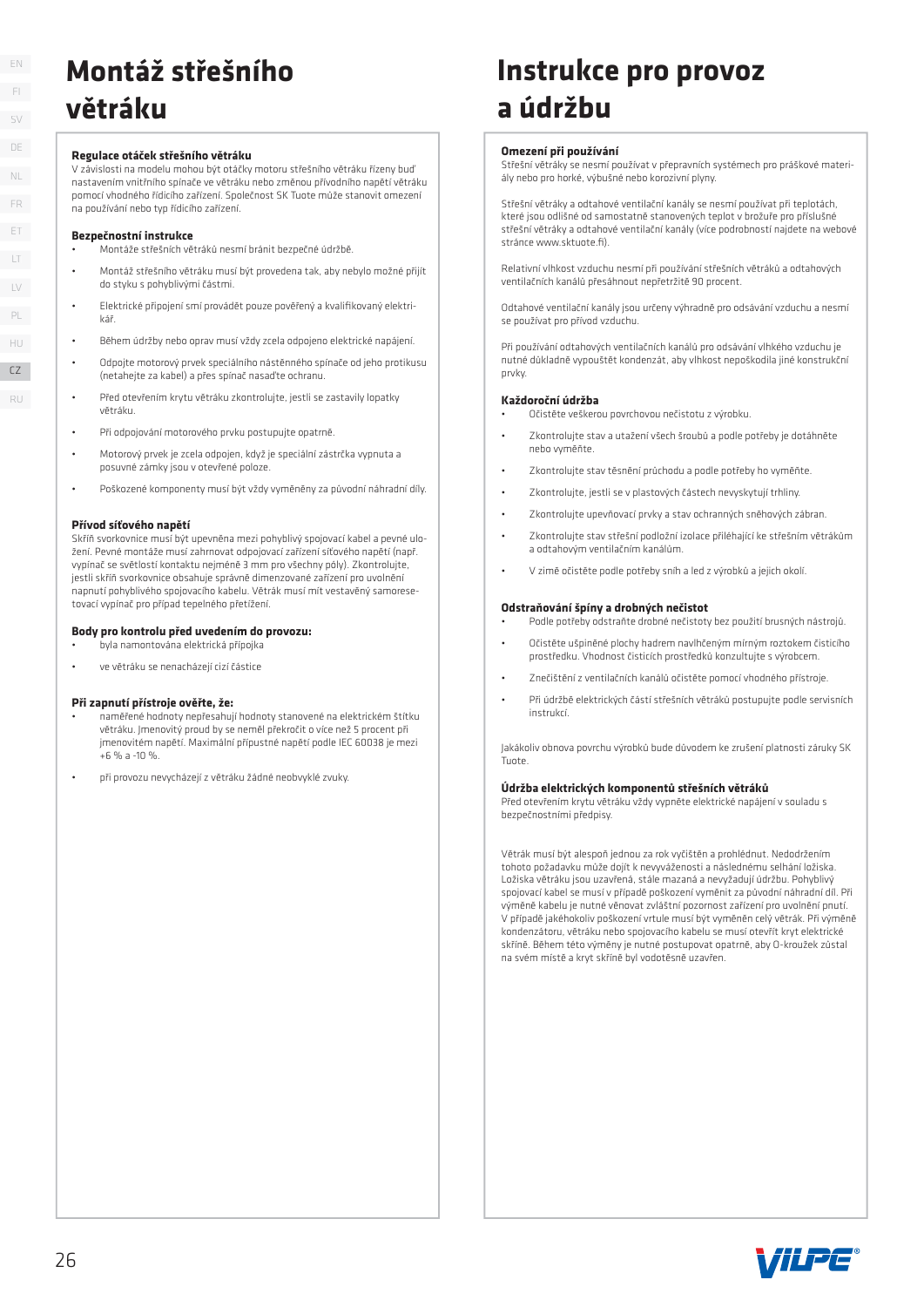### **Odstraňování závad**

Začněte vždy odpojením elektrického napájení podle bezpečnostních předpisů.

| Závada                     | Zkontrolujte, že                                                                                                                                                                                                                                                                                                                                                                                                                                                                                            |
|----------------------------|-------------------------------------------------------------------------------------------------------------------------------------------------------------------------------------------------------------------------------------------------------------------------------------------------------------------------------------------------------------------------------------------------------------------------------------------------------------------------------------------------------------|
| Větrák se netočí           | spínač pro odpojení přívodu elektřiny je zapnut<br>$\bullet$                                                                                                                                                                                                                                                                                                                                                                                                                                                |
|                            | jestli se lopatky větráku otáčejí volně<br>$\bullet$                                                                                                                                                                                                                                                                                                                                                                                                                                                        |
|                            | vrtule nezamrzla (Pozor! Větrák určený pro nepřetržitý provoz během chladného období.)<br>$\bullet$                                                                                                                                                                                                                                                                                                                                                                                                         |
|                            | kondenzátor pracuje (vyžaduje pověřeného elektrikáře)<br>$\bullet$                                                                                                                                                                                                                                                                                                                                                                                                                                          |
| Provoz větráku je hlučný   | vrtule je čistá a nepoškozená - jakákoliv nevyváženost způsobí vibrace v kanálech.<br>$\bullet$                                                                                                                                                                                                                                                                                                                                                                                                             |
|                            | na vrtuli nejsou cizí materiály, např. kousky tepelné izolace, které se zachytily v kanálech v době<br>$\bullet$<br>stavby.                                                                                                                                                                                                                                                                                                                                                                                 |
| Voda ve ventilačním kanálu | ventilační kanály procházející chladným prostorem podkroví jsou tepelně izolovány po celé své délce,<br>$\bullet$<br>za předpokladu, že dvě izolační vrstvy o tloušťce 5 cm jsou pečlivě nasazeny s překrývajícími se<br>spoji. Přes izolaci nesmí být nasazena zábrana proti výparům                                                                                                                                                                                                                       |
|                            | ventilace pracovala nepřetržitě, protože teplota izolační vrstvy a kanálů nesmí klesnout pod hodno-<br>$\bullet$<br>tu rosného bodu.                                                                                                                                                                                                                                                                                                                                                                        |
|                            | malý otvor pro vzduch byl vytvořen v regulátoru zpětného tahu kanálu digestoře sporáku nebo je<br>$\bullet$<br>mechanicky zabráněno úplnému uzavření regulátoru zpětného tahu. Tím je umožněn průtok malé-<br>ho množství vzduchu v kanálu, což také chrání větrák před zamrznutím.                                                                                                                                                                                                                         |
|                            | střešní větrák nebyl vypínán příliš brzy po vaření, čímž by zůstalo přiliš velké množství páry a hor-<br>$\bullet$<br>kého vzduchu v kanálech. Pára kondenzuje v kanálech a na motoru větráku. Když je potom větrák<br>použit příště, zmrzlý kondenzár roztaje a protéká podél kanálů a ke sporáku. Větrák by měl být po<br>vaření ponechán v běhu tak dlouho, jak je to možné, aby kanály řádně vyschly. Nejlepším způsobem<br>jak předcházet kondenzaci je nechat větrák běžet nepřetržitě malým výkonem. |
|                            | žádná nádobka na kondenzát v digestoři sporáku nebo větráku není plná.<br>$\bullet$                                                                                                                                                                                                                                                                                                                                                                                                                         |

V případě závady kontaktujte podle potřeby prodejce spotřebiče.

## **Maximální sklony střechy pro průchody řady P**

| Trubka<br>ø mm | Universal                | Betonová<br>taška | Vittinge<br>s jednou<br>vlnou | Vittinge<br>s dvěma<br>vlnami | Bitumen | Bitu-<br>menový<br>nástavec | Classic | Classic Vino             | Ocel   | Profilovaná<br>ocel | Decra                    |
|----------------|--------------------------|-------------------|-------------------------------|-------------------------------|---------|-----------------------------|---------|--------------------------|--------|---------------------|--------------------------|
| 110            | 55                       | 48                | 45                            | 55                            | 50      | $\ast$                      | 55 (1   | 57                       | 45     | 50                  | 45                       |
| 125            | 55                       | 48                | 40                            | 50                            | 50      | $\ast$                      | 55 (1   | 57                       | 40     | 45                  | 45                       |
| 160            | 45                       | 37                | 30                            | 35                            | 45      | $\star$                     | 48 (1   | 52                       | 27     | 40                  | 45                       |
| 160 XL         | $\sim$                   | 47                | $\sim$                        | $\overline{\phantom{a}}$      | 47      | $\ast$                      | 47      | $\sim$                   | $\sim$ | ٠                   | $\sim$                   |
| 200 XL         | ٠                        | 45                | $\overline{\phantom{a}}$      | $\overline{\phantom{a}}$      | 48      | $\ast$                      | 47      | $\overline{\phantom{a}}$ | ٠      | ٠                   | $\overline{\phantom{a}}$ |
| 250 XL         | $\overline{\phantom{a}}$ | 43                | $\overline{\phantom{a}}$      | $\sim$                        | 45      | $\ast$                      | 47      | $\overline{\phantom{a}}$ | $\sim$ | $\sim$              | $\overline{\phantom{a}}$ |

| <b>Trubka</b><br>ø mm | Eternit B6               | Finnera                  | Nera<br>(= Finnera Plus) | XL<br>Universal          | Maxi                     | Eliitti |
|-----------------------|--------------------------|--------------------------|--------------------------|--------------------------|--------------------------|---------|
| 110                   | 45                       | 57 (1                    | 57                       | $\overline{\phantom{0}}$ | 48                       | 48      |
| 125                   | 45                       | 57 (1                    | 57                       | ٠                        | 47                       | 48      |
| 160                   | 45                       | $50^{(1)}$               | 50                       | $\overline{\phantom{a}}$ | 35                       | 35      |
| 160 XL                | $\overline{\phantom{a}}$ | $\overline{\phantom{a}}$ | ۰                        | 52                       | $\overline{\phantom{a}}$ |         |
| 200 XL                | $\overline{\phantom{a}}$ | ۰                        | -                        | 52                       | $\overline{\phantom{a}}$ |         |
| 250 XL                | $\overline{\phantom{a}}$ | ٠                        | ۰                        | 52                       | ٠                        |         |

\* Vysoký bitumenový průchod je určen pro montáž na střechy se sklonem menším než 1:5 (11,5 stupně).

Pro strmější střechy je vhodnější normální bitumenový průchod.

(1 Na maximálních sklonech střech se ujistěte, že střešní konstrukce nebrání montáži.

Upozornění! Sklony střechy v tabulce jsou sugestivní hodnoty. V extrémních situacích ovlivňuje tyto hodnoty výška střešního profilu nebo instalační bod podložného těsnění.

EN

FI SV

HU CZ RU

PL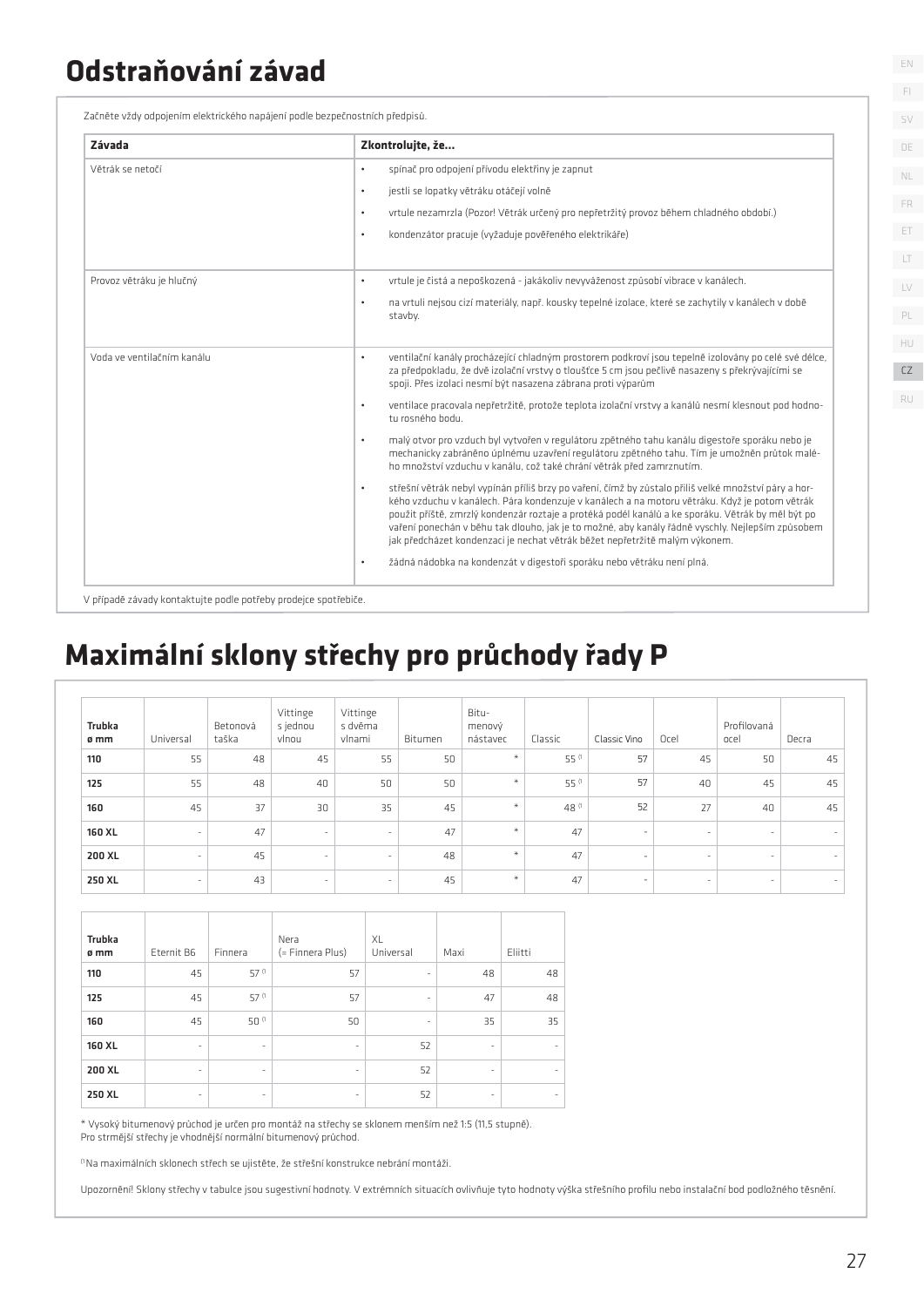### **Установка вентилятора Эксплуатация, ремонт**

#### **Регулировка скорости вращения**

Скорость вращения крыльчатки двигателя можно регулировать, в зависимости от типа вентилятора, меняя регулировку внутри колпака вентилятора или меняя напряжение питания с помощью подходящего регулятора. Некоторые типы имеют предварительную заводскую установку.

#### **Правила техники безопасности**

- Вентилятор должен быть установлен так, чтобы обеспечивать безопасный доступ на случай проведения профилактических или ремонтных работ.
- Вентилятор должен быть установлен так, чтобы предотвратить несанкционированный доступ к подвижным частям вентилятора.
- Подключение к электрической сети должен осуществлять электрик.
- При проведении ремонтных или профилактических работ вентилятор необходимо полностью отключить от сети.
- Отсоединить штепсель электропровода от разъема на внешней стенке вентилятора (не тянуть за провод). На штепсель электропровода одеть защитный колпачок.
- Прежде, чем открывать колпак вентилятора, убедиться в полной остановке крыльчатки.
- Соблюдать осторожность при отсоединении двигателя.
- Двигатель полностью отсоединен от корпуса вентилятора, когда штепсель электропровода вынут из разъема и открыты 3 зажима, соединяющие верхнюю и нижнюю части колпака.
- Поврежденные части вентилятора заменяются новыми с завода-изготовителя.

#### **Подключение вентилятора к сети**

Гибкий провод вентилятора выводится на распределительную коробку, установленную в подкровельном пространстве. Подключение к сети осуществляется через выведенный во внутреннее помещение ступенчатый переключатель (расстояние между контактами не менее 3 мм) или тиристор. Обратить особое внимание на то, чтобы в распределительной коробке был удерживающий зажим для гибкого провода вентилятора. Вентилятор оснащен встроенным температурным предохранителем с автоматическим реверсом. RU28

#### **Перед включением вентилятора убедиться, что**

• вентилятор правильно подключен к сети.

• в крыльчатке двигателя нет посторонних предметов.

#### **При включении вентилятора убедиться, что**

- показатели электросети не превышают рабочих показателей вентилятора, указанных на этикетке. При номинальном напряжении допустимое отклонение номинального тока 5 %. Допустимое колебание напряжения +6%, -10% согласно IEC 38.
- в вентиляторе нет посторонних шумов.

# **и обслуживание**

#### **Ограничения**

Вентиляторы нельзя использовать в системах транспортировки порошков, а также горячих, взрывоопасных и едких газов.

Вентиляторы и вентиляционные выходы нельзя использовать при температурах, неоговоренных в каталоге и буклетах по продукции (см .www.sktuote.fi)

При эксплуатации вентиляторов и вентиляционных выходов влажность воздуха не должна длительное время превышать 90 %.

Вентиляционные выходы являются вытяжными трубами и не предназначены для использования в качестве приточных.

При использовании вентиляционных выходов для удаления влажного воздуха, надо позаботиться об удалении конденсата из вентиляционных каналов во избежание порчи строительных конструкций.

#### **Ежегодная профилактика**

- Проверить крепеж и состояние шурупов и, при необходимости, закрепить или заменить их.
- Очистить поверхность изделия от грязи.
- Проверить состояние уплотнителей и, при необходимости, заменить их.
- Убедиться в отсутствии трещин в пластмассовых частях.
- Проверить состояние и крепеж снегозащитных сооружений.
- Проверить состояние подкровельной изоляции в местах выхода на кровлю вентиляторов и вентиляционных выходов.
- Удалять снег и лед с изделий и вокруг них по мере надобности.

#### **Очистка от мусора и грязи**

- Удалить, при необходимости, мусор с помощью мягких, не царапающих инструментов.
- Протереть загрязненную поверхность смоченной нейтральным моющим средством салфеткой. Уточнить совместимость моющего средства у производителя средства.
- Удалить загрязнения в вентиляционном канале подходящим инструментом.
- Соблюдать требования, данные в разделе "Обслуживание электрической части вентилятора".

Гарантия SK Tuote аннулируется, если поверхность изделия покрывается заново.

#### **Обслуживание электрической части вентилятора**

Прежде, чем открыть колпак, вентилятор необходимо отключить от сети в соответствии с правилами техники безопасности.

Рекомендуется проверять и очищать крыльчатку двигателя вентилятора по мере надобности, но не реже, чем 1 раз в год. Скопившаяся грязь на крыльчатке может привести к разбалансировке двигателя и повреждению подшипников. Подшипники находятся в корпусе, имеют долгосрочную смазку и не требуют ухода. Поврежденный гибкий сетевой провод заменяется новым с завода-изготовителя. При замене электропровода не забыть закрепить удерживающий зажим. При повреждении лопасти крыльчатки, заменяется вся крыльчатка. Для замены конденсатора, крыльчатки или электрического провода необходимо открыть конусообразную крышку на колпаке вентилятора. После проведения работ убедиться, что О-образный уплотнитель находится на месте, и герметично закрыть крышку. Соблюдать особую осторожность при чистке крыльчатки во избежание смещения балансировочных грузиков.



RU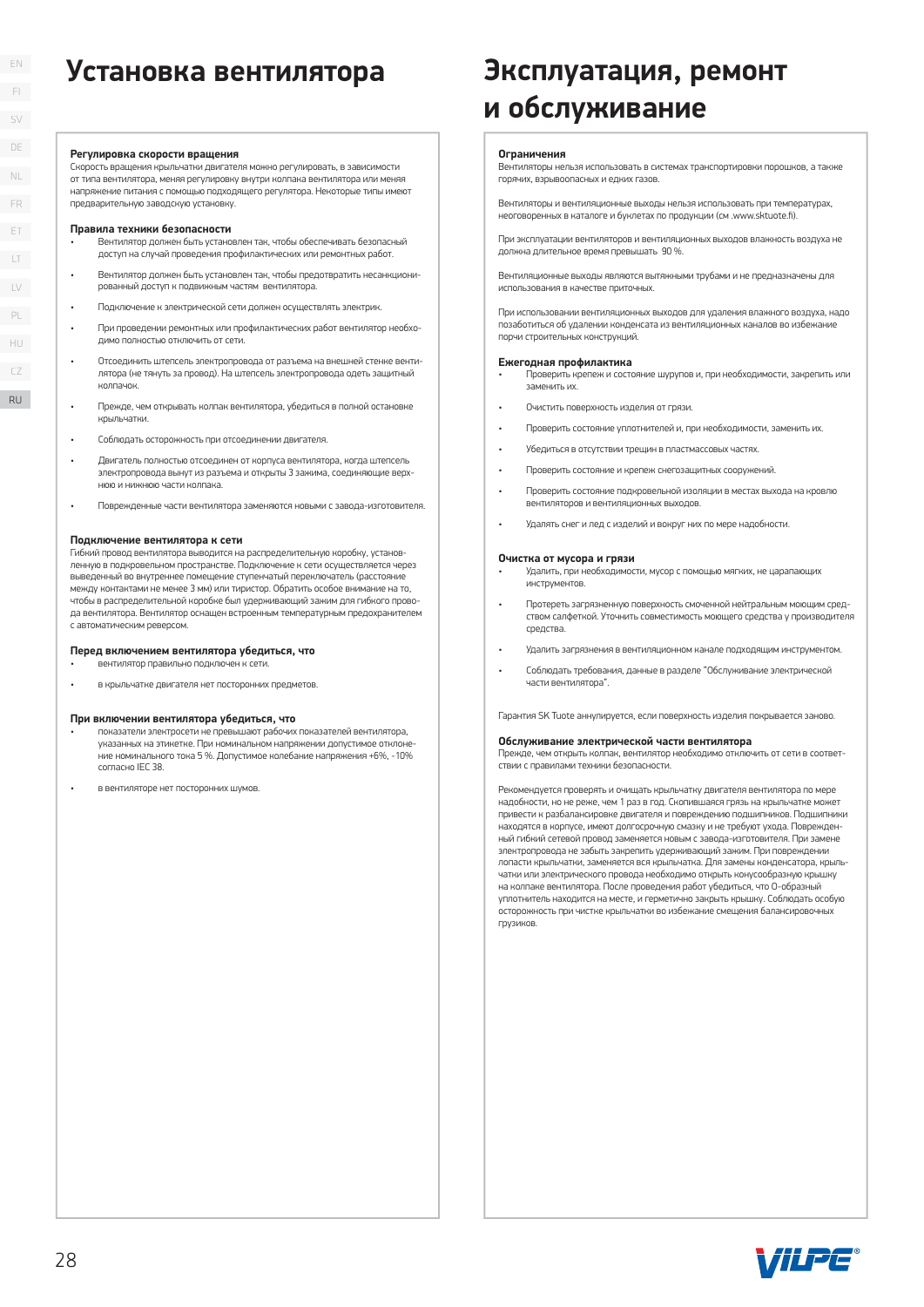| Неисправность                | Убедиться, что:                                                                                                                                                                                                                                                                                                                                                                                                                                                                                                                                                                                                                                                                                                                                                                                                                                                                                                                                                                                                                                                                                                                                                                                                                                                                                                |
|------------------------------|----------------------------------------------------------------------------------------------------------------------------------------------------------------------------------------------------------------------------------------------------------------------------------------------------------------------------------------------------------------------------------------------------------------------------------------------------------------------------------------------------------------------------------------------------------------------------------------------------------------------------------------------------------------------------------------------------------------------------------------------------------------------------------------------------------------------------------------------------------------------------------------------------------------------------------------------------------------------------------------------------------------------------------------------------------------------------------------------------------------------------------------------------------------------------------------------------------------------------------------------------------------------------------------------------------------|
| Крыльчатка не вращается      | ступенчатый переключатель или тиристор находятся во включенном состоянии.<br>$\bullet$<br>крыльчатка свободно вращается на оси.<br>$\bullet$<br>крыльчатка не обледенела (Внимание! Вентилятор должен работать постоянно в холодный период).<br>$\bullet$<br>конденсатор исправен (должен проверять электрик).<br>$\bullet$                                                                                                                                                                                                                                                                                                                                                                                                                                                                                                                                                                                                                                                                                                                                                                                                                                                                                                                                                                                    |
| Двигатель шумит              | крыльчатка чистая и исправная - разбалансировка вызывает вибрации в канале.<br>$\bullet$<br>крыльчатка не засорена посторонними предметами, например, оставшимися после строительства<br>$\bullet$<br>кусками теплоизоляции.                                                                                                                                                                                                                                                                                                                                                                                                                                                                                                                                                                                                                                                                                                                                                                                                                                                                                                                                                                                                                                                                                   |
| Вода в вентиляционном канале | вентиляционный канал, проходящий по холодному чердаку, покрыт теплоизоляционным материалом по<br>$\bullet$<br>всей длине, два слоя 5-см изоляции тщательно уложены с перекрытием швов. Поверх теплоизоляции<br>нельзя устанавливать парозатвор.<br>вентиляция работает постоянно, т.к. температура теплоизоляционного слоя и вентиляционного канала<br>$\bullet$<br>не должна опускаться ниже «точки росы».<br>в обратном клапане кухонной вытяжки сделано небольшое отверстие или механическое препятствие<br>$\bullet$<br>полному закрытию клапана. При этом в вентиляционном канале происходит небольшое движение<br>воздуха, что препятствует обледенению крыльчатки.<br>вентилятор не выключают сразу после приготовления пищи. При этом в вентиляционном канале еще<br>$\bullet$<br>остается много пара и теплого воздуха, которые конденсируются на стенках канала и на моторе венти-<br>лятора и затем замерзают. При следующем включении вентилятора лед тает и стекает по стенкам кана-<br>ла на плиту. Рекомендуется не выключать сразу вентилятор, чтобы дать каналу возможность просохнуть.<br>Лучший способ избежать конденсата - держать вентилятор постоянно включенным на низких оборотах.<br>имеющаяся в новых кухонных вытяжках посуда для стекания конденсата не переполнена.<br>$\bullet$ |

# **Допустимый градус уклона кровли для различных**

### **проходных элементов**

|                   |                                                                                                                                                                                 |                                                                                                                  |                                                                                                                                         | $\bullet$                                                          |                | воздуха, что препятствует обледенению крыльчатки. |                | полному закрытию клапана. При этом в вентиляционном канале происходит небольшое движение<br>вентилятор не выключают сразу после приготовления пищи. При этом в вентиляционном канале еще<br>остается много пара и теплого воздуха, которые конденсируются на стенках канала и на моторе венти-<br>лятора и затем замерзают. При следующем включении вентилятора лед тает и стекает по стенкам кана-<br>ла на плиту. Рекомендуется не выключать сразу вентилятор, чтобы дать каналу возможность просохнуть.<br>Лучший способ избежать конденсата - держать вентилятор постоянно включенным на низких оборотах. |       |                 |              |
|-------------------|---------------------------------------------------------------------------------------------------------------------------------------------------------------------------------|------------------------------------------------------------------------------------------------------------------|-----------------------------------------------------------------------------------------------------------------------------------------|--------------------------------------------------------------------|----------------|---------------------------------------------------|----------------|---------------------------------------------------------------------------------------------------------------------------------------------------------------------------------------------------------------------------------------------------------------------------------------------------------------------------------------------------------------------------------------------------------------------------------------------------------------------------------------------------------------------------------------------------------------------------------------------------------------|-------|-----------------|--------------|
|                   |                                                                                                                                                                                 | При необходимости свяжитесь с поставщиком товара.                                                                | <b>]опустимый градус уклона кровли для различных</b>                                                                                    |                                                                    |                |                                                   |                | имеющаяся в новых кухонных вытяжках посуда для стекания конденсата не переполнена.                                                                                                                                                                                                                                                                                                                                                                                                                                                                                                                            |       |                 |              |
|                   |                                                                                                                                                                                 | роходных элементов                                                                                               |                                                                                                                                         |                                                                    |                |                                                   |                |                                                                                                                                                                                                                                                                                                                                                                                                                                                                                                                                                                                                               |       |                 |              |
| Труба Ø мм        | <b>UNIVERSAL</b>                                                                                                                                                                | TIILI                                                                                                            | VITTINGE<br>1-волн.                                                                                                                     | VITTINGE<br>2-волн                                                 | <b>HUOPA</b>   | <b>HUOPA</b><br>ВЫСОКИЙ*                          | <b>CLASSIC</b> | CLASSIC<br><b>VINO</b>                                                                                                                                                                                                                                                                                                                                                                                                                                                                                                                                                                                        | PELTI | MUOTO-<br>KATE  | <b>DECRA</b> |
| 110               | 55                                                                                                                                                                              | 48                                                                                                               | 45                                                                                                                                      | 55                                                                 | 50 (1          | 27                                                | 55 (1          | 57                                                                                                                                                                                                                                                                                                                                                                                                                                                                                                                                                                                                            | 45    | $40^{2}$        | 45           |
| 125               | 55                                                                                                                                                                              | 48                                                                                                               | 40                                                                                                                                      | 50                                                                 | 50             | 25                                                | 55 (1          | 57                                                                                                                                                                                                                                                                                                                                                                                                                                                                                                                                                                                                            | 40    | 45 <sup>3</sup> | 45           |
| 160               | 45                                                                                                                                                                              | 37                                                                                                               | 30                                                                                                                                      | 35                                                                 | 45             | 20                                                | 48 (1          | 52                                                                                                                                                                                                                                                                                                                                                                                                                                                                                                                                                                                                            | 27    | $40^{(4)}$      | 45           |
| 160 XL            |                                                                                                                                                                                 | 47                                                                                                               |                                                                                                                                         |                                                                    | 47             | 40                                                | 47             |                                                                                                                                                                                                                                                                                                                                                                                                                                                                                                                                                                                                               |       | 52              |              |
| 200 XL            |                                                                                                                                                                                 | 45                                                                                                               |                                                                                                                                         |                                                                    | 48             | 35                                                | 47             |                                                                                                                                                                                                                                                                                                                                                                                                                                                                                                                                                                                                               |       | 52              |              |
| 250 XL            | 43                                                                                                                                                                              |                                                                                                                  |                                                                                                                                         |                                                                    | 45             | 30                                                | 47             |                                                                                                                                                                                                                                                                                                                                                                                                                                                                                                                                                                                                               |       | 52              |              |
| Труба Ø мм<br>110 | <b>VARTTI</b><br>45                                                                                                                                                             | <b>FINNERA</b><br>$57^{(1)}$                                                                                     | <b>NERA</b><br>(= FINNERA PLUS)                                                                                                         | PELTI<br>57                                                        | XL UNIVERSAL / |                                                   |                |                                                                                                                                                                                                                                                                                                                                                                                                                                                                                                                                                                                                               |       |                 |              |
| 125               | 45                                                                                                                                                                              | 57 (1                                                                                                            |                                                                                                                                         | 57                                                                 |                |                                                   |                |                                                                                                                                                                                                                                                                                                                                                                                                                                                                                                                                                                                                               |       |                 |              |
| 160               | 45                                                                                                                                                                              | 50 (1                                                                                                            |                                                                                                                                         | 50                                                                 |                |                                                   |                |                                                                                                                                                                                                                                                                                                                                                                                                                                                                                                                                                                                                               |       |                 |              |
| 160 XL            |                                                                                                                                                                                 |                                                                                                                  |                                                                                                                                         |                                                                    | 52             |                                                   |                |                                                                                                                                                                                                                                                                                                                                                                                                                                                                                                                                                                                                               |       |                 |              |
| 200 XL            |                                                                                                                                                                                 |                                                                                                                  |                                                                                                                                         |                                                                    | 52             |                                                   |                |                                                                                                                                                                                                                                                                                                                                                                                                                                                                                                                                                                                                               |       |                 |              |
| 250 XL            |                                                                                                                                                                                 |                                                                                                                  |                                                                                                                                         |                                                                    | 52             |                                                   |                |                                                                                                                                                                                                                                                                                                                                                                                                                                                                                                                                                                                                               |       |                 |              |
|                   | 2) - уклон 53°, если подрезать ворот трубы.<br>3) - уклон 48°, если подрезать ворот трубы.<br>4) - уклон 42°, если подрезать ворот трубы.<br>проходных элементов 11,5 градусов. | - уклон 50°, если подрезать ворот проходного элемента.<br>- уклон 45°, если подрезать ворот проходного элемента. | 1) - в комплекте с гофрированной трубой допустимый угол монтажа возрастает.<br>Минимальный рекомендуемый угол уклона кровли для монтажа | * - HUOPA проходной элемент высокий рекомендуется устанавливать на |                |                                                   |                |                                                                                                                                                                                                                                                                                                                                                                                                                                                                                                                                                                                                               |       |                 |              |

| Труба Ø мм | <b>VARTTI</b> | <b>FINNERA</b>           | <b>NERA</b><br>(= FINNERA PLUS) | XL UNIVERSAL /<br>PELTI |
|------------|---------------|--------------------------|---------------------------------|-------------------------|
|            |               |                          |                                 |                         |
| 110        | 45            | 57 (1                    | 57                              |                         |
| 125        | 45            | 57 (1                    | 57                              |                         |
| 160        | 45            | 50 (1                    | 50                              |                         |
| 160 XL     | ٠             | ۰                        | ۰                               | 52                      |
| 200 XL     | -             | ۰                        | ۰                               | 52                      |
| 250 XL     |               | $\overline{\phantom{0}}$ |                                 | 52                      |

EN FI SV DE

 $\Box$ LV

PL

HU CZ RU

ET FR

NL